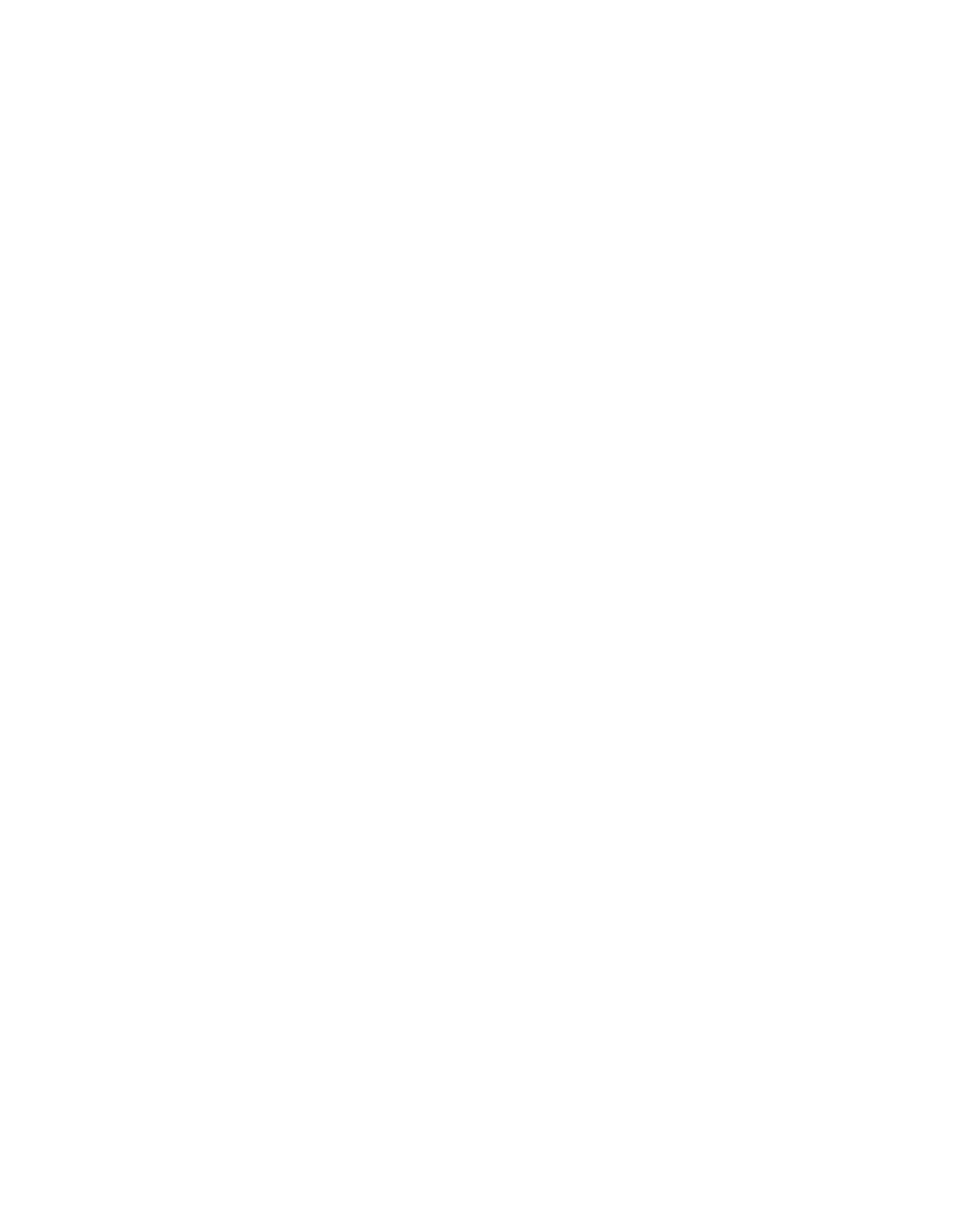# **WHAT YOU NEED TO KNOW**

| What is an Offer?                                                | An Offer in Compromise (offer) is an agreement between you (the taxpayer) and<br>the IRS that settles a tax debt for less than the full amount owed. The offer<br>program provides eligible taxpayers with a path toward paying off their tax debt.<br>The ultimate goal is a compromise that suits the best interest of both the taxpayer<br>and the IRS. Generally, you must make an appropriate offer based on what the<br>IRS considers your true ability to pay.                                                                                                                                                                                                                       |  |  |  |
|------------------------------------------------------------------|---------------------------------------------------------------------------------------------------------------------------------------------------------------------------------------------------------------------------------------------------------------------------------------------------------------------------------------------------------------------------------------------------------------------------------------------------------------------------------------------------------------------------------------------------------------------------------------------------------------------------------------------------------------------------------------------|--|--|--|
|                                                                  | Submitting an application does not ensure that the IRS will accept your offer.<br>It begins a process of evaluation and verification by the IRS, taking into<br>consideration any special circumstances that may affect your ability to pay.                                                                                                                                                                                                                                                                                                                                                                                                                                                |  |  |  |
|                                                                  | This booklet will lead you through a series of steps to help you calculate an<br>appropriate offer based on your assets, income, expenses, and future earning<br>potential. The application requires you to describe your financial situation in detail,<br>so before you begin, make sure you have the necessary information and<br>documentation.                                                                                                                                                                                                                                                                                                                                         |  |  |  |
| <b>Are You Eligible?</b>                                         | Before your offer can be considered, you must (1) file all tax returns you are legally<br>required to file, (2) have received a bill for at least one tax debt included on your<br>offer, (3) make all required estimated tax payments for the current year, and (4) if<br>you are a business owner with employees, make all required federal tax deposits<br>for the current quarter and the two preceding quarters.                                                                                                                                                                                                                                                                       |  |  |  |
|                                                                  | Note: If it is determined you have not filed all tax returns you are legally<br>required to file, the IRS will apply any initial payment you sent with your offer<br>to your tax debt and return both your offer and application fee to you. You<br>cannot appeal this decision.                                                                                                                                                                                                                                                                                                                                                                                                            |  |  |  |
| <b>Bankruptcy, Open Audit or</b><br><b>Innocent Spouse Claim</b> | If you or your business is currently in an open bankruptcy proceeding, you are not<br>eligible to apply for an offer. Any resolution of your outstanding tax debts generally<br>must take place within the context of your bankruptcy proceeding.                                                                                                                                                                                                                                                                                                                                                                                                                                           |  |  |  |
|                                                                  | If you are not sure of your bankruptcy status, contact the Centralized Insolvency<br>Operation at 800-973-0424. Be prepared to provide your bankruptcy case number<br>and/or Taxpayer Identification Number.                                                                                                                                                                                                                                                                                                                                                                                                                                                                                |  |  |  |
|                                                                  | Resolve any open audit or outstanding innocent spouse claim issues before<br>you submit an offer.                                                                                                                                                                                                                                                                                                                                                                                                                                                                                                                                                                                           |  |  |  |
| Can You Pay in Full?                                             | Generally, the IRS will not accept an offer if you can pay your tax debt in full<br>through an installment agreement or equity in assets.                                                                                                                                                                                                                                                                                                                                                                                                                                                                                                                                                   |  |  |  |
|                                                                  | Note: Adjustments or exclusions, which may be considered during the offer<br>investigation, such as allowance of \$1,000 to a bank balance or \$3,450 against the<br>value of a car, are only applied if you are an individual and after it is determined<br>that you cannot pay your tax debt in full.                                                                                                                                                                                                                                                                                                                                                                                     |  |  |  |
| <b>Your Tax Refunds</b>                                          | The IRS may keep any tax period refund, including interest, processed through the<br>date the IRS accepts your offer by offsetting it against your tax debt, as applicable.<br>Since your tax refund may be offset to the tax liability while the offer is pending,<br>assistance from Taxpayer Advocate or the IRS at 800-829-1040 could be available<br>for taxpayers (other than businesses) facing economic hardship. For example, the<br>IRS accepts your offer on July 1, 2021, and you file your 2020 Form 1040 on April<br>15, 2021, showing a refund; the IRS will apply that refund to your outstanding tax<br>debt. The refund is not considered as a payment toward your offer. |  |  |  |
| <b>Doubt as to Liability</b>                                     | If you have a legitimate doubt that you owe part or all of the tax debt, complete and<br>submit a Form 656-L, Offer in Compromise (Doubt as to Liability). To request a<br>Form 656-L, visit www.IRS.gov or a local IRS office or call toll-free 800-TAX-<br>FORM (800-829-3676).                                                                                                                                                                                                                                                                                                                                                                                                           |  |  |  |
|                                                                  | Note: Do not submit both an offer under Doubt as to Liability and an offer<br>under Doubt as to Collectibility or Effective Tax Administration at the same<br>time. You must resolve any doubt you owe part or all of the tax debt before<br>submitting an offer based on your ability to pay.                                                                                                                                                                                                                                                                                                                                                                                              |  |  |  |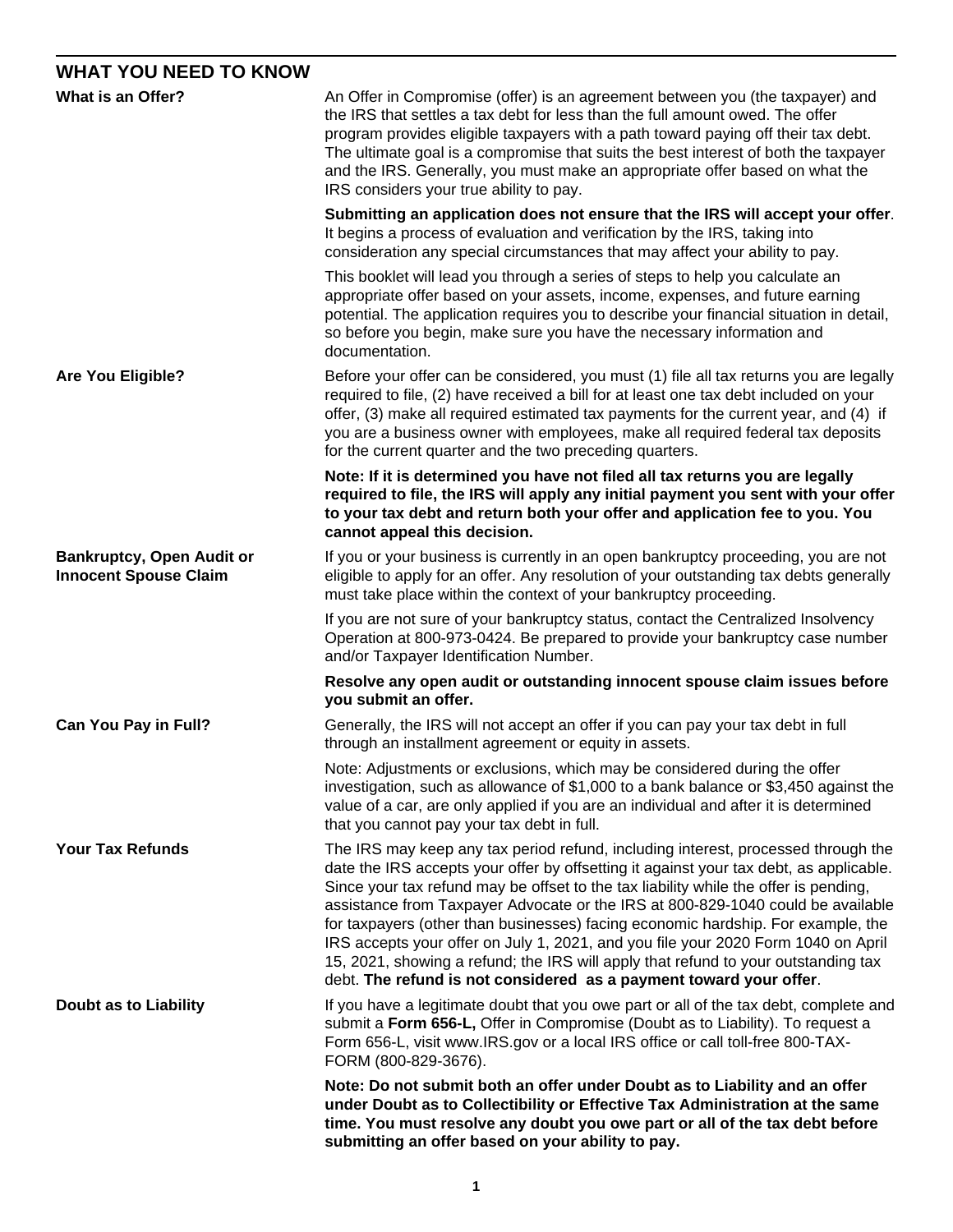| <b>Notice of Federal Tax Lien</b> | A lien is a legal claim against all your current and future property. When you don't<br>pay your first bill for taxes due, a lien is created by law and attaches to your<br>property. A Notice of Federal Tax Lien (NFTL) provides public notice to creditors.<br>The IRS files the NFTL to establish priority of the IRS claim versus the claims of<br>certain other creditors. The IRS may file a NFTL at any time. If the tax lien(s) has/<br>have not been released, the IRS may be entitled to any proceeds from the sale of<br>property subject to the lien(s). If you sell the property prior to the release of the<br>lien, property sale proceeds over and above the offer amount may be applied to<br>your tax liability, even if your offer has been accepted and not yet paid. You may<br>be entitled to file an appeal under the Collection Appeals Program (CAP) before<br>this occurs or request a Collection Due Process hearing after this occurs.        |
|-----------------------------------|----------------------------------------------------------------------------------------------------------------------------------------------------------------------------------------------------------------------------------------------------------------------------------------------------------------------------------------------------------------------------------------------------------------------------------------------------------------------------------------------------------------------------------------------------------------------------------------------------------------------------------------------------------------------------------------------------------------------------------------------------------------------------------------------------------------------------------------------------------------------------------------------------------------------------------------------------------------------------|
|                                   | Note: A Notice of Federal Tax Lien (NFTL) will not be filed on any individual shared<br>responsibility payment under the Affordable Care Act.                                                                                                                                                                                                                                                                                                                                                                                                                                                                                                                                                                                                                                                                                                                                                                                                                              |
| <b>Trust Fund Taxes</b>           | If your business owes liabilities that include trust fund taxes, the IRS may hold<br>responsible individuals liable for the trust fund portion of the tax pursuant to<br>applicable law. Trust fund taxes are the money withheld from an employee's<br>wages, such as income tax, Social Security, and Medicare taxes. If the IRS enters<br>into a compromise with an employer for a portion of the trust fund tax liability, the<br>remainder of the trust fund taxes must be collected from the responsible parties.<br>You are not eligible for consideration of an offer unless the trust fund portion of the<br>tax is paid, or the IRS has made the Trust Fund Recovery Penalty determination(s)<br>on all potentially responsible individual(s). However, if you are submitting the offer<br>as a victim of payroll service provider fraud or failure, the trust fund recovery<br>penalty assessment discussed above is not required prior to submitting the offer. |
| <b>Other Important Facts</b>      | Each and every taxpayer has a set of fundamental rights they should be aware of<br>when interacting with the IRS. Explore your rights and our obligations to protect<br>them. For more information on your rights as a taxpayer, go to http://www.irs.gov/<br><b>Taxpayer-Bill-of-Rights</b>                                                                                                                                                                                                                                                                                                                                                                                                                                                                                                                                                                                                                                                                               |
|                                   | Penalties and interest will continue to accrue.                                                                                                                                                                                                                                                                                                                                                                                                                                                                                                                                                                                                                                                                                                                                                                                                                                                                                                                            |
|                                   | After you submit your offer, you must continue to timely file and pay all required tax<br>returns, estimated tax payments, and federal tax payments for yourself and any<br>business in which you have an interest. Failure to meet your filing and payment<br>responsibilities during consideration of your offer will result in the IRS<br>returning your offer. If the IRS accepts your offer, you must continue to stay<br>current with all tax filing and payment obligations through the fifth year after your<br>offer is accepted.                                                                                                                                                                                                                                                                                                                                                                                                                                 |
|                                   | Note: If you have filed your tax returns but you have not received a bill for at<br>least one tax debt included on your offer, your offer and application fee may<br>be returned and any initial payment sent with your offer will be applied to<br>your tax debt. To prevent the return of your offer, include a complete copy of<br>any tax return filed within 12 weeks of this offer submission.                                                                                                                                                                                                                                                                                                                                                                                                                                                                                                                                                                       |
|                                   | The IRS can't process your offer if the IRS referred your case, or cases, involving<br>all of the liabilities identified in the offer to the Department of Justice. In addition,<br>the IRS cannot compromise any tax liability arising from a restitution amount<br>ordered by a court or a tax debt reduced to judgment. Furthermore, the IRS will not<br>compromise any IRC § 965 tax liability for which an election was made under IRC<br>§ 965(i). You cannot appeal this decision.                                                                                                                                                                                                                                                                                                                                                                                                                                                                                  |
|                                   | Note: Any offer containing a liability for which payment is being deferred under IRC<br>§ 965(h)(1) can only be processed for investigation if an acceleration of payment<br>under section 965(h)(3) and the regulations thereunder has occurred and no<br>portion of the liability to be compromised resulted from entering into a transfer<br>agreement under section 965(h)(3).                                                                                                                                                                                                                                                                                                                                                                                                                                                                                                                                                                                         |
|                                   | The law requires the IRS to make certain information from accepted offers<br>available for public inspection and review. Find instructions to request a public<br>inspection file at www.IRS.gov keyword "OIC".                                                                                                                                                                                                                                                                                                                                                                                                                                                                                                                                                                                                                                                                                                                                                            |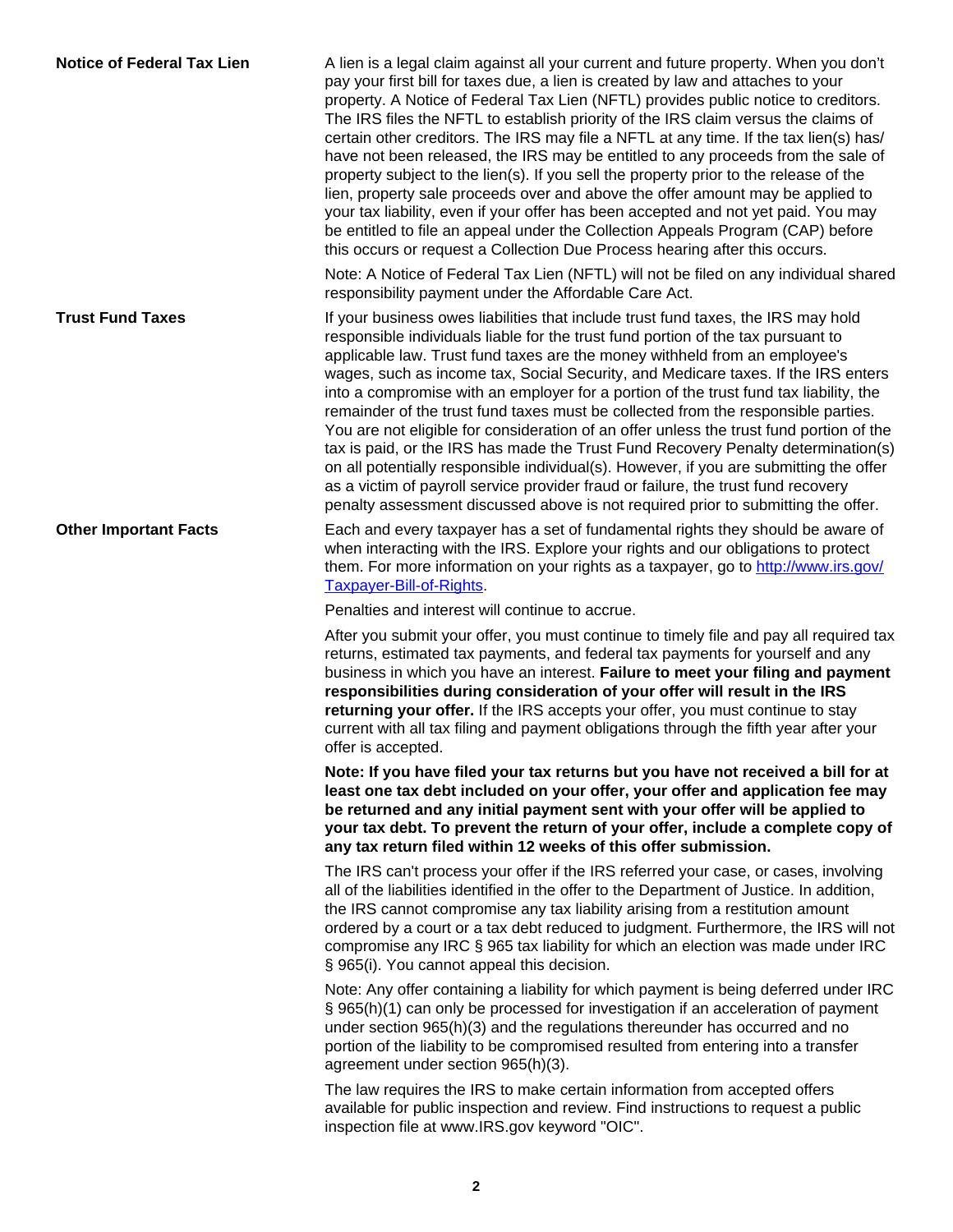|                              | The IRS may levy your assets up to the time the IRS official signs and<br>acknowledges your offer as pending. In addition, the IRS may keep any proceeds<br>received from the levy. If your assets are levied after your offer is submitted and<br>pending evaluation, immediately contact the IRS employee whose name and<br>phone number are listed on the levy.                                               |
|------------------------------|------------------------------------------------------------------------------------------------------------------------------------------------------------------------------------------------------------------------------------------------------------------------------------------------------------------------------------------------------------------------------------------------------------------|
|                              | If you currently have an approved installment agreement, you will not be required<br>to make your installment agreement payments while your offer is being<br>considered. If your offer is not accepted and you have not incurred any additional<br>tax debt, the IRS will reinstate your installment agreement.                                                                                                 |
| <b>PAYING FOR YOUR OFFER</b> |                                                                                                                                                                                                                                                                                                                                                                                                                  |
| <b>Application Fee</b>       | Offers require a \$205 application fee.                                                                                                                                                                                                                                                                                                                                                                          |
|                              | Exception: If you are an individual and meet the Low-Income Certification<br>guidelines, there is no requirement to send any money with your offer. You<br>are considered an individual if you are seeking compromise of a liability for which<br>you are personally responsible, including any liability you incurred as a sole<br>proprietor.                                                                  |
| <b>Payment Options</b>       | You must select a payment option and include the initial payment with your offer.<br>The amount of the initial payment and subsequent payments will depend on the<br>total amount of your offer and which of the following payment options you choose:                                                                                                                                                           |
|                              | <b>Lump Sum Cash:</b> This option requires 20% of the total offer amount to be paid<br>with the offer and the remaining balance paid in 5 or fewer payments within 5 or<br>fewer months of the date your offer is accepted.                                                                                                                                                                                      |
|                              | <b>Periodic Payment:</b> This option requires you to make the first payment with the<br>offer and the remaining balance paid in monthly payments within 6 to 24 months,<br>in accordance with your proposed offer terms.                                                                                                                                                                                         |
|                              | Note: Under the periodic payment option, you must continue to make<br>monthly payments while the IRS is evaluating your offer. If you fail to make<br>these payments at any time prior to receiving a final decision letter, the IRS will<br>return your offer. You cannot appeal this decision. Total payments must equal the<br>total offer amount. Generally, payments made on an offer will not be returned. |
|                              | The initial payment and monthly payments are not required if you meet the Low-<br>Income Certification guidelines. If you qualified under the Low-Income Certification<br>and are not required to submit payments while the offer is under consideration,<br>your first payment will be due 30 calendar days after acceptance of the offer,<br>unless another date is agreed to in an amended offer or addendum. |
|                              | If you do not have sufficient cash to pay for your offer, you may need to consider<br>borrowing money from a bank, friends, and/or family. Other options may include<br>borrowing against or selling other assets.                                                                                                                                                                                               |
|                              | If you are an individual, use the OIC Pre-Qualifier tool located on our website<br>at http://irs.treasury.gov/oic_pre_qualifier/ to assist in determining a starting<br>point for your offer amount.                                                                                                                                                                                                             |
|                              | Note: You may not pay your offer amount with an expected or current tax<br>refund, money already paid, funds attached by any collection action, or<br>anticipated benefits from a capital or net operating loss. If you are planning to<br>use your retirement savings from an IRA or 401k plan, you may have future tax<br>debt as a result. Contact the IRS or your tax advisor before taking this action.     |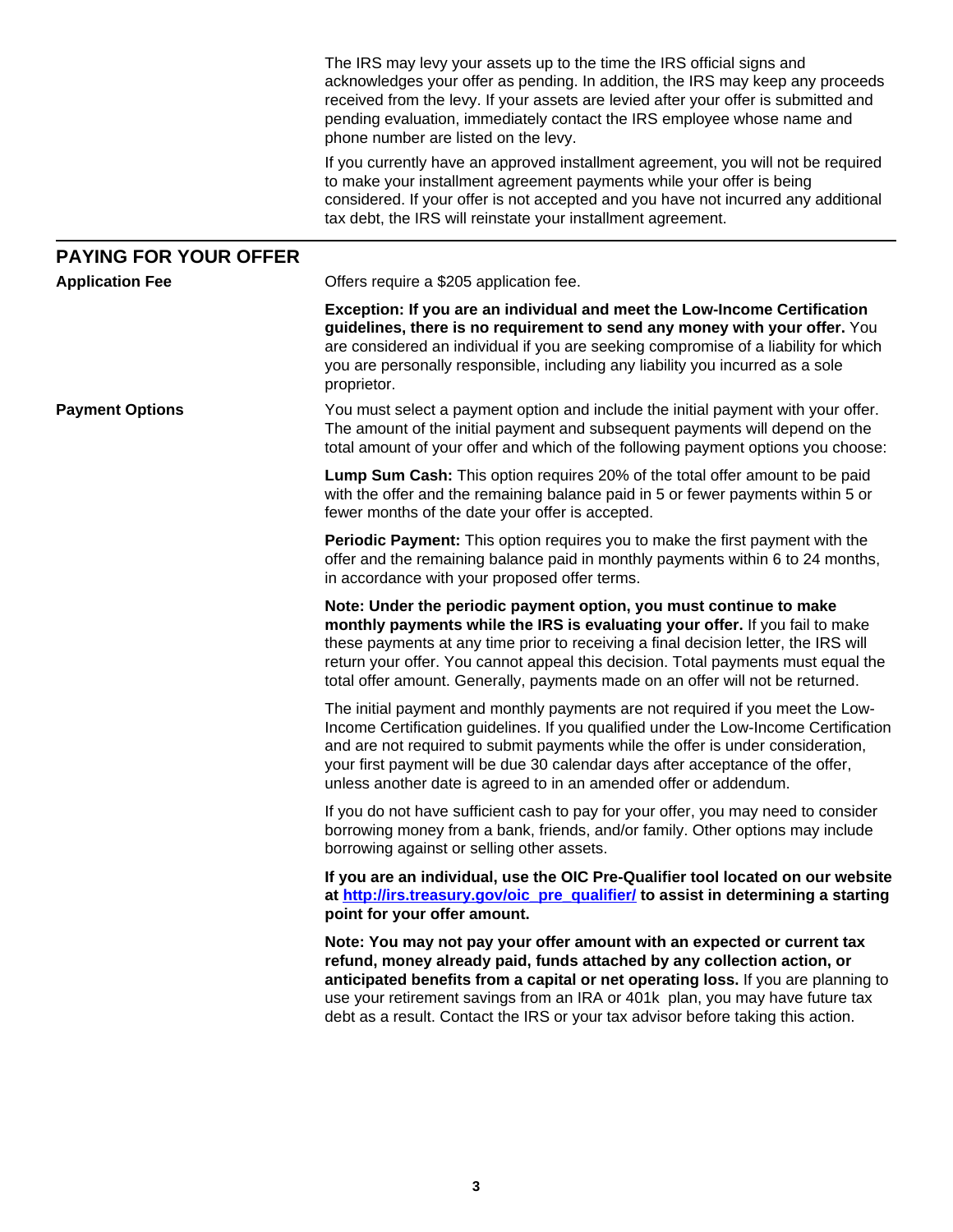# **HOW TO APPLY**

| <b>Application Process</b>                                        | The application must include:<br>• Form 656, Offer in Compromise<br>• Completed and signed Form 433-A (OIC), Collection Information Statement for<br>Wage Earners and Self-Employed Individuals, if applicable<br>• Completed and signed Form 433-B (OIC), Collection Information Statement for<br>Businesses, if applicable<br>• \$205 application fee, unless you meet Low-Income Certification Guidelines<br>Initial offer payment based on the payment option you choose, unless you<br>meet Low-Income Certification Guidelines |  |  |
|-------------------------------------------------------------------|--------------------------------------------------------------------------------------------------------------------------------------------------------------------------------------------------------------------------------------------------------------------------------------------------------------------------------------------------------------------------------------------------------------------------------------------------------------------------------------------------------------------------------------|--|--|
|                                                                   | Note: Your offer(s) cannot be considered without the completed and signed<br>Form(s) 656, 433-A (OIC), 433-B (OIC) (if applicable), and supporting<br>documentation.                                                                                                                                                                                                                                                                                                                                                                 |  |  |
| If You and Your Spouse Owe<br><b>Joint and Separate Tax Debts</b> | If you and your spouse have joint tax debt(s) and you or your spouse are also<br>responsible for separate tax debt(s) (including Trust Fund Recovery Penalty), you<br>will each need to send in a separate Form 656. You will complete one Form 656<br>for yourself listing all your joint and any separate tax debts and your spouse will<br>complete one Form 656 listing all their joint tax debt(s) plus any separate tax debt<br>(s), for a total of two Forms 656.                                                             |  |  |
|                                                                   | If you and your spouse or ex-spouse have a joint tax debt and your spouse or ex-<br>spouse does not want to be part of the offer, you may submit a Form 656 to<br>compromise your responsibility for the joint tax debt.                                                                                                                                                                                                                                                                                                             |  |  |
|                                                                   | Each Form 656 will require the \$205 application fee and initial payment<br>unless you are an individual and meet the Low-Income Certification<br>guidelines.                                                                                                                                                                                                                                                                                                                                                                        |  |  |
| If You Owe Individual and<br><b>Business Tax Debt</b>             | If you have individual and business tax debt that you wish to compromise, you will<br>need to send in two Forms 656. Complete one Form 656 for your individual tax<br>debts and one Form 656 for your business tax debts. Each Form 656 will require<br>the \$205 application fee and initial payment.                                                                                                                                                                                                                               |  |  |

Note: A business is defined as a corporation, partnership, or any business that is operated as other than a sole-proprietorship. You may not compromise an individual's share of a partnership debt. The partnership must submit its own offer based on the partnership's and partners' ability to pay.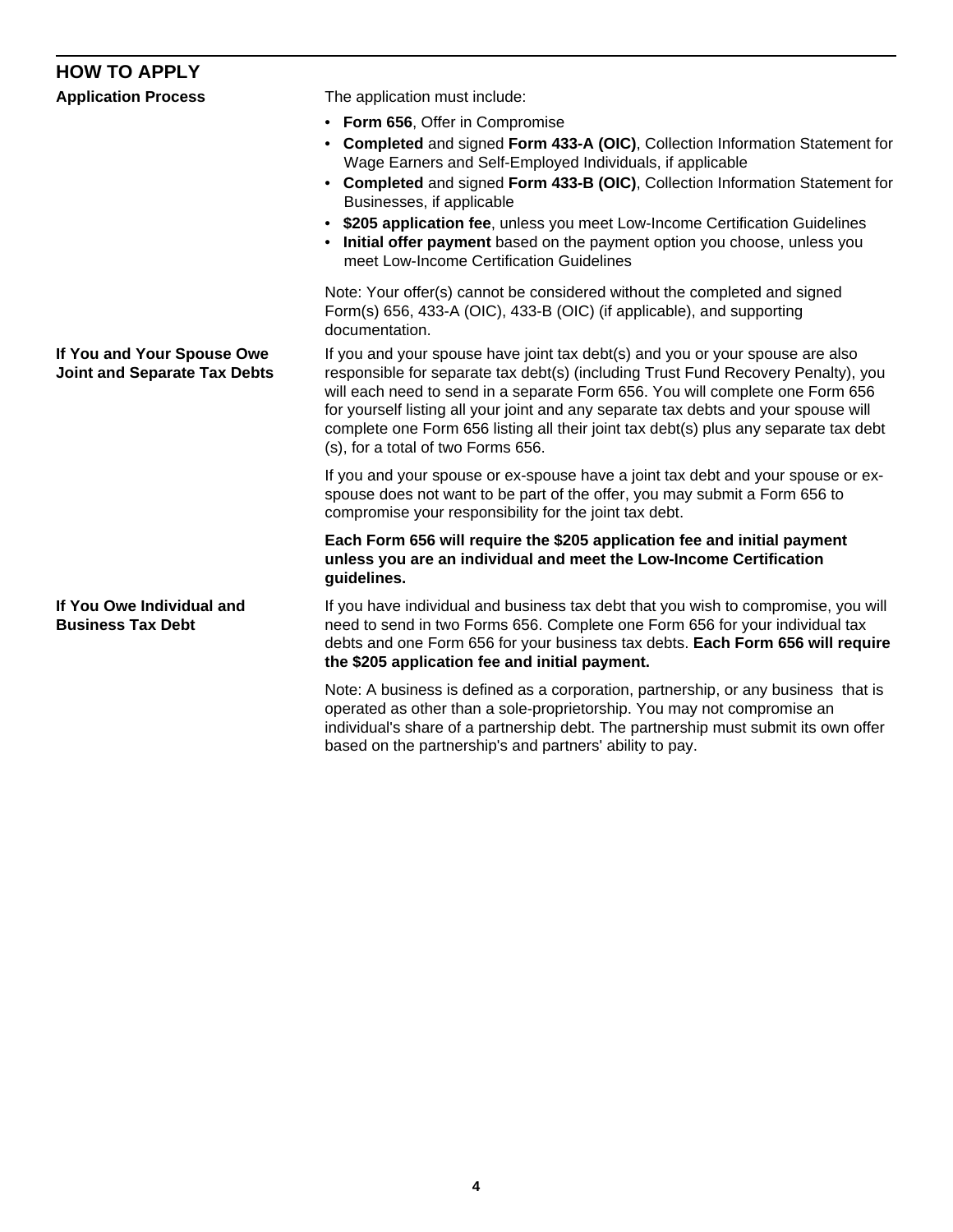# **COMPLETING THE APPLICATION PACKAGE**

| Step 1 - Gather Your Information                                                                                                           | To calculate an offer amount, you will need to gather information about your<br>financial situation, including cash, investments, available credit, assets, income,<br>and debt.                                                                                                                                                                                                                                                                                                                                                                                                                      |  |  |  |  |
|--------------------------------------------------------------------------------------------------------------------------------------------|-------------------------------------------------------------------------------------------------------------------------------------------------------------------------------------------------------------------------------------------------------------------------------------------------------------------------------------------------------------------------------------------------------------------------------------------------------------------------------------------------------------------------------------------------------------------------------------------------------|--|--|--|--|
|                                                                                                                                            | You will also need to gather information about your household's gross monthly<br>income and average expenses. The entire household includes all those in addition<br>to yourself who contribute money to pay expenses relating to the household such<br>as, rent, utilities, insurance, groceries, etc. This is necessary for the IRS to<br>accurately evaluate your offer. The IRS may also use this to determine your share<br>of the total household income and expenses.                                                                                                                          |  |  |  |  |
|                                                                                                                                            | In general, the IRS will not consider expenses for tuition for private schools,<br>college expenses, charitable contributions, and other unsecured debt payments as<br>part of the expense calculation.                                                                                                                                                                                                                                                                                                                                                                                               |  |  |  |  |
| Step 2 - Fill out Form 433-A<br>(OIC), Collection Information<br><b>Statement for Wage Earners and</b><br><b>Self-Employed Individuals</b> | Fill out Form 433-A (OIC) if you are an individual wage earner, operate or operated<br>as a sole proprietor, or are authorized to submit an offer on behalf of the estate of<br>a deceased individual. If you are married but living separately from your spouse<br>then you each must submit a Form 433-A (OIC). This will assist in the calculation<br>of an appropriate offer amount based on your assets, income, expenses, and<br>future earning potential. You will have the opportunity to provide a written<br>explanation of any special circumstances that affect your financial situation. |  |  |  |  |
| Step $3$ – Fill out Form 433-B (OIC),<br><b>Collection Information Statement</b><br>for Businesses                                         | Fill out Form 433-B (OIC) if the business is a Corporation, Partnership, or LLC.<br>This will assist in the calculation of an appropriate offer amount based on the<br>business assets, income, expenses, and future earning potential. If the business<br>has assets used to produce income (for example, a tow truck used in the business<br>for towing vehicles), the business may be allowed to exclude equity in these<br>assets.                                                                                                                                                                |  |  |  |  |
| Step 4 - Attach Required<br><b>Documentation</b>                                                                                           | You will need to attach supporting documentation with Form(s) 433-A (OIC) and<br>433-B (OIC). See a list of the documents required at the end of each form. Include<br>copies of all required attachments. Do not send original documents.                                                                                                                                                                                                                                                                                                                                                            |  |  |  |  |
| Step 5 - Fill out Form 656, Offer<br>in Compromise                                                                                         | Fill out Form 656. The Form 656 identifies the tax years and type of tax you would<br>like to compromise. It also identifies your offer amount and the payment terms.                                                                                                                                                                                                                                                                                                                                                                                                                                 |  |  |  |  |
| Step 6 - Include Initial Payment<br>and \$205 Application Fee                                                                              | Include a personal check, cashier's check, or money order for your initial payment<br>based on the payment option you selected (20% of the offer amount for a lump<br>sum cash offer or the first month's payment for a periodic payment offer).<br>Generally, initial payments will not be returned but will be applied to your tax debt if<br>your offer is not accepted.                                                                                                                                                                                                                           |  |  |  |  |
|                                                                                                                                            | Include a separate personal check, cashier's check, or money order for the<br>application fee. Make both payments (in U.S. dollars) payable to the "United<br><b>States Treasury".</b>                                                                                                                                                                                                                                                                                                                                                                                                                |  |  |  |  |
|                                                                                                                                            | You may choose to make your initial offer payment and application fee through the<br><b>Electronic Federal Tax Payment System (EFTPS).</b>                                                                                                                                                                                                                                                                                                                                                                                                                                                            |  |  |  |  |
|                                                                                                                                            | Reminder: If you meet the Low-Income Certification guidelines DO NOT send<br>any money.                                                                                                                                                                                                                                                                                                                                                                                                                                                                                                               |  |  |  |  |
| Step 7 - Mail the Application                                                                                                              | Make a copy of your application package and keep it for your records.                                                                                                                                                                                                                                                                                                                                                                                                                                                                                                                                 |  |  |  |  |
| Package                                                                                                                                    | Mail the completed application package to the appropriate IRS facility. See page<br>29, Application Checklist, for details.                                                                                                                                                                                                                                                                                                                                                                                                                                                                           |  |  |  |  |
|                                                                                                                                            | Note: If you are working with an IRS employee, let them know you are                                                                                                                                                                                                                                                                                                                                                                                                                                                                                                                                  |  |  |  |  |

**sending or have sent an offer to compromise your tax debt(s).**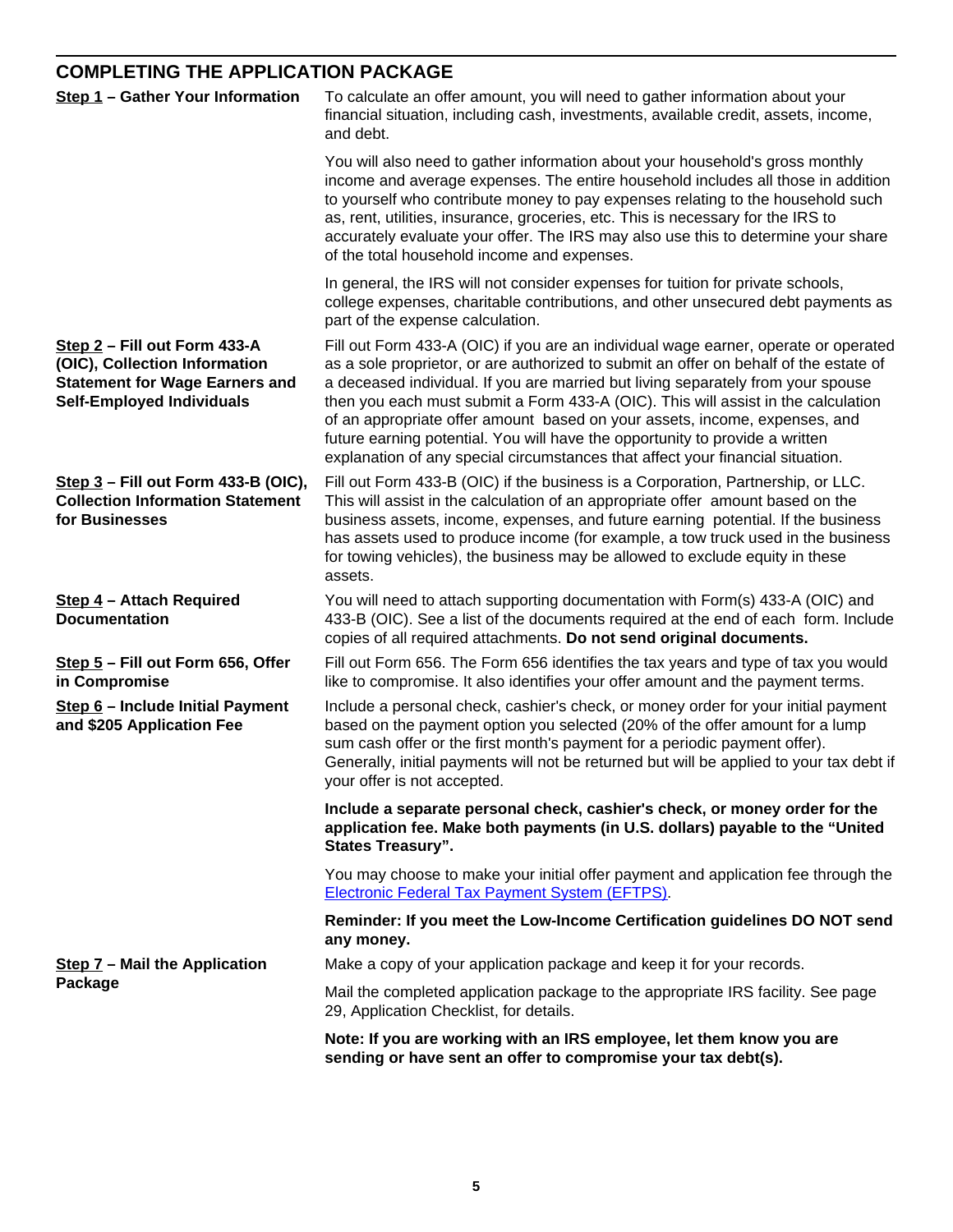# **IMPORTANT INFORMATION**

|  |  |  |  | <b>After You Mail Your Application:</b> |
|--|--|--|--|-----------------------------------------|
|--|--|--|--|-----------------------------------------|

We will contact you after we receive and review your offer application. Promptly reply to any requests for additional information within the time frame specified. Failure to reply timely will result in the return of your offer without appeal rights.

If the IRS accepts your offer, you must continue to timely file all required tax returns and timely pay all estimated tax payments and federal tax payments that become due in the future. If you fail to timely file and timely pay any tax obligations that become due within the five years after your offer acceptance your offer may be defaulted. If the IRS defaults your offer, you will be liable for the original tax debt, less payments made, and all accrued interest and penalties. An offer does not stop the accrual of interest and penalties. Please note that if your final payment is more than the agreed amount, the IRS will not return the money but will apply it to your tax debt.

In addition, the IRS may default your offer if you fail to promptly pay any tax debts assessed after acceptance of your offer for any tax years prior to acceptance that were not included in your original offer.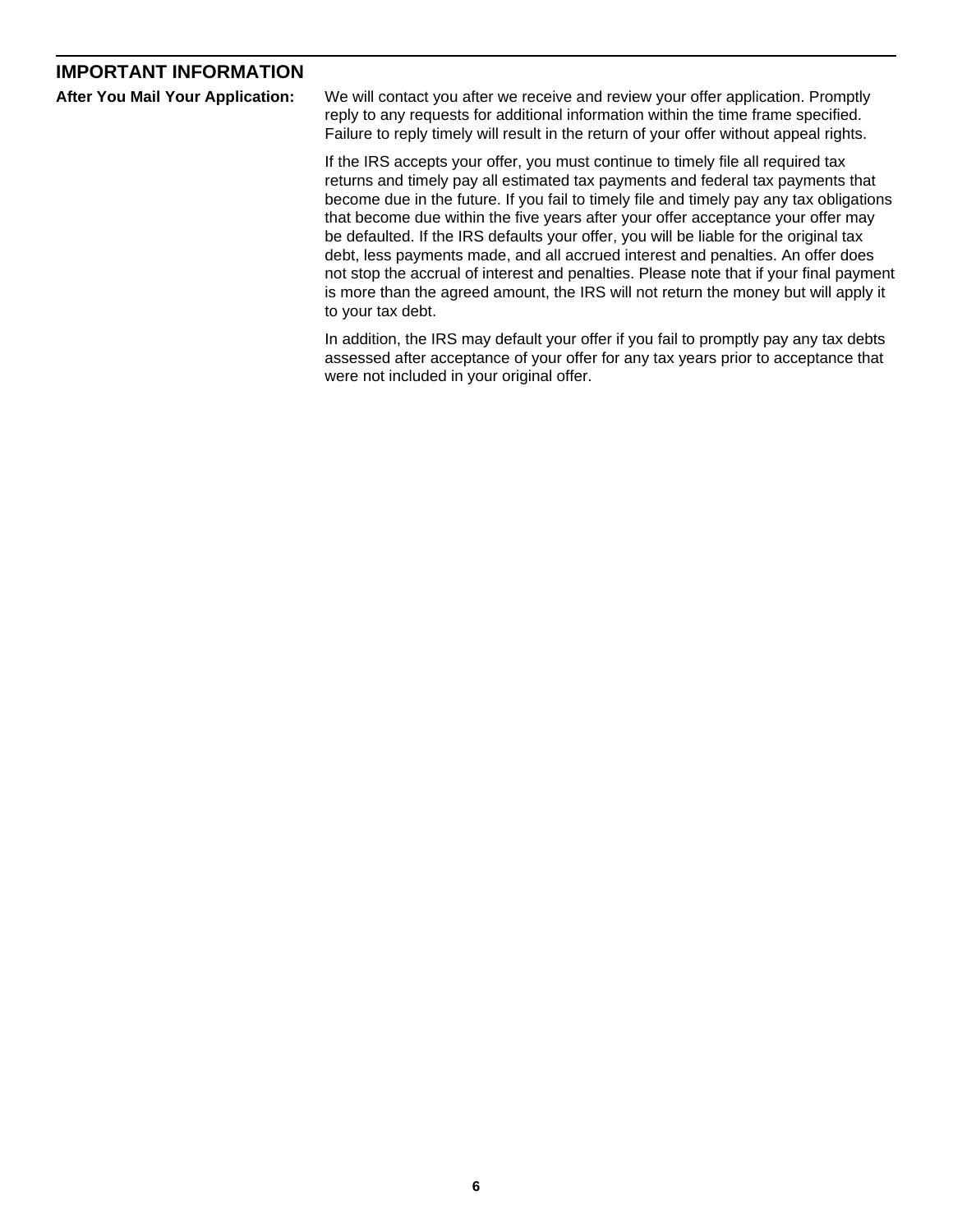| Form $433$ -A (OIC) |  |
|---------------------|--|
| $(0 - 1000)$        |  |

(April 2022)

# Department of the Treasury — Internal Revenue Service **Collection Information Statement for Wage Earners and Self-Employed Individuals**

## **Use this form if you are**

- ► An individual who owes income tax on a Form 1040, U.S. Individual Income Tax Return
- ► An individual with a personal liability for Excise Tax
- ► An individual responsible for a Trust Fund Recovery Penalty
- ► An individual who is self-employed or has self-employment income. You are considered to be self-employed if you are in business for yourself, or carry on a trade or business.
- ► An individual who is personally responsible for a partnership liability (only if the partnership is submitting an offer)
- ► An individual who is submitting an offer on behalf of the estate of a deceased person

#### **Note: Include attachments if additional space is needed to respond completely to any question. This form should only be used with the Form 656, Offer in Compromise.**

| <b>Section 1</b>                                                                                                                                                                                                                                                                                      |            | <b>Personal and Household Information</b>                                                                  |                             |                                                |                                                                          |                                                            |  |  |
|-------------------------------------------------------------------------------------------------------------------------------------------------------------------------------------------------------------------------------------------------------------------------------------------------------|------------|------------------------------------------------------------------------------------------------------------|-----------------------------|------------------------------------------------|--------------------------------------------------------------------------|------------------------------------------------------------|--|--|
| Last name                                                                                                                                                                                                                                                                                             | First name |                                                                                                            |                             | Date of birth (mm/dd/yyyy)                     |                                                                          | Social Security Number                                     |  |  |
| Marital status                                                                                                                                                                                                                                                                                        |            | Home physical address (street, city, state, ZIP code)                                                      |                             |                                                | Do you                                                                   |                                                            |  |  |
| Unmarried<br>Married                                                                                                                                                                                                                                                                                  |            |                                                                                                            |                             |                                                | Own your home                                                            | Rent                                                       |  |  |
| If married, date of marriage (mm/dd/yyyy)                                                                                                                                                                                                                                                             |            |                                                                                                            |                             |                                                |                                                                          | Other (specify e.g., share rent, live with relative, etc.) |  |  |
|                                                                                                                                                                                                                                                                                                       |            | If you were married and lived in AZ, CA, ID, LA, NM, NV, TX, WA or WI within the last ten years check here |                             |                                                |                                                                          |                                                            |  |  |
| County of residence                                                                                                                                                                                                                                                                                   |            | Primary phone                                                                                              |                             |                                                | Home mailing address (if different from above or post office box number) |                                                            |  |  |
|                                                                                                                                                                                                                                                                                                       |            |                                                                                                            |                             |                                                |                                                                          |                                                            |  |  |
| Secondary phone                                                                                                                                                                                                                                                                                       |            | FAX number                                                                                                 |                             |                                                |                                                                          |                                                            |  |  |
|                                                                                                                                                                                                                                                                                                       |            |                                                                                                            |                             |                                                |                                                                          |                                                            |  |  |
| Provide information about your spouse.                                                                                                                                                                                                                                                                |            |                                                                                                            |                             |                                                |                                                                          |                                                            |  |  |
| Spouse's last name                                                                                                                                                                                                                                                                                    |            | Spouse's first name                                                                                        |                             | Date of birth (mm/dd/yyyy)                     |                                                                          | <b>Social Security Number</b>                              |  |  |
|                                                                                                                                                                                                                                                                                                       |            |                                                                                                            |                             |                                                |                                                                          |                                                            |  |  |
| Provide information for all other persons in the household or claimed as a dependent.                                                                                                                                                                                                                 |            |                                                                                                            |                             |                                                |                                                                          |                                                            |  |  |
| Name                                                                                                                                                                                                                                                                                                  |            | Age                                                                                                        |                             | Relationship                                   | Claimed as a dependent<br>on your Form 1040                              | <b>Contributes to</b><br>household income                  |  |  |
|                                                                                                                                                                                                                                                                                                       |            |                                                                                                            |                             |                                                | Yes<br>No                                                                | Yes<br>No                                                  |  |  |
|                                                                                                                                                                                                                                                                                                       |            |                                                                                                            |                             |                                                | Yes<br>No                                                                | No<br>Yes                                                  |  |  |
|                                                                                                                                                                                                                                                                                                       |            |                                                                                                            |                             |                                                | No<br>Yes                                                                | No<br>Yes                                                  |  |  |
|                                                                                                                                                                                                                                                                                                       |            |                                                                                                            |                             |                                                | Yes<br>No                                                                | No<br>Yes                                                  |  |  |
| <b>Section 2</b>                                                                                                                                                                                                                                                                                      |            |                                                                                                            |                             | <b>Employment Information for Wage Earners</b> |                                                                          |                                                            |  |  |
| Complete this section if you or your spouse are wage earners and receive a Form W-2. If you or your spouse have self-employment income (that is<br>you file a Schedule C, E, F, etc.) instead of, or in addition to wage income, you must also complete Business Information in Sections 4, 5, and 6. |            |                                                                                                            |                             |                                                |                                                                          |                                                            |  |  |
| Your employer's name                                                                                                                                                                                                                                                                                  | Pay period |                                                                                                            | Weekly                      | Bi-weekly                                      | Employer's address (street, city, state, ZIP code)                       |                                                            |  |  |
|                                                                                                                                                                                                                                                                                                       |            |                                                                                                            | Monthly                     | Other                                          |                                                                          |                                                            |  |  |
| Do you have an ownership interest in this business                                                                                                                                                                                                                                                    |            |                                                                                                            |                             |                                                |                                                                          |                                                            |  |  |
| Yes (also complete and submit Form 433-B)                                                                                                                                                                                                                                                             | No         |                                                                                                            |                             |                                                |                                                                          |                                                            |  |  |
| Your occupation                                                                                                                                                                                                                                                                                       |            |                                                                                                            | How long with this employer |                                                |                                                                          |                                                            |  |  |
|                                                                                                                                                                                                                                                                                                       |            | (years)                                                                                                    |                             | (months)                                       |                                                                          |                                                            |  |  |
| Spouse's employer's name                                                                                                                                                                                                                                                                              | Pay period |                                                                                                            | Weekly                      | Bi-weekly                                      | Employer's address (street, city, state, ZIP code)                       |                                                            |  |  |
|                                                                                                                                                                                                                                                                                                       |            |                                                                                                            | Monthly                     | Other                                          |                                                                          |                                                            |  |  |
| Does your spouse have an ownership interest in this business                                                                                                                                                                                                                                          |            |                                                                                                            |                             |                                                |                                                                          |                                                            |  |  |
| Yes (also complete and submit Form 433-B)                                                                                                                                                                                                                                                             | No         |                                                                                                            |                             |                                                |                                                                          |                                                            |  |  |
| Spouse's occupation                                                                                                                                                                                                                                                                                   |            |                                                                                                            | How long with this employer |                                                |                                                                          |                                                            |  |  |
|                                                                                                                                                                                                                                                                                                       |            |                                                                                                            | (years)                     | (months)                                       |                                                                          |                                                            |  |  |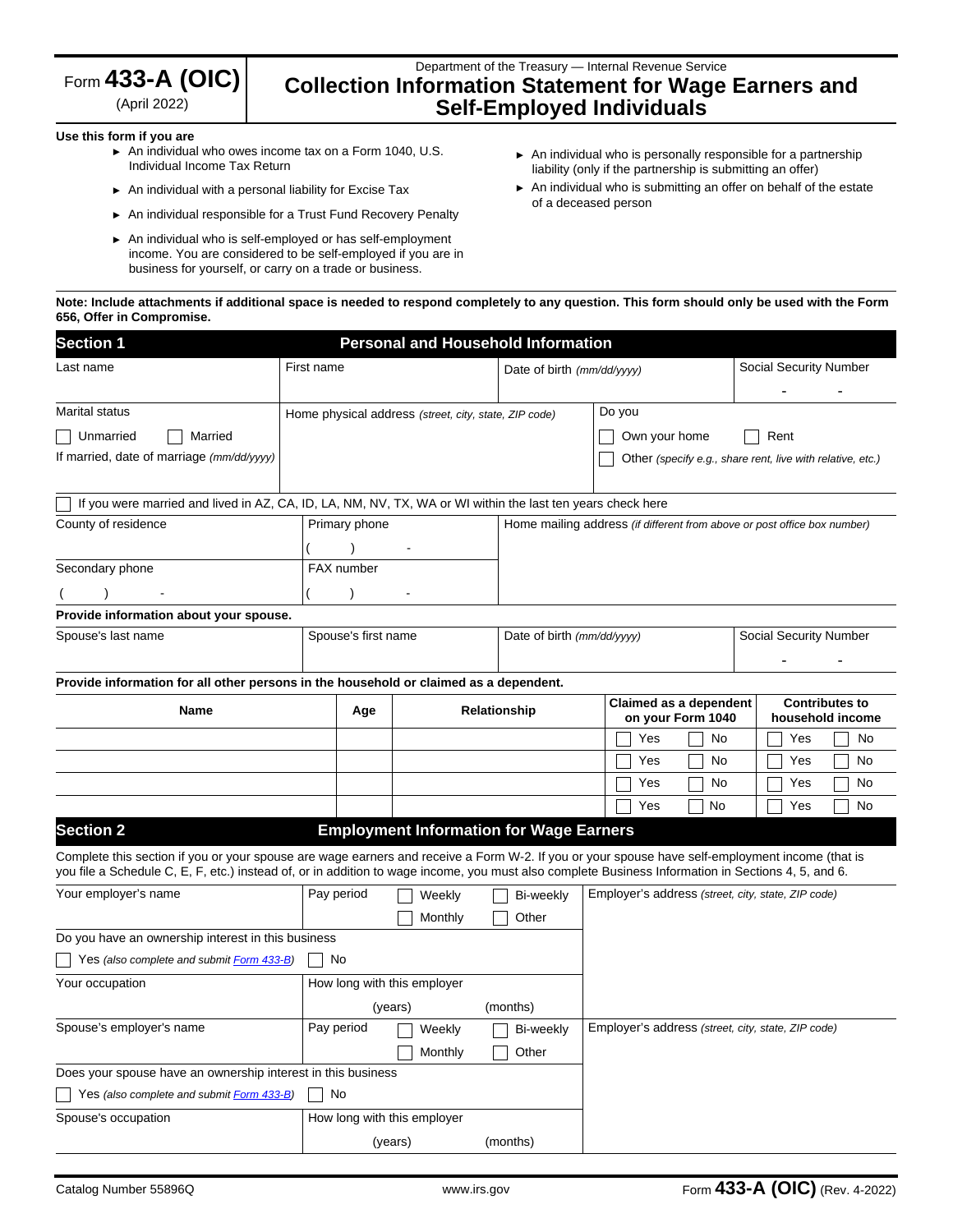# **Section 3 Personal Asset Information**

Use the most current statement for each type of account, such as checking, savings, money market and online accounts, stored value cards *(such as a payroll card from an employer)*, investment, retirement accounts *(IRAs, Keogh, 401(k) plans, stocks, bonds, mutual funds, certificates of deposit)* and virtual currency *(such as Bitcoin, Ripple, Ethereum, etc.)*, life insurance policies that have a cash value, and safe deposit boxes including those located in foreign countries or jurisdictions. Asset value is subject to adjustment by IRS based on individual circumstances. Enter the total amount available for each of the following *(if additional space is needed include attachments).* 

#### **Round to the nearest dollar. Do not enter a negative number. If any line item is a negative number, enter "0".**

| Cash and Investments (domestic and foreign)                                                                                    |                             |                          |                                                                                                 |                                |
|--------------------------------------------------------------------------------------------------------------------------------|-----------------------------|--------------------------|-------------------------------------------------------------------------------------------------|--------------------------------|
| Cash<br>Checking                                                                                                               | Savings                     | Money Market Account/CD  | Online Account                                                                                  | <b>Stored Value Card</b>       |
| Bank name and country location                                                                                                 |                             | Account number           |                                                                                                 |                                |
|                                                                                                                                | $(1a)$ \$                   |                          |                                                                                                 |                                |
| Checking<br>Savings                                                                                                            | Money Market Account/CD     | <b>Online Account</b>    | <b>Stored Value Card</b>                                                                        |                                |
| Bank name and country location                                                                                                 |                             | Account number           |                                                                                                 |                                |
|                                                                                                                                |                             |                          |                                                                                                 | $(1b)$ \$                      |
|                                                                                                                                |                             |                          | Total of bank accounts from attachment                                                          | $(1c)$ \$                      |
|                                                                                                                                |                             |                          | Add lines (1a) through (1c) minus $(\$1,000) =$                                                 | $(1)$ \$                       |
| <b>Stocks</b><br>Investment account                                                                                            | <b>Bonds</b><br>Other       |                          |                                                                                                 |                                |
| Name of Financial Institution and country location                                                                             |                             | Account number           |                                                                                                 |                                |
|                                                                                                                                |                             |                          |                                                                                                 |                                |
| Current market value                                                                                                           |                             | Minus Ioan balance       |                                                                                                 |                                |
| \$                                                                                                                             | $X.8 = $$                   | - \$                     | $=$                                                                                             | $(2a)$ \$                      |
| <b>Stocks</b><br>Investment account<br>Name of Financial Institution and country location                                      | <b>Bonds</b><br>Other       | Account number           |                                                                                                 |                                |
|                                                                                                                                |                             |                          |                                                                                                 |                                |
| Current market value                                                                                                           |                             | Minus Ioan balance       |                                                                                                 |                                |
| \$                                                                                                                             | $X.8 = $$                   | - \$                     | $=$                                                                                             | $(2b)$ \$                      |
| Virtual currency                                                                                                               | Name of virtual currency    | Email address used to    | Location(s) of virtual                                                                          |                                |
| Type of virtual currency                                                                                                       | wallet, exchange or digital | set-up with the virtual  | currency                                                                                        |                                |
|                                                                                                                                | currency exchange (DCE)     | currency exchange or DCE |                                                                                                 |                                |
| Current market value in U.S. dollars as of today                                                                               |                             |                          |                                                                                                 |                                |
| \$                                                                                                                             |                             |                          | $=$                                                                                             | $(2c)$ \$                      |
|                                                                                                                                |                             |                          | Total investment accounts from attachment. [current market value minus loan balance(s)]         | $(2d)$ \$                      |
|                                                                                                                                |                             |                          | Add lines (2a) through (2d) =                                                                   | $(2)$ \$                       |
| Retirement account<br>401K                                                                                                     | <b>IRA</b><br>Other         |                          |                                                                                                 |                                |
| Name of Financial Institution and country location                                                                             |                             | Account number           |                                                                                                 |                                |
|                                                                                                                                |                             |                          |                                                                                                 |                                |
| Current market value                                                                                                           |                             | Minus Ioan balance       |                                                                                                 |                                |
| \$                                                                                                                             | $X.8 = $$                   | - \$                     | $=$                                                                                             | $(3a)$ \$                      |
|                                                                                                                                |                             |                          | Total of retirement accounts from attachment. [current market value X .8 minus loan balance(s)] | $(3b)$ \$                      |
|                                                                                                                                |                             |                          | Add lines (3a) through $(3b) =$                                                                 | $(3)$ \$                       |
| Note: Your reduction from current market value may be greater than 20% due to potential tax consequences/withdrawal penalties. |                             |                          |                                                                                                 |                                |
| Cash value of Life Insurance Policies                                                                                          |                             |                          |                                                                                                 |                                |
| Name of Insurance Company                                                                                                      |                             | Policy number            |                                                                                                 |                                |
|                                                                                                                                |                             |                          |                                                                                                 |                                |
| Current cash value                                                                                                             |                             | Minus Ioan balance       |                                                                                                 |                                |
| \$                                                                                                                             |                             | $-$ \$                   | $=$                                                                                             | $(4a)$ \$                      |
| Total cash value of life insurance policies from attachment                                                                    |                             | Minus Ioan balance(s)    |                                                                                                 |                                |
| \$                                                                                                                             |                             | $-$ \$                   | $=$                                                                                             | $(4b)$ \$                      |
|                                                                                                                                |                             |                          | Add lines (4a) through (4b) =                                                                   | $(4)$ \$                       |
| Catalog Number 55896Q                                                                                                          |                             | www.irs.gov              |                                                                                                 | Form 433-A (OIC) (Rev. 4-2022) |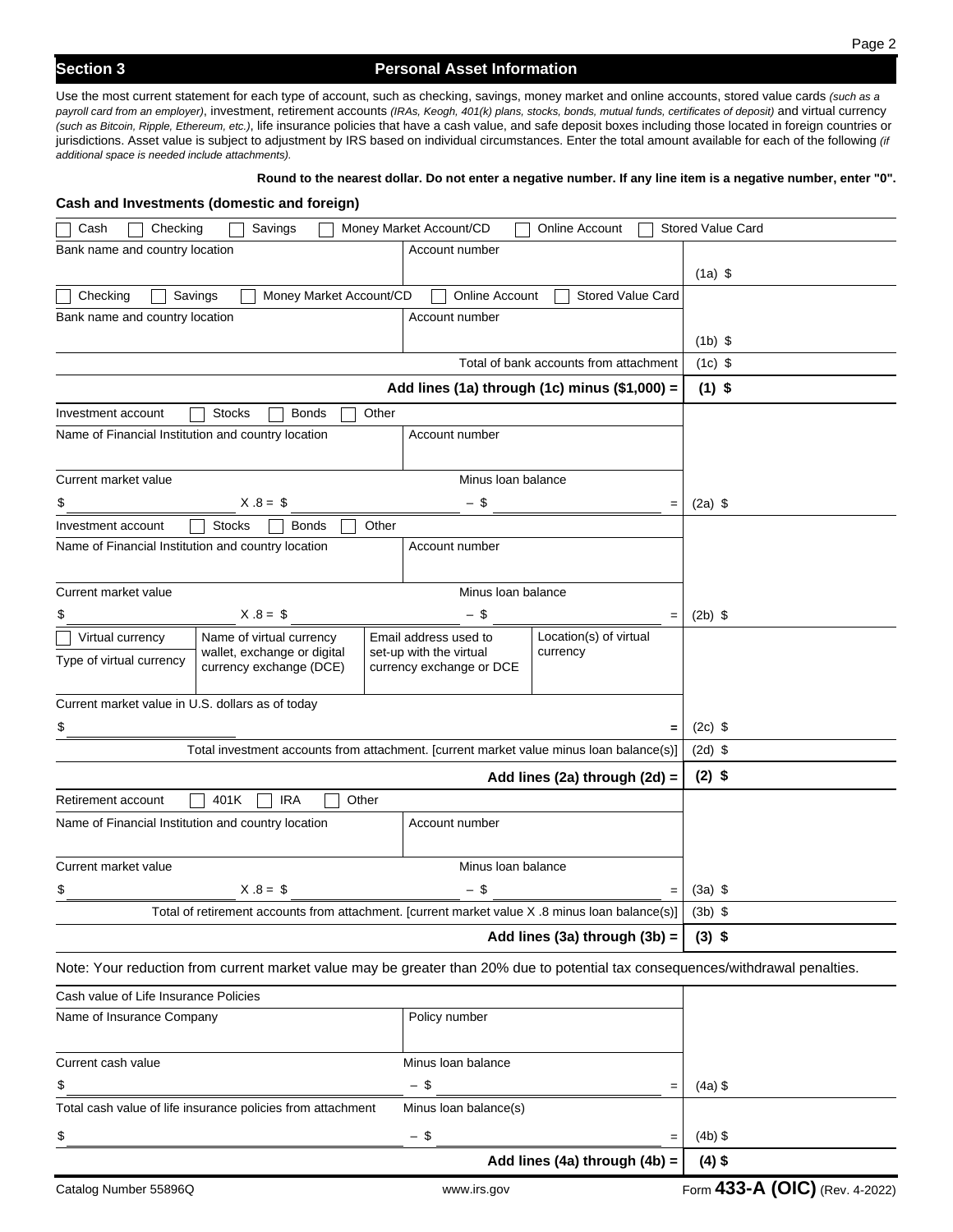# **Section 3 (Continued) Personal Asset Information**

| Real property (enter information about any house, condo, co-op, time share, etc. that you own or are buying including any assets owned by |
|-------------------------------------------------------------------------------------------------------------------------------------------|
| your spouse if you live in a community property state)                                                                                    |

| Is your real property currently for sale or do you anticipate selling your real property to fund the offer amount |                                                                                             |                       |                                                                                      |  |                                                                                                                                      |           |
|-------------------------------------------------------------------------------------------------------------------|---------------------------------------------------------------------------------------------|-----------------------|--------------------------------------------------------------------------------------|--|--------------------------------------------------------------------------------------------------------------------------------------|-----------|
| No<br>Yes<br>(listing price)                                                                                      |                                                                                             |                       |                                                                                      |  |                                                                                                                                      |           |
|                                                                                                                   |                                                                                             |                       | Property description (indicate if personal residence, rental property, vacant, etc.) |  | Purchase date (mm/dd/yyyy)                                                                                                           |           |
|                                                                                                                   |                                                                                             |                       |                                                                                      |  |                                                                                                                                      |           |
|                                                                                                                   | Amount of mortgage payment                                                                  | Date of final payment |                                                                                      |  | How title is held (joint tenancy, etc.)                                                                                              |           |
|                                                                                                                   |                                                                                             |                       |                                                                                      |  |                                                                                                                                      |           |
|                                                                                                                   | Location (street, city, state, ZIP code, county, and country)                               |                       | state, ZIP code) and phone                                                           |  | Lender/Contract holder name, address (street, city,                                                                                  |           |
|                                                                                                                   |                                                                                             |                       |                                                                                      |  |                                                                                                                                      |           |
|                                                                                                                   |                                                                                             |                       |                                                                                      |  |                                                                                                                                      |           |
| Current market value                                                                                              |                                                                                             |                       | Minus Ioan balance (mortgages, etc.)                                                 |  |                                                                                                                                      |           |
|                                                                                                                   | $X.8 = $$                                                                                   | - \$                  |                                                                                      |  | (total value of real estate) =                                                                                                       | $(5a)$ \$ |
|                                                                                                                   | Property description (indicate if personal residence, rental property, vacant, etc.)        |                       |                                                                                      |  | Purchase date (mm/dd/yyyy)                                                                                                           |           |
|                                                                                                                   |                                                                                             |                       |                                                                                      |  |                                                                                                                                      |           |
|                                                                                                                   | Amount of mortgage payment                                                                  | Date of final payment |                                                                                      |  | How title is held (joint tenancy, etc.)                                                                                              |           |
|                                                                                                                   |                                                                                             |                       |                                                                                      |  |                                                                                                                                      |           |
|                                                                                                                   | Location (street, city, state, ZIP code, county, and country)                               |                       | state, ZIP code) and phone                                                           |  | Lender/Contract holder name, address (street, city,                                                                                  |           |
|                                                                                                                   |                                                                                             |                       |                                                                                      |  |                                                                                                                                      |           |
|                                                                                                                   |                                                                                             |                       |                                                                                      |  |                                                                                                                                      |           |
| Current market value                                                                                              |                                                                                             |                       | Minus Ioan balance (mortgages, etc.)                                                 |  |                                                                                                                                      |           |
|                                                                                                                   | $X.8 = $$                                                                                   | $-$ \$                |                                                                                      |  | (total value of real estate) =                                                                                                       | $(5b)$ \$ |
|                                                                                                                   |                                                                                             |                       |                                                                                      |  | Total value of property(s) from attachment [current market value X .8 minus any loan balance(s)]                                     | $(5c)$ \$ |
|                                                                                                                   |                                                                                             |                       |                                                                                      |  | Add lines (5a) through (5c) =                                                                                                        | $(5)$ \$  |
|                                                                                                                   | Vehicles (enter information about any cars, boats, motorcycles, etc. that you own or lease) |                       |                                                                                      |  |                                                                                                                                      |           |
| Vehicle make & model                                                                                              |                                                                                             | Year                  | Date purchased                                                                       |  | Mileage                                                                                                                              |           |
|                                                                                                                   |                                                                                             |                       |                                                                                      |  |                                                                                                                                      |           |
| Lease                                                                                                             | Name of creditor                                                                            |                       | Date of final payment                                                                |  | Monthly lease/loan amount                                                                                                            |           |
| Own                                                                                                               |                                                                                             |                       |                                                                                      |  | \$                                                                                                                                   |           |
| Current market value                                                                                              |                                                                                             |                       | Minus Ioan balance                                                                   |  |                                                                                                                                      |           |
|                                                                                                                   | $X.8 = $$                                                                                   | $-$ \$                |                                                                                      |  | Total value of vehicle (if the vehicle<br>is leased, enter 0 as the total value) $=$                                                 | $(6a)$ \$ |
|                                                                                                                   |                                                                                             |                       |                                                                                      |  | Subtract \$3,450 from line (6a)                                                                                                      |           |
|                                                                                                                   |                                                                                             |                       |                                                                                      |  | (If line (6a) minus \$3,450 is a negative number, enter "0")                                                                         | $(6b)$ \$ |
| Vehicle make & model                                                                                              |                                                                                             | Year                  | Date purchased                                                                       |  | Mileage                                                                                                                              |           |
|                                                                                                                   |                                                                                             |                       |                                                                                      |  |                                                                                                                                      |           |
| Lease                                                                                                             | Name of creditor                                                                            |                       | Date of final payment                                                                |  | Monthly lease/loan amount                                                                                                            |           |
| Own                                                                                                               |                                                                                             |                       |                                                                                      |  | \$                                                                                                                                   |           |
| Current market value                                                                                              |                                                                                             |                       |                                                                                      |  |                                                                                                                                      |           |
|                                                                                                                   | $X.8 = $$                                                                                   | $-$ \$                |                                                                                      |  | Total value of vehicle (if the vehicle<br>is leased, enter 0 as the total value) $=$                                                 | $(6c)$ \$ |
|                                                                                                                   |                                                                                             |                       |                                                                                      |  | If you are filing a joint offer, subtract \$3,450 from line (6c)                                                                     |           |
|                                                                                                                   |                                                                                             |                       |                                                                                      |  | (If line (6c) minus \$3,450 is a negative number, enter "0")<br>If you are not filing a joint offer, enter the amount from line (6c) | $(6d)$ \$ |
| Total value of vehicles listed from attachment [current market value X .8 minus any loan balance(s)]              |                                                                                             |                       |                                                                                      |  |                                                                                                                                      | $(6e)$ \$ |
| Total lines (6b), (6d), and (6e) $=$                                                                              |                                                                                             |                       |                                                                                      |  |                                                                                                                                      | $(6)$ \$  |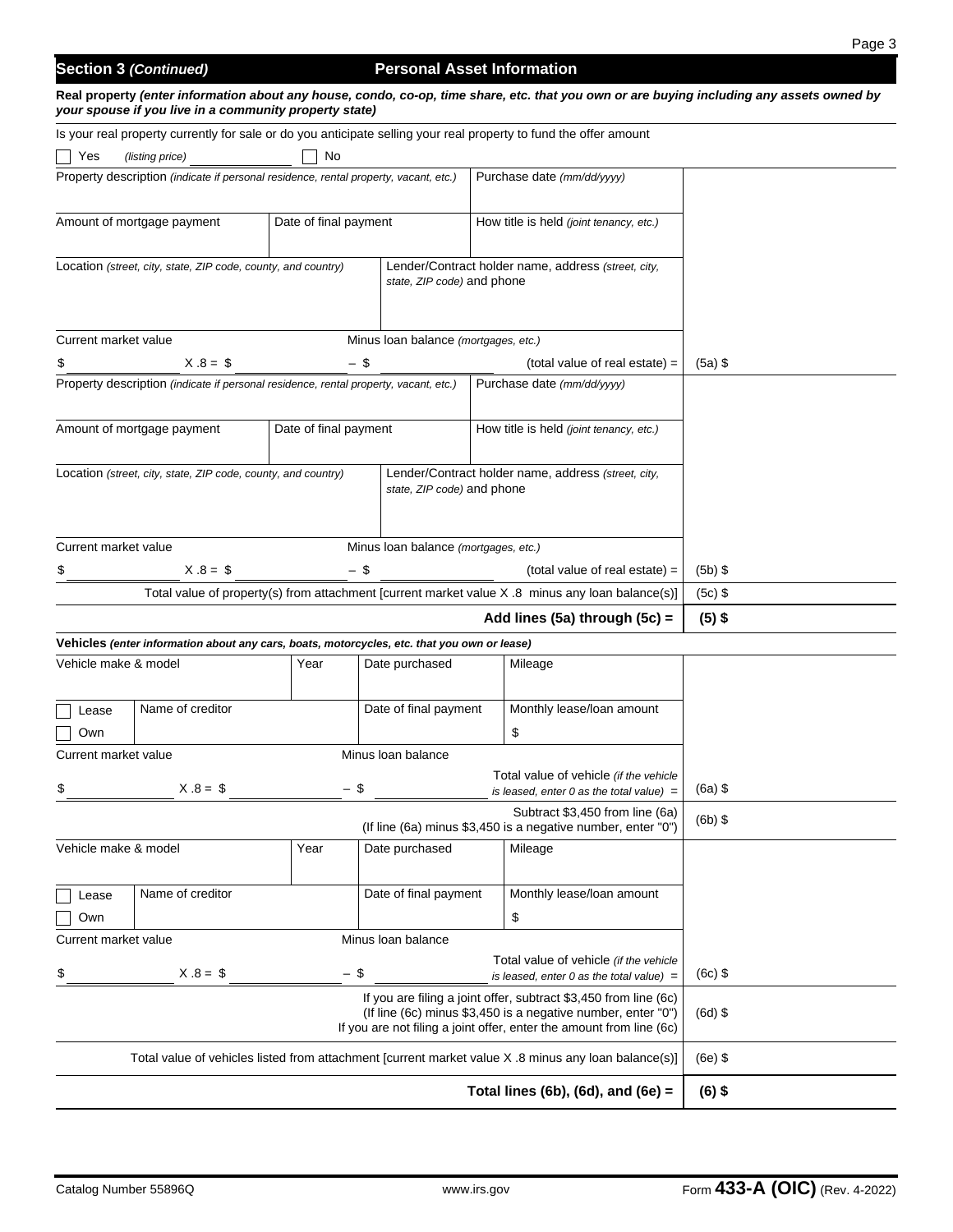| <b>Section 3 (Continued)</b>                                                                                                                                                                                                                                                                      |                           | <b>Personal Asset Information</b>                                                                                                                      |                                                  |                                                        |                   |                          |                                                                                                                      |
|---------------------------------------------------------------------------------------------------------------------------------------------------------------------------------------------------------------------------------------------------------------------------------------------------|---------------------------|--------------------------------------------------------------------------------------------------------------------------------------------------------|--------------------------------------------------|--------------------------------------------------------|-------------------|--------------------------|----------------------------------------------------------------------------------------------------------------------|
| Other valuable items (artwork, collections, jewelry, items of value in safe deposit boxes, interest in a company or business that is not publicly traded, etc.)                                                                                                                                   |                           |                                                                                                                                                        |                                                  |                                                        |                   |                          |                                                                                                                      |
| Description of asset(s)                                                                                                                                                                                                                                                                           |                           |                                                                                                                                                        |                                                  |                                                        |                   |                          |                                                                                                                      |
| Current market value                                                                                                                                                                                                                                                                              |                           |                                                                                                                                                        | Minus Ioan balance                               |                                                        |                   |                          |                                                                                                                      |
| $X.8 = $$<br>\$                                                                                                                                                                                                                                                                                   |                           |                                                                                                                                                        | - \$                                             |                                                        | $=$               | $(7a)$ \$                |                                                                                                                      |
| Value of remaining furniture and personal effects (not listed above)                                                                                                                                                                                                                              |                           |                                                                                                                                                        |                                                  |                                                        |                   |                          |                                                                                                                      |
| Description of asset                                                                                                                                                                                                                                                                              |                           |                                                                                                                                                        |                                                  |                                                        |                   |                          |                                                                                                                      |
|                                                                                                                                                                                                                                                                                                   |                           |                                                                                                                                                        |                                                  |                                                        |                   |                          |                                                                                                                      |
| Current market value                                                                                                                                                                                                                                                                              |                           |                                                                                                                                                        | Minus Ioan balance                               |                                                        |                   |                          |                                                                                                                      |
| $X.8 = $$<br>\$                                                                                                                                                                                                                                                                                   |                           |                                                                                                                                                        | - \$                                             |                                                        | $=$               | $(7b)$ \$                |                                                                                                                      |
| Total value of valuable items listed from attachment [current market value X .8 minus any loan balance(s)]                                                                                                                                                                                        |                           |                                                                                                                                                        |                                                  |                                                        |                   | $(7c)$ \$                |                                                                                                                      |
|                                                                                                                                                                                                                                                                                                   |                           | Add lines (7a) through (7c) minus IRS deduction of \$10,090 =                                                                                          |                                                  |                                                        |                   | $(7)$ \$                 |                                                                                                                      |
| Do not include amount on the lines with a letter beside the number. Round to the nearest whole dollar.                                                                                                                                                                                            |                           | Do not enter a negative number. If any line item is a negative, enter "0" on that line.<br>Add lines (1) through (7) and enter the amount in Box $A =$ |                                                  |                                                        |                   | <b>Box A</b><br>\$       | Available Individual Equity in Assets                                                                                |
| NOTE: If you or your spouse are self-employed, Sections 4, 5, and 6 must be completed before continuing with Sections 7 and 8.                                                                                                                                                                    |                           |                                                                                                                                                        |                                                  |                                                        |                   |                          |                                                                                                                      |
| <b>Section 4</b>                                                                                                                                                                                                                                                                                  |                           | <b>Self-Employed Information</b>                                                                                                                       |                                                  |                                                        |                   |                          |                                                                                                                      |
| If you or your spouse are self-employed (e.g., files Schedule(s) C, E, F, etc.), complete this section.                                                                                                                                                                                           |                           |                                                                                                                                                        |                                                  |                                                        |                   |                          |                                                                                                                      |
| Is your business a sole proprietorship                                                                                                                                                                                                                                                            |                           |                                                                                                                                                        |                                                  | Address of business (if other than personal residence) |                   |                          |                                                                                                                      |
| No<br>Yes                                                                                                                                                                                                                                                                                         |                           |                                                                                                                                                        |                                                  |                                                        |                   |                          |                                                                                                                      |
| Name of business                                                                                                                                                                                                                                                                                  |                           |                                                                                                                                                        |                                                  |                                                        |                   |                          |                                                                                                                      |
|                                                                                                                                                                                                                                                                                                   |                           |                                                                                                                                                        |                                                  |                                                        |                   |                          |                                                                                                                      |
| Business telephone number                                                                                                                                                                                                                                                                         |                           | <b>Employer Identification Number</b>                                                                                                                  |                                                  | <b>Business website address</b>                        |                   |                          | Trade name or DBA                                                                                                    |
|                                                                                                                                                                                                                                                                                                   |                           |                                                                                                                                                        |                                                  |                                                        |                   |                          |                                                                                                                      |
| Description of business                                                                                                                                                                                                                                                                           | Total number of employees |                                                                                                                                                        |                                                  | Frequency of tax deposits                              | payroll \$        | Average gross monthly    |                                                                                                                      |
| Do you or your spouse have any other business interests? Include any<br>interest in an LLC, LLP, corporation, partnership, etc.                                                                                                                                                                   |                           |                                                                                                                                                        | Business address (street, city, state, ZIP code) |                                                        |                   |                          |                                                                                                                      |
| (percentage of ownership:<br>Yes                                                                                                                                                                                                                                                                  | ) Title                   |                                                                                                                                                        |                                                  |                                                        |                   |                          |                                                                                                                      |
| No                                                                                                                                                                                                                                                                                                |                           |                                                                                                                                                        |                                                  |                                                        |                   |                          |                                                                                                                      |
| Business name                                                                                                                                                                                                                                                                                     |                           |                                                                                                                                                        | Business telephone number                        |                                                        |                   |                          | <b>Employer Identification Number</b>                                                                                |
|                                                                                                                                                                                                                                                                                                   |                           |                                                                                                                                                        |                                                  |                                                        |                   |                          |                                                                                                                      |
| Type of business (select one)<br><b>LLC</b>                                                                                                                                                                                                                                                       |                           |                                                                                                                                                        |                                                  |                                                        |                   |                          |                                                                                                                      |
| Partnership                                                                                                                                                                                                                                                                                       | Corporation               | Other                                                                                                                                                  |                                                  |                                                        |                   |                          |                                                                                                                      |
| <b>Section 5</b>                                                                                                                                                                                                                                                                                  |                           | <b>Business Asset Information (for Self-Employed)</b>                                                                                                  |                                                  |                                                        |                   |                          |                                                                                                                      |
| List business assets such as bank accounts, virtual currency (cryptocurrency), tools, books, machinery, equipment, business vehicles and real property<br>that is owned/leased/rented. If additional space is needed, attach a list of items. Do not include personal assets listed in Section 3. |                           |                                                                                                                                                        |                                                  |                                                        |                   |                          |                                                                                                                      |
|                                                                                                                                                                                                                                                                                                   |                           |                                                                                                                                                        |                                                  |                                                        |                   |                          | Round to the nearest whole dollar. Do not enter a negative number. If any line item is a negative number, enter "0". |
| Cash<br>Checking<br>Savings                                                                                                                                                                                                                                                                       |                           | Money Market Account/CD                                                                                                                                |                                                  | Online Account                                         |                   | <b>Stored Value Card</b> |                                                                                                                      |
| Bank name and country location                                                                                                                                                                                                                                                                    |                           |                                                                                                                                                        | Account number                                   |                                                        |                   |                          |                                                                                                                      |
|                                                                                                                                                                                                                                                                                                   |                           |                                                                                                                                                        |                                                  |                                                        |                   | $(8a)$ \$                |                                                                                                                      |
| Cash<br>Checking<br>Savings<br>Bank name and country location                                                                                                                                                                                                                                     |                           | Money Market Account/CD                                                                                                                                | Account number                                   | <b>Online Account</b>                                  |                   | <b>Stored Value Card</b> |                                                                                                                      |
|                                                                                                                                                                                                                                                                                                   |                           |                                                                                                                                                        |                                                  |                                                        |                   | $(8b)$ \$                |                                                                                                                      |
| Name of virtual currency<br>Virtual currency                                                                                                                                                                                                                                                      |                           | Email address used to                                                                                                                                  |                                                  | Location(s) of virtual                                 |                   |                          |                                                                                                                      |
| wallet, exchange or digital<br>Type of virtual currency<br>currency exchange (DCE)                                                                                                                                                                                                                |                           | set-up with the virtual<br>currency exchange or DCE                                                                                                    |                                                  | currency                                               |                   |                          |                                                                                                                      |
|                                                                                                                                                                                                                                                                                                   |                           |                                                                                                                                                        |                                                  |                                                        |                   |                          |                                                                                                                      |
| Current market value in U.S. dollars as of today                                                                                                                                                                                                                                                  |                           |                                                                                                                                                        |                                                  |                                                        |                   |                          |                                                                                                                      |
| \$                                                                                                                                                                                                                                                                                                |                           |                                                                                                                                                        |                                                  |                                                        | $\qquad \qquad =$ | $(8c)$ \$                |                                                                                                                      |
|                                                                                                                                                                                                                                                                                                   |                           |                                                                                                                                                        |                                                  | Total bank accounts from attachment                    |                   | $(8d)$ \$                |                                                                                                                      |
|                                                                                                                                                                                                                                                                                                   |                           |                                                                                                                                                        |                                                  | Add lines (8a) through (8d) =                          |                   | $(8)$ \$                 |                                                                                                                      |
| Catalog Number 55896Q                                                                                                                                                                                                                                                                             |                           |                                                                                                                                                        | www.irs.gov                                      |                                                        |                   |                          | Form 433-A (OIC) (Rev. 4-2022)                                                                                       |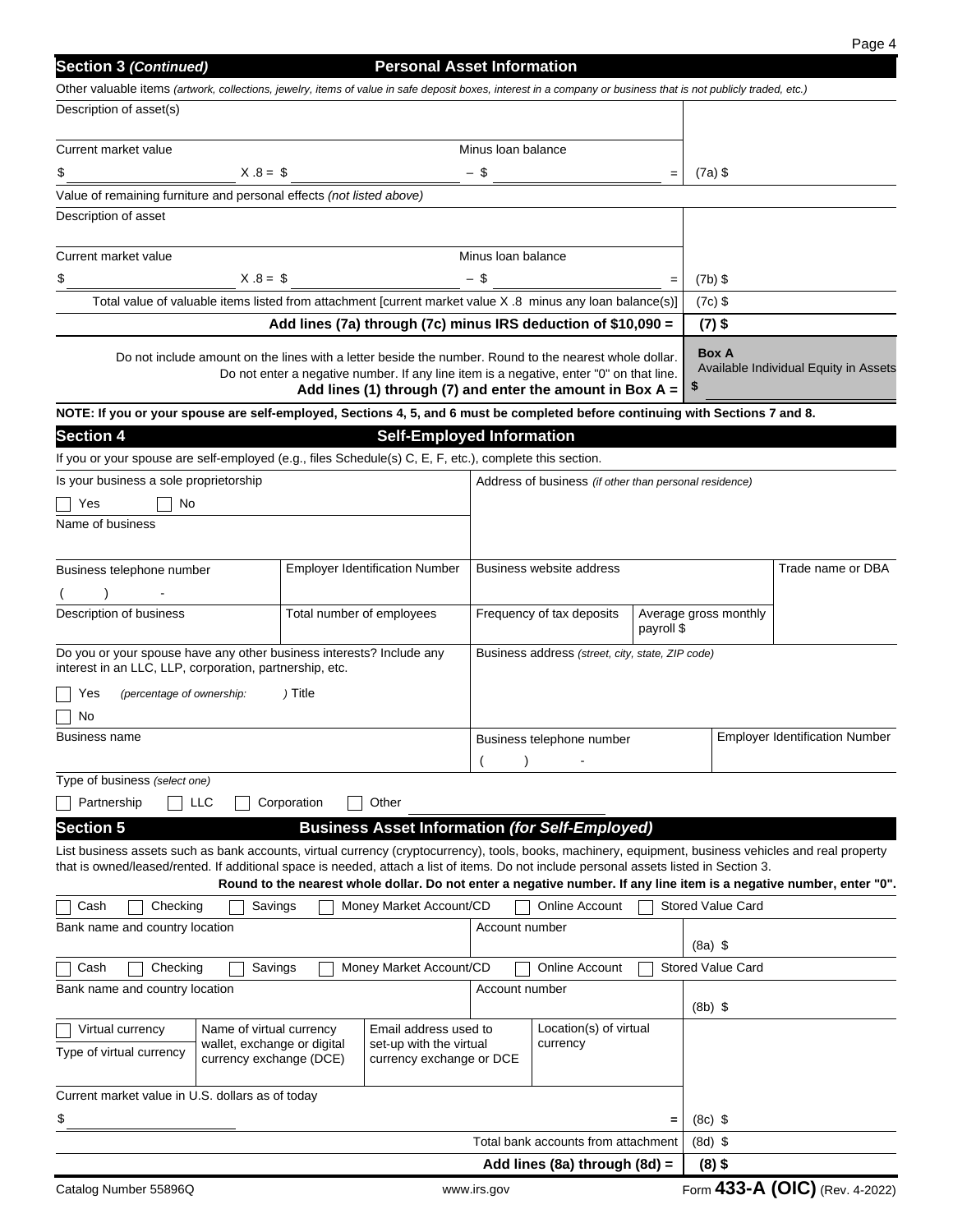| <b>Section 5 (Continue</b> |  |  |  |
|----------------------------|--|--|--|
|                            |  |  |  |

Description of asset

| Current market value                                                                                                                                                                                                                                                                                                                                                                                                                                                 | Minus Ioan balance | Total value (if leased or used<br>in the production of income,                                                                                            |                                                                                                                      |
|----------------------------------------------------------------------------------------------------------------------------------------------------------------------------------------------------------------------------------------------------------------------------------------------------------------------------------------------------------------------------------------------------------------------------------------------------------------------|--------------------|-----------------------------------------------------------------------------------------------------------------------------------------------------------|----------------------------------------------------------------------------------------------------------------------|
| $X.8 = $$<br>\$                                                                                                                                                                                                                                                                                                                                                                                                                                                      | - \$               | enter 0 as the total value)<br>$=$                                                                                                                        | $(9a)$ \$                                                                                                            |
| Description of asset:                                                                                                                                                                                                                                                                                                                                                                                                                                                |                    |                                                                                                                                                           |                                                                                                                      |
| Current market value                                                                                                                                                                                                                                                                                                                                                                                                                                                 | Minus Loan Balance | Total value (if leased or used<br>in the production of income,                                                                                            |                                                                                                                      |
| $X.8 = $$<br>\$                                                                                                                                                                                                                                                                                                                                                                                                                                                      | - \$               | enter 0 as the total value)                                                                                                                               | $(9b)$ \$                                                                                                            |
| Total value of assets listed from attachment [current market value X .8 minus any loan balance(s)]                                                                                                                                                                                                                                                                                                                                                                   |                    |                                                                                                                                                           | $(9c)$ \$                                                                                                            |
|                                                                                                                                                                                                                                                                                                                                                                                                                                                                      |                    | Add lines (9a) through (9c) =                                                                                                                             | $(9)$ \$                                                                                                             |
| IRS allowed deduction for professional books and tools of trade for individuals and sole-proprietors -                                                                                                                                                                                                                                                                                                                                                               |                    |                                                                                                                                                           | $(10)$ \$                                                                                                            |
|                                                                                                                                                                                                                                                                                                                                                                                                                                                                      |                    | Enter the value of line (9) minus line (10). If less than zero enter zero. $=$                                                                            | $(11)$ \$                                                                                                            |
| <b>Notes Receivable</b>                                                                                                                                                                                                                                                                                                                                                                                                                                              |                    |                                                                                                                                                           |                                                                                                                      |
| Do you have notes receivable<br>Yes                                                                                                                                                                                                                                                                                                                                                                                                                                  | No                 |                                                                                                                                                           |                                                                                                                      |
| If yes, attach current listing that includes name(s) and amount of note(s) receivable                                                                                                                                                                                                                                                                                                                                                                                |                    |                                                                                                                                                           |                                                                                                                      |
| Accounts Receivable                                                                                                                                                                                                                                                                                                                                                                                                                                                  |                    |                                                                                                                                                           |                                                                                                                      |
| Do you have accounts receivable, including e-payment, factoring                                                                                                                                                                                                                                                                                                                                                                                                      | Yes                | No                                                                                                                                                        |                                                                                                                      |
| companies, and any bartering or online auction accounts<br>If yes, provide a list of your current accounts receivable (include the age and amount)                                                                                                                                                                                                                                                                                                                   |                    |                                                                                                                                                           |                                                                                                                      |
|                                                                                                                                                                                                                                                                                                                                                                                                                                                                      |                    | Do not include amounts from the lines with a letter beside the number [for example: (9c)].                                                                | <b>Box B</b>                                                                                                         |
|                                                                                                                                                                                                                                                                                                                                                                                                                                                                      |                    | Round to the nearest whole dollar.                                                                                                                        | Available Business Equity in                                                                                         |
|                                                                                                                                                                                                                                                                                                                                                                                                                                                                      |                    | Do not enter a negative number. If any line item is a negative, enter "0" on that line.<br>Add lines (8) and (11) and enter the amount in Box B = $\vert$ | Assets<br>-\$                                                                                                        |
| <b>Section 6</b>                                                                                                                                                                                                                                                                                                                                                                                                                                                     |                    | <b>Business Income and Expense Information (for Self-Employed)</b>                                                                                        |                                                                                                                      |
|                                                                                                                                                                                                                                                                                                                                                                                                                                                                      |                    |                                                                                                                                                           |                                                                                                                      |
| If you provide a current profit and loss (P&L) statement for the information below, enter the total gross monthly income on line 17 and your monthly<br>expenses on line 29 below. Do not complete lines (12) - (16) and (18) - (28). You may use the amounts claimed for income and expenses on your most<br>recent Schedule C; however, if the amount has changed significantly within the past year, a current P&L should be submitted to substantiate the claim. |                    |                                                                                                                                                           |                                                                                                                      |
| Period provided beginning                                                                                                                                                                                                                                                                                                                                                                                                                                            | through            |                                                                                                                                                           |                                                                                                                      |
|                                                                                                                                                                                                                                                                                                                                                                                                                                                                      |                    |                                                                                                                                                           | Round to the nearest whole dollar. Do not enter a negative number. If any line item is a negative number, enter "0". |
| Business income (you may average 6-12 months income/receipts to determine your gross monthly income/receipts)                                                                                                                                                                                                                                                                                                                                                        |                    |                                                                                                                                                           |                                                                                                                      |
| Gross receipts                                                                                                                                                                                                                                                                                                                                                                                                                                                       |                    |                                                                                                                                                           | $(12)$ \$                                                                                                            |
| Gross rental income                                                                                                                                                                                                                                                                                                                                                                                                                                                  |                    |                                                                                                                                                           | $(13)$ \$                                                                                                            |
| Interest income                                                                                                                                                                                                                                                                                                                                                                                                                                                      |                    |                                                                                                                                                           | $(14)$ \$                                                                                                            |
| Dividends                                                                                                                                                                                                                                                                                                                                                                                                                                                            |                    |                                                                                                                                                           | $(15)$ \$                                                                                                            |
| Other income                                                                                                                                                                                                                                                                                                                                                                                                                                                         |                    |                                                                                                                                                           | $(16)$ \$                                                                                                            |
|                                                                                                                                                                                                                                                                                                                                                                                                                                                                      |                    | Add lines (12) through (16) =                                                                                                                             | $(17)$ \$                                                                                                            |
| Business expenses (you may average 6-12 months expenses to determine your average expenses)                                                                                                                                                                                                                                                                                                                                                                          |                    |                                                                                                                                                           |                                                                                                                      |
| Materials purchased (e.g., items directly related to the production of a product or service)                                                                                                                                                                                                                                                                                                                                                                         |                    |                                                                                                                                                           | $(18)$ \$                                                                                                            |
| Inventory purchased (e.g., goods bought for resale)                                                                                                                                                                                                                                                                                                                                                                                                                  |                    |                                                                                                                                                           | $(19)$ \$                                                                                                            |
| Gross wages and salaries                                                                                                                                                                                                                                                                                                                                                                                                                                             |                    |                                                                                                                                                           | $(20)$ \$                                                                                                            |
| Rent                                                                                                                                                                                                                                                                                                                                                                                                                                                                 |                    |                                                                                                                                                           | $(21)$ \$                                                                                                            |
| Supplies (items used to conduct business and used up within one year, e.g., books, office supplies, professional equipment, etc.)                                                                                                                                                                                                                                                                                                                                    |                    |                                                                                                                                                           | $(22)$ \$                                                                                                            |
| Utilities/telephones                                                                                                                                                                                                                                                                                                                                                                                                                                                 |                    |                                                                                                                                                           | $(23)$ \$                                                                                                            |
| Vehicle costs (gas, oil, repairs, maintenance)                                                                                                                                                                                                                                                                                                                                                                                                                       |                    |                                                                                                                                                           | $(24)$ \$                                                                                                            |
| Business insurance                                                                                                                                                                                                                                                                                                                                                                                                                                                   |                    |                                                                                                                                                           | $(25)$ \$                                                                                                            |
| Current business taxes (e.g., real estate, excise, franchise, occupational, personal property, sales and employer's portion of<br>employment taxes)                                                                                                                                                                                                                                                                                                                  |                    |                                                                                                                                                           | $(26)$ \$                                                                                                            |
| Secured debts (not credit cards)                                                                                                                                                                                                                                                                                                                                                                                                                                     |                    |                                                                                                                                                           | $(27)$ \$                                                                                                            |
| Other business expenses (include a list)                                                                                                                                                                                                                                                                                                                                                                                                                             |                    |                                                                                                                                                           | $(28)$ \$                                                                                                            |
|                                                                                                                                                                                                                                                                                                                                                                                                                                                                      |                    | Add lines (18) through $(28)$ =                                                                                                                           | $(29)$ \$                                                                                                            |
|                                                                                                                                                                                                                                                                                                                                                                                                                                                                      |                    | Round to the nearest whole dollar.<br>Do not enter a negative number. If any line item is a negative, enter "0" on that line.                             | <b>Box C</b><br>Net Business Income                                                                                  |

**Subtract line (29) from line (17) and enter the amount in Box C = \$**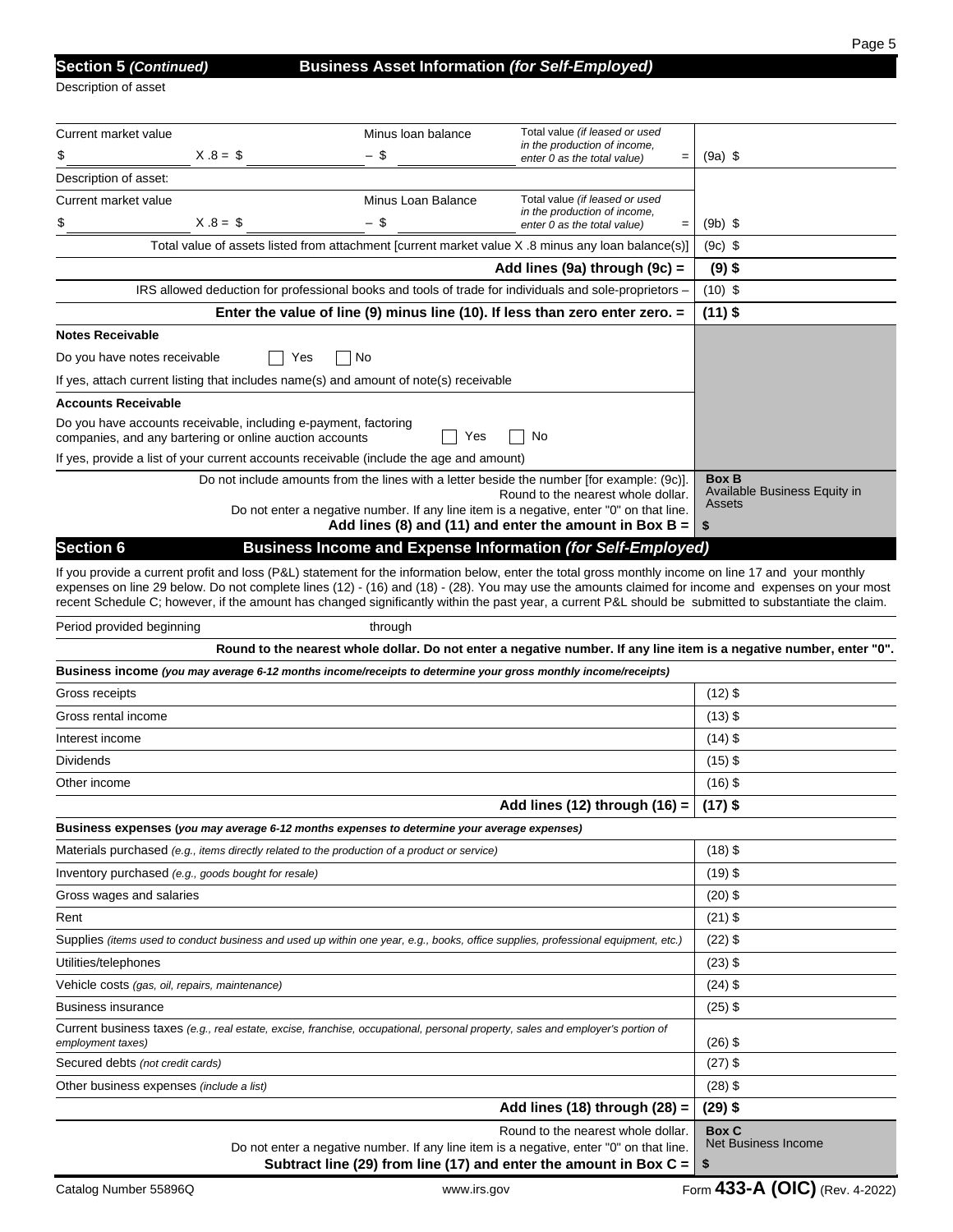#### **Section 7 Monthly Household Income and Expense Information**

Page 6

Enter your household's gross monthly income. Gross monthly income includes wages, social security, pension, unemployment, and other income. Examples of other income include but are not limited to: agricultural subsidies, gambling income, oil credits, rent subsidies, Uber & Lyft driver income, and Airbnb rentals, etc. The information below is for yourself, your spouse, and anyone else who contributes to your household's income. The entire household includes spouse, non-liable spouse, significant other, children, and others who contribute to the household. This is necessary for the IRS to accurately evaluate your offer.

#### **Monthly Household Income**

**Note: Entire household income should also include income that is considered not taxable and may not be included on your tax return.** 

|                                    |  |                                                                          |  |            |        |  |                                                                                                                                                                                                | Round to the nearest whole dollar.                    |
|------------------------------------|--|--------------------------------------------------------------------------|--|------------|--------|--|------------------------------------------------------------------------------------------------------------------------------------------------------------------------------------------------|-------------------------------------------------------|
| <b>Primary taxpayer</b>            |  |                                                                          |  |            |        |  |                                                                                                                                                                                                |                                                       |
| Gross wages                        |  | Social Security                                                          |  | Pension(s) |        |  | Other income (e.g. unemployment)                                                                                                                                                               |                                                       |
| \$                                 |  | $+$ \$                                                                   |  | $+$ \$     | $+$ \$ |  | <b>Total primary</b><br>$t$ axpayer income =                                                                                                                                                   | $(30)$ \$                                             |
| <b>Spouse</b>                      |  |                                                                          |  |            |        |  |                                                                                                                                                                                                |                                                       |
| Gross wages                        |  | Social Security                                                          |  | Pension(s) |        |  | Other Income (e.g. unemployment)                                                                                                                                                               |                                                       |
| \$                                 |  | $+$ \$                                                                   |  | $+$ \$     | $+$ \$ |  | Total spouse<br>$income =$                                                                                                                                                                     | $(31)$ \$                                             |
|                                    |  |                                                                          |  |            |        |  | Additional sources of income used to support the household, e.g., non-liable spouse, or anyone else who may                                                                                    |                                                       |
|                                    |  | contribute to the household income, etc. List source(s)                  |  |            |        |  |                                                                                                                                                                                                | $(32)$ \$                                             |
| Interest, dividends, and royalties |  |                                                                          |  |            |        |  |                                                                                                                                                                                                | $(33)$ \$                                             |
|                                    |  | Distributions (e.g., income from partnerships, sub-S Corporations, etc.) |  |            |        |  |                                                                                                                                                                                                | $(34)$ \$                                             |
| Net rental income                  |  |                                                                          |  |            |        |  |                                                                                                                                                                                                | $(35)$ \$                                             |
| Net business income from Box C     |  |                                                                          |  |            |        |  |                                                                                                                                                                                                | $(36)$ \$                                             |
| Child support received             |  |                                                                          |  |            |        |  | $(37)$ \$                                                                                                                                                                                      |                                                       |
| Alimony received                   |  |                                                                          |  |            |        |  |                                                                                                                                                                                                | $(38)$ \$                                             |
|                                    |  |                                                                          |  |            |        |  | Round to the nearest whole dollar.<br>Do not enter a negative number. If any line item is a negative, enter "0" on that line.<br>Add lines (30) through (38) and enter the amount in Box $D =$ | <b>Box D</b><br><b>Total Household Income</b><br>- \$ |

#### **Monthly Household Expenses**

Enter your average monthly expenses.

**Note: For expenses claimed in boxes (39) and (45) only, you should list the full amount of the allowable standard even if the actual amount you pay is less. For the other boxes input your actual expenses. You may find the allowable standards at http://www.irs.gov/Businesses/Small-Businesses-&-Self-Employed/Collection-Financial-Standards.**

|                                                                                                                                                                                                                                                                                                                   | Round to the nearest whole dollar.                    |
|-------------------------------------------------------------------------------------------------------------------------------------------------------------------------------------------------------------------------------------------------------------------------------------------------------------------|-------------------------------------------------------|
| Food, clothing, and miscellaneous (e.g., housekeeping supplies, personal care products, minimum payment on credit card).<br>A reasonable estimate of these expenses may be used                                                                                                                                   | $(39)$ \$                                             |
| Housing and utilities (e.g., rent or mortgage payment and average monthly cost of property taxes, home insurance,<br>maintenance, dues, fees and utilities including electricity, gas, other fuels, trash collection, water, cable television and internet,<br>monthly rent payment<br>telephone, and cell phone) | $(40)$ \$                                             |
| Vehicle loan and/or lease payment(s)                                                                                                                                                                                                                                                                              | $(41)$ \$                                             |
| Vehicle operating costs (e.g., average monthly cost of maintenance, repairs, insurance, fuel, registrations, licenses,<br>inspections, parking, tolls, etc.). A reasonable estimate of these expenses may be used                                                                                                 | $(42)$ \$                                             |
| Public transportation costs (e.g., average monthly cost of fares for mass transit such as bus, train, ferry, taxi, etc.). A<br>reasonable estimate of these expenses may be used                                                                                                                                  | $(43)$ \$                                             |
| Health insurance premiums                                                                                                                                                                                                                                                                                         | $(44)$ \$                                             |
| Out-of-pocket health care costs (e.g. average monthly cost of prescription drugs, medical services, and medical supplies like<br>eyeglasses, hearing aids, etc.)                                                                                                                                                  | $(45)$ \$                                             |
| Court-ordered payments (e.g., monthly cost of any alimony, child support, etc.)                                                                                                                                                                                                                                   | $(46)$ \$                                             |
| Child/dependent care payments (e.g., daycare, etc.)                                                                                                                                                                                                                                                               | $(47)$ \$                                             |
| Life insurance policy amount<br>Life insurance premiums                                                                                                                                                                                                                                                           | $(48)$ \$                                             |
| Current monthly taxes (e.g., monthly cost of federal, state, and local tax, personal property tax, etc.)                                                                                                                                                                                                          | $(49)$ \$                                             |
| Secured debts/Other (e.g., any loan where you pledged an asset as collateral not previously listed, government guaranteed<br>student loan, employer required retirement or dues) List debt(s)/expense(s)                                                                                                          | $(50)$ \$                                             |
| Enter the amount of your monthly delinquent state and/or local tax payment(s). Total tax owed                                                                                                                                                                                                                     | $(51)$ \$                                             |
| Round to the nearest whole dollar.<br>Do not enter a negative number. If any line item is a negative, enter "0" on that line.<br>Add lines (39) through (51) and enter the amount in Box $E =$                                                                                                                    | <b>Box E</b><br><b>Total Household Expenses</b><br>\$ |
| Round to the nearest whole dollar.<br>Do not enter a negative number. If any line item is a negative, enter "0" on that line.<br>Subtract Box E from Box D and enter the amount in Box $F =  $                                                                                                                    | <b>Box F</b><br>Remaining Monthly Income<br>\$        |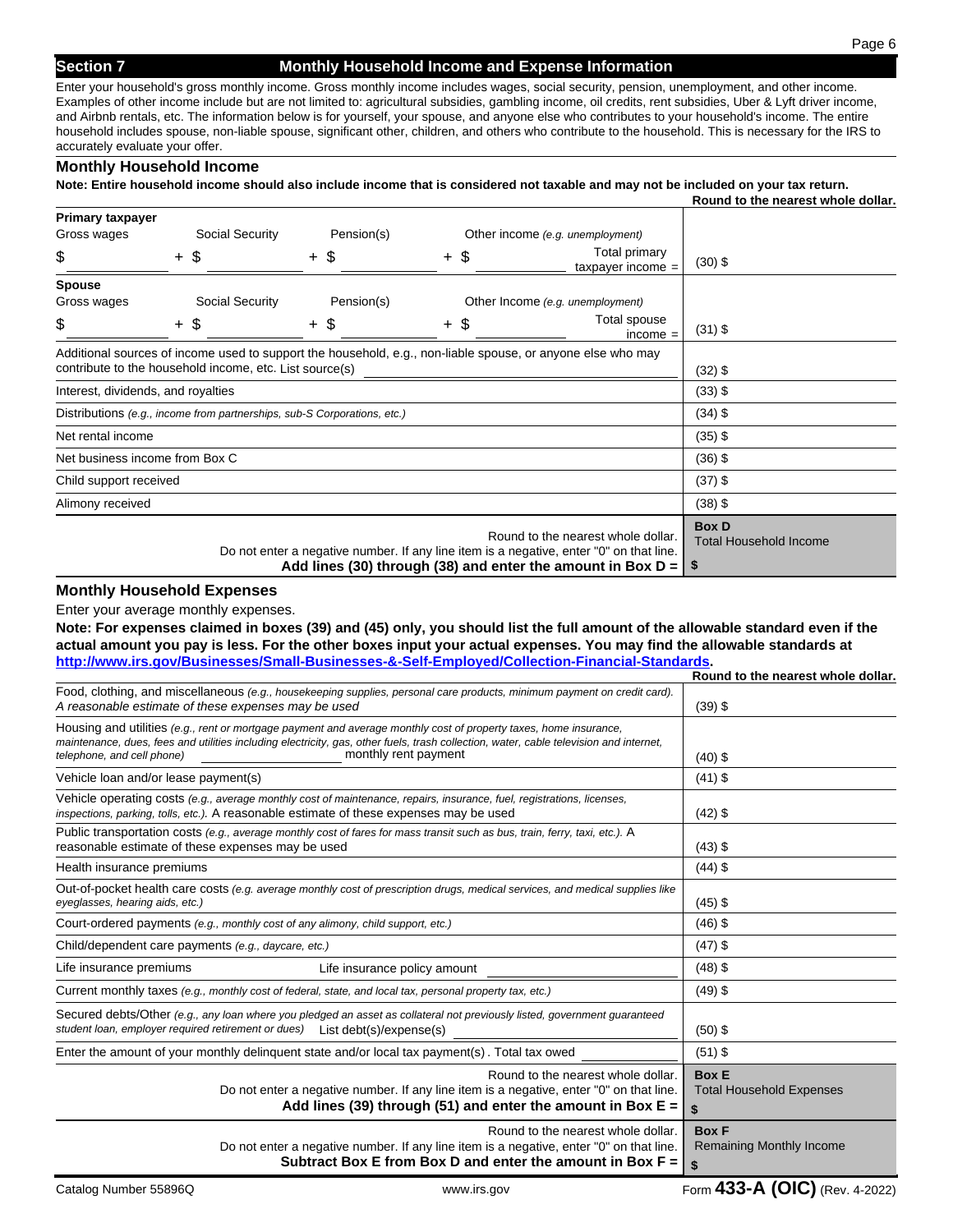# **Section 8 Calculate Your Minimum Offer Amount**

The next steps calculate your minimum offer amount. The amount of time you take to pay your offer in full will affect your minimum offer amount. Paying over a shorter period of time will result in a smaller minimum offer amount.

#### **Note: The multipliers below (12 and 24) and the calculated offer amount (which included the amount(s) allowed for vehicles and bank accounts) do not apply if the IRS determines you have the ability to pay your tax debt in full within the legal period to collect.**

#### **Round to the nearest whole dollar.**

If you will pay your offer in 5 or fewer payments within 5 months or less, multiply "Remaining Monthly Income" (Box F) by 12 to get "Future Remaining Income" (Box G). Do not enter a number less than \$0.

| Enter the total from Box F                                                                                                                        |         | <b>Box G Future Remaining Income</b> |  |  |  |  |  |
|---------------------------------------------------------------------------------------------------------------------------------------------------|---------|--------------------------------------|--|--|--|--|--|
|                                                                                                                                                   | $'$ 49. |                                      |  |  |  |  |  |
| However, However, and American control the control of the Martin Local High Control of the Highest News, News, Highest Highest News, News, Andrea |         |                                      |  |  |  |  |  |

If you will pay your offer in 6 to 24 months, multiply "Remaining Monthly Income" (Box F) by 24 to get "Future Remaining Income" (Box H). Do not enter a number less than \$0.

| <b>Enter the total from Box F</b> |          | <b>Box H Future Remaining Income</b> |
|-----------------------------------|----------|--------------------------------------|
|                                   | $X 24 =$ |                                      |

Determine your minimum offer amount by adding the total available assets from Box A and Box B (if applicable) to the amount in either Box G or Box H.

| <b>Enter the amount from Box A</b><br>plus Box B <i>(if applicable)</i> | <b>Enter the amount from either</b><br><b>Box G or Box H</b> |     | <b>Offer Amount</b><br>Your offer must be more than zero (\$0). Do |
|-------------------------------------------------------------------------|--------------------------------------------------------------|-----|--------------------------------------------------------------------|
|                                                                         |                                                              | $=$ | not leave blank. Use whole dollars only.                           |

**If you cannot pay the Offer Amount shown above due to special circumstances, explain on the Form 656, Offer in Compromise, Section 3, Reason for Offer. You must offer an amount more than \$0.**

| <b>Section 9</b>                            |                                                                                                                                                                                                |                           | <b>Other Information</b>   |                                   |  |                             |  |                                  |                                     |  |    |
|---------------------------------------------|------------------------------------------------------------------------------------------------------------------------------------------------------------------------------------------------|---------------------------|----------------------------|-----------------------------------|--|-----------------------------|--|----------------------------------|-------------------------------------|--|----|
| you are not eligible to apply for an offer. | Additional information IRS needs to consider settlement of your tax debt. If you or your business are currently in a bankruptcy proceeding,                                                    |                           |                            |                                   |  |                             |  |                                  |                                     |  |    |
|                                             | Are you a party to or involved in litigation (if yes, answer the following)                                                                                                                    |                           |                            |                                   |  |                             |  |                                  | Yes                                 |  | No |
| Plaintiff                                   | Location of filing                                                                                                                                                                             |                           | Represented by             |                                   |  |                             |  |                                  | Docket/Case number                  |  |    |
| Defendant                                   |                                                                                                                                                                                                |                           |                            |                                   |  |                             |  |                                  |                                     |  |    |
| Amount of dispute                           | Possible completion date (mmddyyyy)                                                                                                                                                            |                           | Subject of litigation      |                                   |  |                             |  |                                  |                                     |  |    |
| \$                                          |                                                                                                                                                                                                |                           |                            |                                   |  |                             |  |                                  |                                     |  |    |
|                                             | Have you filed bankruptcy in the past 7 years (if yes, answer the following)                                                                                                                   |                           |                            |                                   |  |                             |  |                                  | Yes                                 |  | No |
| Date filed (mmddyyyy)                       | Date dismissed (mmddyyyy)                                                                                                                                                                      |                           | Date discharged (mmddyyyy) |                                   |  | Petition no.                |  | <b>Location filed</b>            |                                     |  |    |
|                                             | In the past 10 years, have you lived outside of the U.S. for 6 months or longer (if yes, answer the following)                                                                                 |                           |                            |                                   |  |                             |  |                                  | Yes                                 |  | No |
| Dates lived abroad: From (mmddyyyy)         |                                                                                                                                                                                                |                           |                            | To (mmddyyyy)                     |  |                             |  |                                  |                                     |  |    |
|                                             | Are you or have you ever been party to any litigation involving the IRS/United States (including any tax litigation)                                                                           |                           |                            |                                   |  |                             |  |                                  | Yes                                 |  | No |
|                                             | If yes and the litigation included tax debt, provide the types of tax and periods involved                                                                                                     |                           |                            |                                   |  |                             |  |                                  |                                     |  |    |
|                                             | Are you the beneficiary of a trust, estate, or life insurance policy (if yes, answer the following)                                                                                            |                           |                            |                                   |  |                             |  |                                  | Yes                                 |  | No |
| Place where recorded                        |                                                                                                                                                                                                |                           |                            |                                   |  |                             |  | EIN                              |                                     |  |    |
| Name of the trust, estate, or policy        |                                                                                                                                                                                                |                           |                            | Anticipated amount to be received |  |                             |  | When will the amount be received |                                     |  |    |
|                                             |                                                                                                                                                                                                |                           |                            | \$                                |  |                             |  |                                  |                                     |  |    |
|                                             | Are you a trustee, fiduciary, or contributor of a trust                                                                                                                                        |                           |                            |                                   |  |                             |  |                                  | Yes                                 |  | No |
| Name of the trust                           |                                                                                                                                                                                                |                           |                            |                                   |  |                             |  | EIN                              |                                     |  |    |
|                                             | Do you have a safe deposit box (business or personal) (if yes, answer the following)                                                                                                           |                           |                            |                                   |  |                             |  |                                  | Yes                                 |  | No |
| Location (name, address and box number(s))  |                                                                                                                                                                                                |                           |                            |                                   |  | Contents                    |  |                                  | Value                               |  |    |
|                                             |                                                                                                                                                                                                |                           |                            |                                   |  |                             |  |                                  | \$                                  |  |    |
|                                             | In the past 10 years, have you transferred any assets with a fair market value of more than \$10,000 including real property, for<br>less than their full value (if yes, answer the following) |                           |                            |                                   |  |                             |  |                                  | Yes                                 |  | No |
| List asset(s)                               |                                                                                                                                                                                                | Value at time of transfer |                            |                                   |  | Date transferred (mmddyyyy) |  |                                  | To whom or where was it transferred |  |    |
|                                             |                                                                                                                                                                                                | \$                        |                            |                                   |  |                             |  |                                  |                                     |  |    |
| Catalog Number 55896Q                       |                                                                                                                                                                                                |                           | www.irs.gov                |                                   |  |                             |  |                                  | Form 433-A (OIC) (Rev. 4-2022)      |  |    |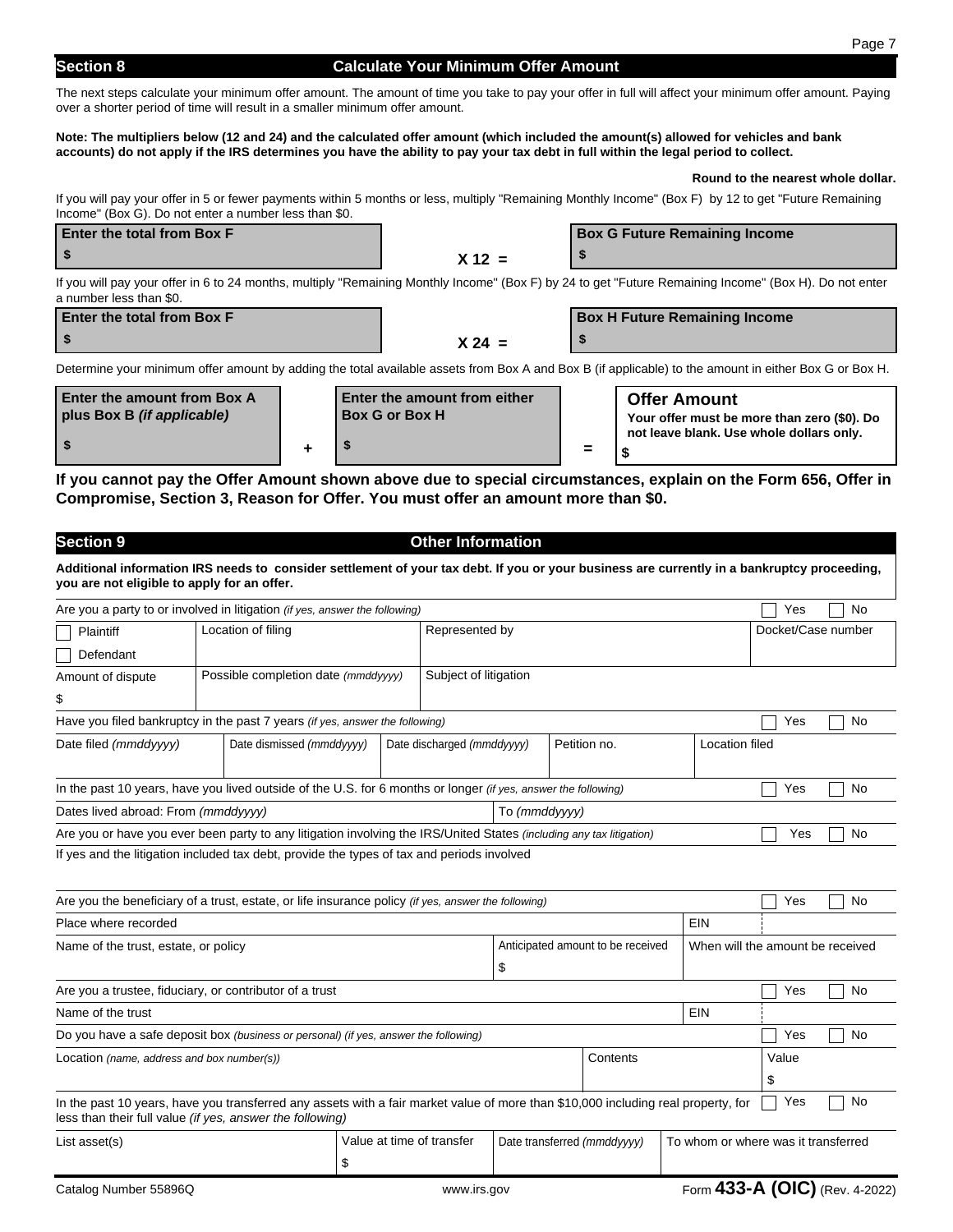|                                                  |                                                                  |                                                                                                                                             |                   |     | Page 8 |
|--------------------------------------------------|------------------------------------------------------------------|---------------------------------------------------------------------------------------------------------------------------------------------|-------------------|-----|--------|
| <b>Section 9 (Continued)</b>                     |                                                                  | <b>Other Information</b>                                                                                                                    |                   |     |        |
|                                                  | Do you have any assets or own any real property outside the U.S. |                                                                                                                                             |                   | Yes | No     |
| If yes, provide description, location, and value |                                                                  |                                                                                                                                             |                   |     |        |
|                                                  | Do you have any funds being held in trust by a third party       |                                                                                                                                             |                   | Yes | No     |
| If yes, how much \$                              | Where                                                            |                                                                                                                                             |                   |     |        |
| <b>Section 10</b>                                |                                                                  | <b>Signatures</b>                                                                                                                           |                   |     |        |
| is true, correct, and complete.                  |                                                                  | Under penalties of perjury, I declare that I have examined this offer, including accompanying documents, and to the best of my knowledge it |                   |     |        |
| <b>Signature of Taxpayer</b>                     |                                                                  |                                                                                                                                             | Date (mm/dd/yyyy) |     |        |

# ► **Signature of Spouse** Date *(mm/dd/yyyy)*

| Remember to include all applicable attachments listed below.                                                                                                                                                                                                                                                                    |
|---------------------------------------------------------------------------------------------------------------------------------------------------------------------------------------------------------------------------------------------------------------------------------------------------------------------------------|
| Copies of the most recent pay stub, earnings statement, etc., from each employer.                                                                                                                                                                                                                                               |
| Copies of the most recent statement for each investment and retirement account.                                                                                                                                                                                                                                                 |
| Copies of the most recent statement, etc., from all other sources of income such as pensions, Social Security, rental income,<br>interest and dividends (including any received from a related partnership, corporation, LLC, LLP, etc.), court order for child<br>support, alimony, royalties, and rent subsidies.             |
| Copies of individual complete bank statements for the three most recent months. If you operate a business, copies of the six<br>most recent complete statements for each business bank account.                                                                                                                                 |
| Completed Form 433-B (Collection Information Statement for Businesses) if you or your spouse have an interest in a business<br>entity other than a sole-proprietorship.                                                                                                                                                         |
| Copies of the most recent statement from lender(s) on loans such as mortgages, second mortgages, vehicles, etc., showing<br>monthly payments, loan payoffs, and balances.                                                                                                                                                       |
| List of Accounts Receivable or Notes Receivable, if applicable.                                                                                                                                                                                                                                                                 |
| Verification of delinquent State/Local Tax Liability showing total delinquent state/local taxes and amount of monthly payments, if<br>applicable.                                                                                                                                                                               |
| Copies of court orders for child support/alimony payments claimed in monthly expense section.                                                                                                                                                                                                                                   |
| Copies of Trust documents if applicable per Section 9.                                                                                                                                                                                                                                                                          |
| Documentation to support any special circumstances described in the "Explanation of Circumstances" on Form 656, if applicable.                                                                                                                                                                                                  |
| Attach a Form 2848, Power of Attorney, if you would like your attorney, CPA, or enrolled agent to represent you and you do not<br>have a current form on file with the IRS. Make sure the current tax year is included and you check the appropriate box to ensure<br>copies of communications are sent to your representative. |
| $\Box$ only in the contract of the contract of $\Box$ or the contract of $\Box$                                                                                                                                                                                                                                                 |

Completed and signed current Form 656.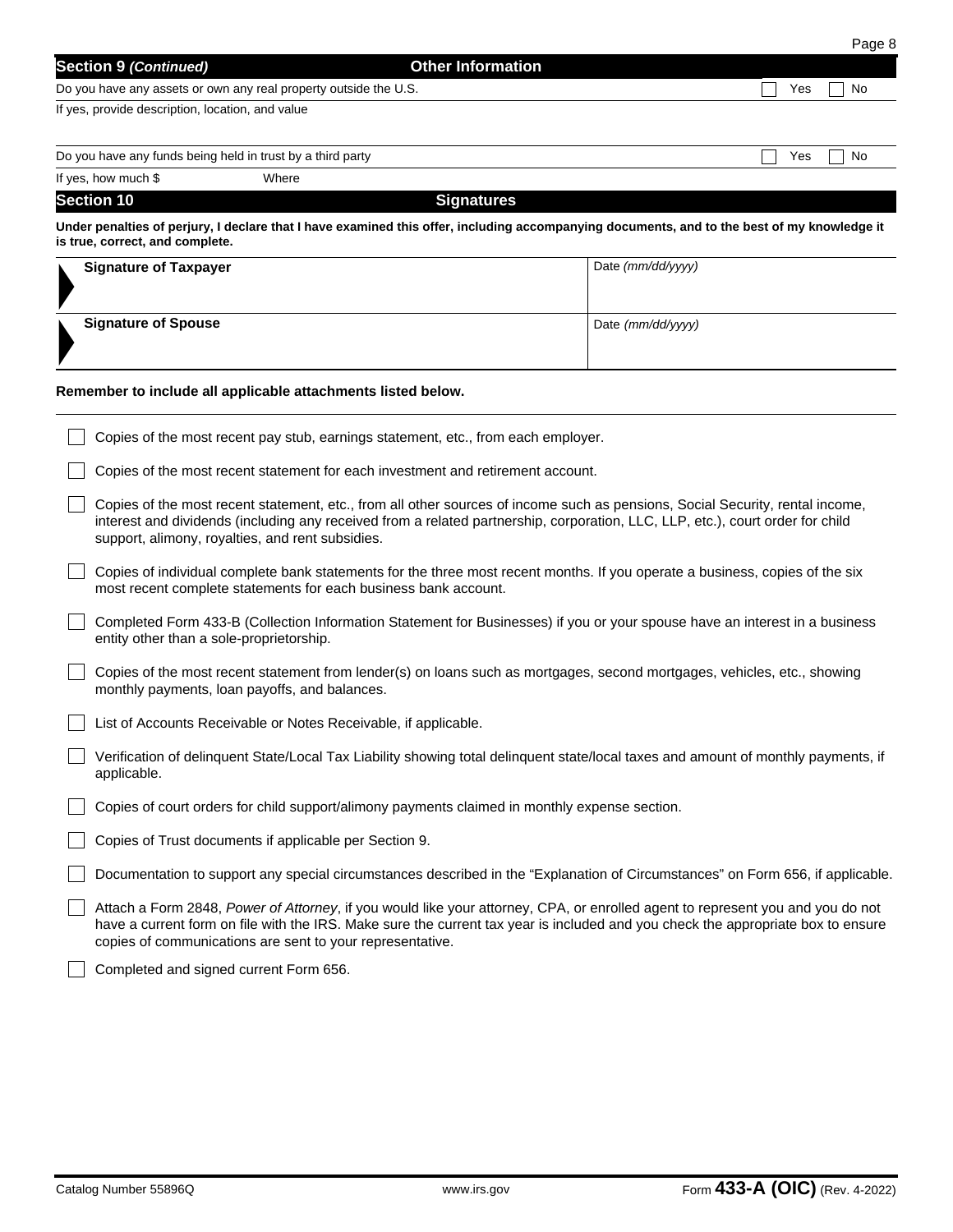

(April 2022)

# **Collection Information Statement for Businesses**

#### **Complete this form if your business is a**

- ► Corporation
- ► Partnership
- ► Limited Liability Company (LLC) classified as a corporation
- ► Other LLC

**Note: If your business is a sole proprietorship do not use this form. Instead, complete Form 433-A (OIC) Collection Information Statement for Wage Earners and Self-Employed Individuals. This form should only be used with the Form 656, Offer in Compromise.** 

#### **Include attachments if additional space is needed to respond completely to any question.**

| <b>Section 1</b><br><b>Business Information</b>           |  |                                         |                             |                                                                                            |                                                                                        |  |  |  |  |
|-----------------------------------------------------------|--|-----------------------------------------|-----------------------------|--------------------------------------------------------------------------------------------|----------------------------------------------------------------------------------------|--|--|--|--|
| <b>Business name</b>                                      |  |                                         |                             |                                                                                            | <b>Employer Identification Number</b>                                                  |  |  |  |  |
| Business physical address (street, city, state, ZIP code) |  |                                         | County of business location |                                                                                            |                                                                                        |  |  |  |  |
|                                                           |  |                                         |                             |                                                                                            | Description of business and DBA or "Trade Name"                                        |  |  |  |  |
| Primary phone<br>Secondary phone                          |  |                                         |                             | Business mailing address (if different from above or post office box number)               |                                                                                        |  |  |  |  |
|                                                           |  |                                         |                             |                                                                                            |                                                                                        |  |  |  |  |
| Business website address                                  |  |                                         |                             |                                                                                            |                                                                                        |  |  |  |  |
| FAX number                                                |  |                                         |                             | Does the business outsource its payroll processing and tax return<br>preparation for a fee |                                                                                        |  |  |  |  |
| Total number of employees<br>Federal contractor           |  |                                         | Yes                         | No                                                                                         | If yes, list provider name and address in box below<br>(street, city, state, ZIP code) |  |  |  |  |
| No<br>Yes                                                 |  | Check here if you are the only employee |                             |                                                                                            |                                                                                        |  |  |  |  |
| Frequency of tax deposits                                 |  | Average gross monthly payroll           |                             |                                                                                            |                                                                                        |  |  |  |  |
|                                                           |  | \$                                      |                             |                                                                                            |                                                                                        |  |  |  |  |

#### **Provide information about all partners, officers, LLC members, major shareholders (foreign and domestic), etc., associated with the business. Include attachments if additional space is needed.**

| Last name                              | First name               |  | Title                                        |
|----------------------------------------|--------------------------|--|----------------------------------------------|
| Percent of ownership and annual salary | Social Security Number   |  | Home address (street, city, state, ZIP code) |
| Primary phone                          | Secondary phone          |  |                                              |
|                                        | $\overline{\phantom{a}}$ |  |                                              |
| Last name                              | First name               |  | Title                                        |
| Percent of ownership and annual salary | Social Security Number   |  | Home address (street, city, state, ZIP code) |
| Primary phone                          | Secondary phone          |  |                                              |
|                                        |                          |  |                                              |
| Last name                              | First name               |  | Title                                        |
| Percent of ownership and annual salary | Social Security Number   |  | Home address (street, city, state, ZIP code) |
| Primary phone                          | Secondary phone          |  |                                              |
|                                        |                          |  |                                              |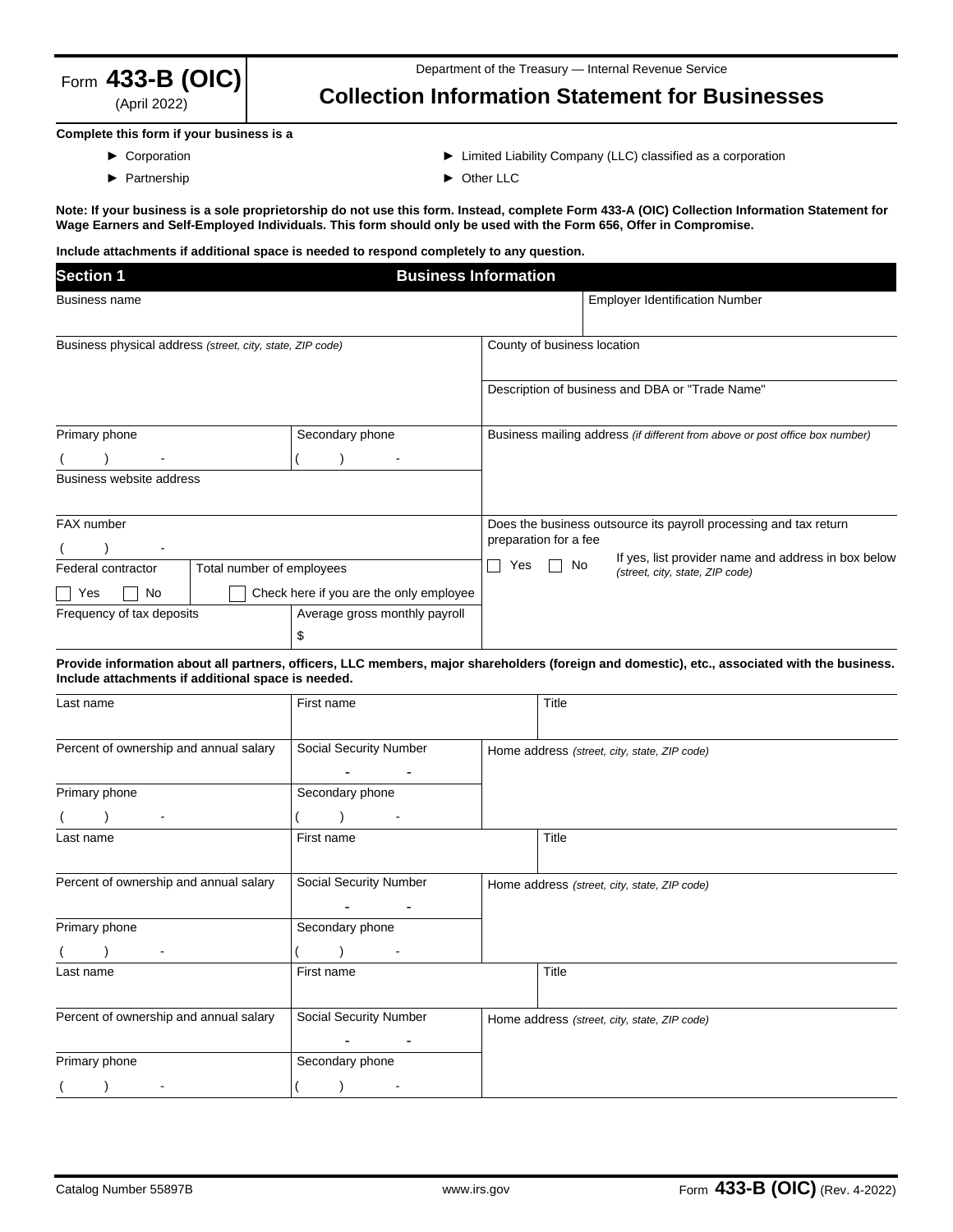**Cash and investments** *(domestic and foreign)* 

Gather the most current statement from banks, lenders on loans, mortgages *(including second mortgages)*, monthly payments, loan balances, and accountant's depreciation schedules, if applicable. Also, include make/model/year/mileage of vehicles and current value of business assets. To estimate the current value, you may consult resources like Kelley Blue Book *(www.kbb.com),* NADA *(www.nada.com)*, local real estate postings of properties similar to yours, and any other websites or publications that show what the business assets would be worth if you were to sell them. Asset value is subject to adjustment by IRS. Enter the total amount available for each of the following *(if additional space is needed, please include attachments)*.

#### **Round to the nearest dollar. Do not enter a negative number. If any line item is a negative number, enter "0".**

| <b>Cash and investments</b> ( <i>domestic and loreign</i> )                                                                     |                                     |                          |
|---------------------------------------------------------------------------------------------------------------------------------|-------------------------------------|--------------------------|
| Checking<br>Money Market Account/CD<br>Cash<br>Savings                                                                          | Online Account                      | <b>Stored Value Card</b> |
| Bank name and country location                                                                                                  | Account number                      |                          |
|                                                                                                                                 |                                     | $(1a)$ \$                |
| Money Market Account/CD<br>Cash<br>Checking<br>Savings                                                                          | Online Account                      | <b>Stored Value Card</b> |
| Bank name and country location                                                                                                  | Account number                      |                          |
|                                                                                                                                 |                                     | $(1b)$ \$                |
| Money Market Account/CD<br>Cash<br>Checking<br>Savings                                                                          | <b>Online Account</b>               | <b>Stored Value Card</b> |
| Bank name and country location                                                                                                  | Account number                      |                          |
|                                                                                                                                 |                                     | $(1c)$ \$                |
|                                                                                                                                 | Total bank accounts from attachment | $(1d)$ \$                |
|                                                                                                                                 | Add lines (1a) through (1d) =       | $(1)$ \$                 |
| <b>Stocks</b><br>Other<br>Investment account<br><b>Bonds</b>                                                                    |                                     |                          |
| Name of Financial Institution and country location                                                                              | Account number                      |                          |
|                                                                                                                                 |                                     |                          |
| Current market value                                                                                                            | Minus Ioan balance                  |                          |
| $X.8 = $$<br>\$                                                                                                                 | - \$<br>$=$                         | $(2a)$ \$                |
| <b>Investment Account:</b><br><b>Stocks</b><br>Other<br><b>Bonds</b>                                                            |                                     |                          |
| Name of Financial Institution and country location                                                                              |                                     |                          |
|                                                                                                                                 |                                     |                          |
| Current market value                                                                                                            | Minus Ioan balance                  |                          |
| $X.8 = $$<br>\$                                                                                                                 | - \$<br>$=$                         | $(2b)$ \$                |
| Name of virtual currency<br>Email address used to<br>Virtual currency<br>wallet, exchange or digital<br>set-up with the virtual | Location(s) of virtual<br>currency  |                          |
| Type of virtual currency<br>currency exchange (DCE)<br>currency exchange or DCE                                                 |                                     |                          |
| Current market value in U.S. dollars as of today                                                                                |                                     |                          |
| \$                                                                                                                              |                                     |                          |
|                                                                                                                                 | $=$                                 | $(2c)$ \$                |
| Total investment accounts from attachment. [current market value minus loan balance(s)]                                         |                                     | $(2d)$ \$                |
|                                                                                                                                 | Add lines (2a) through (2d) =       | $(2)$ \$                 |
| <b>Notes Receivable</b>                                                                                                         |                                     |                          |
| Do you have notes receivable<br>No<br>Yes                                                                                       |                                     |                          |
| If yes, attach current listing which includes name, age, and amount of note(s) receivable                                       |                                     |                          |
| <b>Accounts Receivable</b>                                                                                                      |                                     |                          |
| Do you have accounts receivable, including e-payment, factoring<br>companies, and any bartering or online auction accounts      |                                     |                          |
| If yes, provide a list of name, age, and amount of the current accounts receivable                                              |                                     |                          |
|                                                                                                                                 |                                     |                          |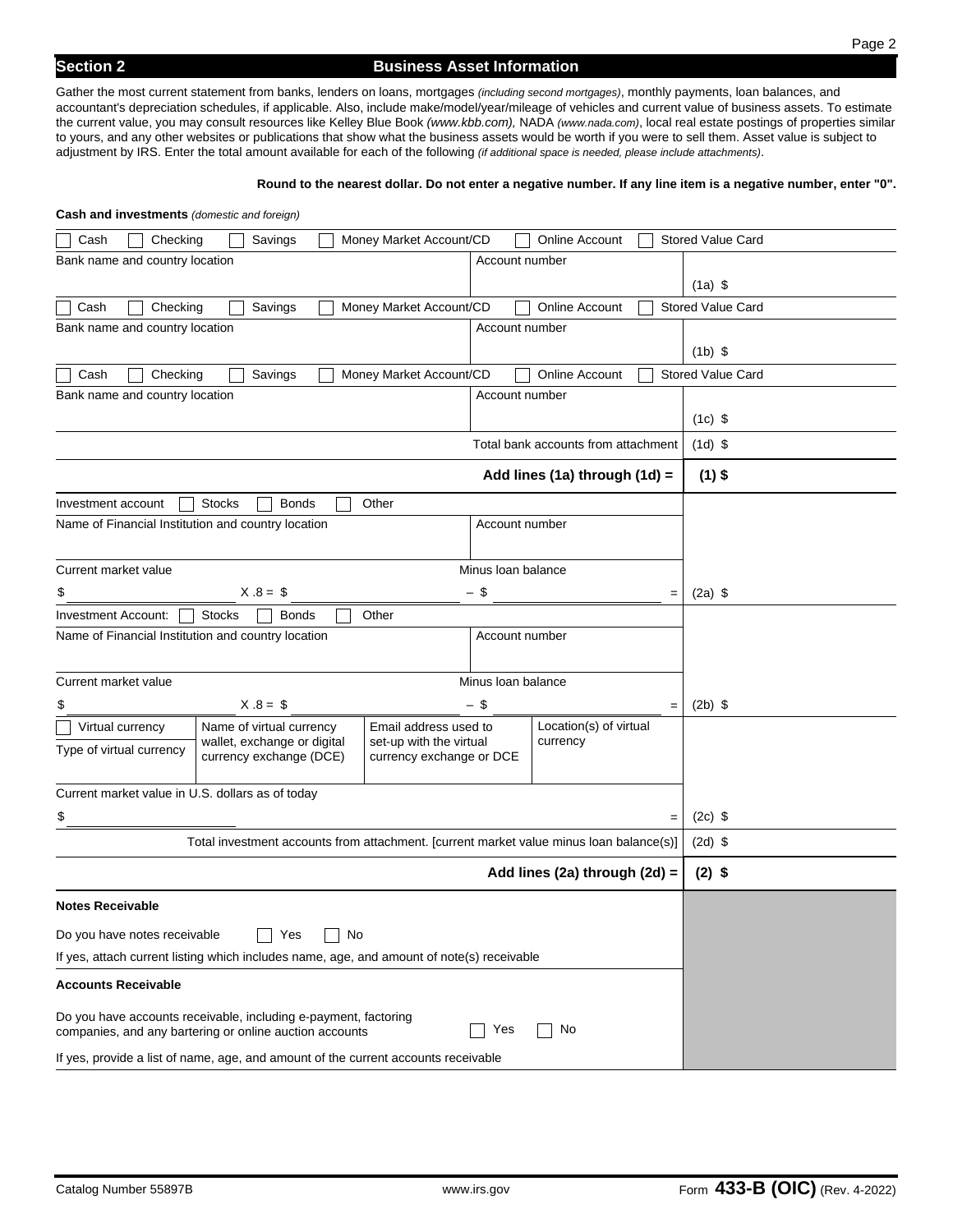## **Business Asset Information**

If the business owns more properties, vehicles, or equipment than shown in this form, please list on a separate attachment.

| <b>Real estate</b> (buildings, lots, commercial property, etc.)                                                                                                        |                                                                                  |      |                                                                                                                    |                                      |  |                                                                                      |           |  |
|------------------------------------------------------------------------------------------------------------------------------------------------------------------------|----------------------------------------------------------------------------------|------|--------------------------------------------------------------------------------------------------------------------|--------------------------------------|--|--------------------------------------------------------------------------------------|-----------|--|
| Is your real property currently for sale or do you anticipate selling your real property to fund the offer amount                                                      |                                                                                  |      |                                                                                                                    |                                      |  |                                                                                      |           |  |
| No<br>Yes<br>(listing price)                                                                                                                                           |                                                                                  |      |                                                                                                                    |                                      |  |                                                                                      |           |  |
| Property address (street address, city,<br>Property description (indicate if rental property, vacant, etc.)<br>Date purchased<br>state, ZIP code, county, and country) |                                                                                  |      |                                                                                                                    |                                      |  |                                                                                      |           |  |
|                                                                                                                                                                        |                                                                                  |      | Monthly mortgage payment                                                                                           |                                      |  | Date of final payment                                                                |           |  |
|                                                                                                                                                                        |                                                                                  |      |                                                                                                                    |                                      |  |                                                                                      |           |  |
|                                                                                                                                                                        |                                                                                  |      | Name of lender/contract holder                                                                                     |                                      |  |                                                                                      |           |  |
| Current market value                                                                                                                                                   |                                                                                  |      |                                                                                                                    | Minus Ioan balance (mortgages, etc.) |  |                                                                                      |           |  |
| \$                                                                                                                                                                     | $X.8 = $$                                                                        |      | - \$                                                                                                               |                                      |  | Total value of real estate $=$                                                       | $(3a)$ \$ |  |
|                                                                                                                                                                        | Property address (street address, city,<br>state, ZIP code, county, and country) |      | Property description (indicate if rental property, vacant, etc.)                                                   |                                      |  | Date purchased                                                                       |           |  |
|                                                                                                                                                                        |                                                                                  |      | Monthly mortgage payment                                                                                           |                                      |  | Date of final payment                                                                |           |  |
|                                                                                                                                                                        |                                                                                  |      | Name of lender/contract holder                                                                                     |                                      |  |                                                                                      |           |  |
| Current market value                                                                                                                                                   |                                                                                  |      |                                                                                                                    | Minus Ioan balance (mortgages, etc.) |  |                                                                                      |           |  |
|                                                                                                                                                                        | $X.8 = $$                                                                        |      | $-$ \$                                                                                                             |                                      |  | Total value of real estate $=$                                                       | $(3b)$ \$ |  |
|                                                                                                                                                                        |                                                                                  |      | Total value of property(s) listed from attachment [current market value X .8 minus any loan balance(s)]            |                                      |  |                                                                                      | $(3c)$ \$ |  |
|                                                                                                                                                                        |                                                                                  |      |                                                                                                                    |                                      |  | Add lines (3a) through $(3c)$ =                                                      | $(3)$ \$  |  |
|                                                                                                                                                                        |                                                                                  |      | Business vehicles (cars, boats, motorcycles, trailers, etc.). If additional space is needed, list on an attachment |                                      |  |                                                                                      |           |  |
| Vehicle make & model                                                                                                                                                   |                                                                                  | Year | Date purchased                                                                                                     |                                      |  | Mileage or use hours                                                                 |           |  |
|                                                                                                                                                                        |                                                                                  |      |                                                                                                                    |                                      |  |                                                                                      |           |  |
| Lease                                                                                                                                                                  | Monthly lease/loan amount                                                        |      | Name of creditor                                                                                                   |                                      |  | Date of final payment                                                                |           |  |
| Own                                                                                                                                                                    | \$                                                                               |      |                                                                                                                    |                                      |  |                                                                                      |           |  |
| Current market value                                                                                                                                                   |                                                                                  |      | Minus Ioan balance                                                                                                 |                                      |  |                                                                                      |           |  |
|                                                                                                                                                                        | $X.8 = $$                                                                        |      | $-$ \$                                                                                                             |                                      |  | Total value of vehicle (if the vehicle<br>is leased, enter 0 as the total value) $=$ | $(4a)$ \$ |  |
| Vehicle make & model                                                                                                                                                   |                                                                                  | Year | Date purchased                                                                                                     |                                      |  | Mileage or use hours                                                                 |           |  |
|                                                                                                                                                                        |                                                                                  |      |                                                                                                                    |                                      |  |                                                                                      |           |  |
| Lease                                                                                                                                                                  | Monthly lease/loan amount                                                        |      | Name of creditor                                                                                                   |                                      |  | Date of final payment                                                                |           |  |
| Own                                                                                                                                                                    | \$                                                                               |      |                                                                                                                    |                                      |  |                                                                                      |           |  |
| Current market value                                                                                                                                                   |                                                                                  |      | Minus Ioan balance                                                                                                 |                                      |  |                                                                                      |           |  |
| \$                                                                                                                                                                     | $X.8 = $$                                                                        |      | - \$                                                                                                               |                                      |  | Total value of vehicle (if the vehicle<br>is leased, enter 0 as the total value) $=$ | $(4b)$ \$ |  |
| Vehicle make & model                                                                                                                                                   |                                                                                  | Year | Date purchased                                                                                                     |                                      |  | Mileage or use hours                                                                 |           |  |
|                                                                                                                                                                        |                                                                                  |      |                                                                                                                    |                                      |  |                                                                                      |           |  |
| Lease                                                                                                                                                                  | Monthly lease/loan amount                                                        |      | Name of creditor                                                                                                   |                                      |  | Date of final payment                                                                |           |  |
| Own                                                                                                                                                                    | \$                                                                               |      |                                                                                                                    |                                      |  |                                                                                      |           |  |
| Current market value<br>Minus Ioan balance                                                                                                                             |                                                                                  |      |                                                                                                                    |                                      |  |                                                                                      |           |  |
| \$                                                                                                                                                                     | $X.8 = $$                                                                        |      | $-$ \$                                                                                                             |                                      |  | Total value of vehicle (if the vehicle<br>is leased, enter 0 as the total value) $=$ | $(4c)$ \$ |  |
| Total value of vehicles listed from attachment [current market value X .8 minus any loan balance(s)]                                                                   |                                                                                  |      |                                                                                                                    |                                      |  |                                                                                      | $(4d)$ \$ |  |
|                                                                                                                                                                        |                                                                                  |      |                                                                                                                    |                                      |  | Add lines (4a) through (4d) =                                                        | $(4)$ \$  |  |
|                                                                                                                                                                        |                                                                                  |      |                                                                                                                    |                                      |  |                                                                                      |           |  |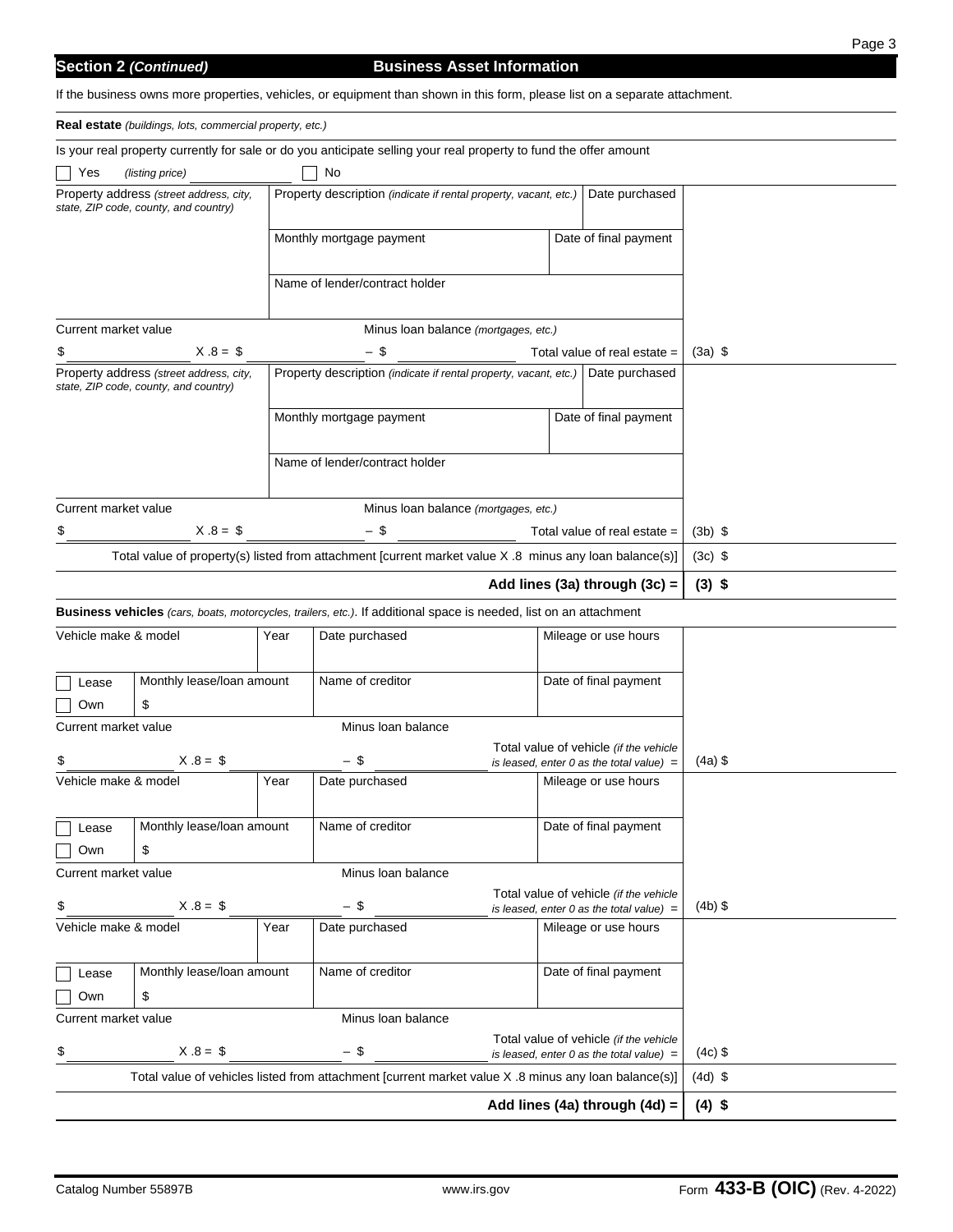#### **Other business equipment**

[If you have more than one piece of equipment, please list on a separate attachment and put the total of all equipment in box (5b)]

| Type of equipment    |                                                                                                                                                                                                    |                                                                                                                           |                                                                        |           |
|----------------------|----------------------------------------------------------------------------------------------------------------------------------------------------------------------------------------------------|---------------------------------------------------------------------------------------------------------------------------|------------------------------------------------------------------------|-----------|
| Current market value |                                                                                                                                                                                                    | Minus Ioan balance                                                                                                        | Total value of equipment<br>(if leased or used in the production of    |           |
| \$                   | $X.8 = $$                                                                                                                                                                                          | - \$                                                                                                                      | income enter 0 as the total value) $=$                                 | $(5a)$ \$ |
|                      | Total value of equipment listed from attachment [current market value X .8 minus any loan balance(s)]                                                                                              | $(5b)$ \$                                                                                                                 |                                                                        |           |
|                      |                                                                                                                                                                                                    |                                                                                                                           | Total value of all business equipment<br>Add lines $(5a)$ and $(5b) =$ | $(5)$ \$  |
|                      | Do not include amount on the lines with a letter beside the number. Round to the nearest dollar.<br>Do not enter a negative number. If any line item is a negative number, enter "0" on that line. | <b>Box A</b><br><b>Available Equity in Assets</b><br>Add lines (1) through (5) and enter the amount in Box A = $\vert$ \$ |                                                                        |           |

## **Section 3** Business Income Information

Enter the average gross monthly income of your business. To determine your gross monthly income use the most recent 6-12 months documentation of commissions, invoices, gross receipts from sales/services, etc.; most recent 6-12 months earnings statements, etc., from every other source of income (such as rental income, interest and dividends, or subsidies); or you may use the most recent 6-12 months Profit and Loss (P&L) to provide the information of income and expenses.

#### **Note: If you provide a current profit and loss statement for the information below, enter the total gross monthly income in Box B below. Do not complete lines (6) - (10).**

| Period provided beginning<br>through                                                                                                                                                                    |                                              |
|---------------------------------------------------------------------------------------------------------------------------------------------------------------------------------------------------------|----------------------------------------------|
| Gross receipts                                                                                                                                                                                          | $(6)$ \$                                     |
| Gross rental income                                                                                                                                                                                     | $(7)$ \$                                     |
| Interest income                                                                                                                                                                                         | $(8)$ \$                                     |
| <b>Dividends</b>                                                                                                                                                                                        | $(9)$ \$                                     |
| Other income (specify on attachment)                                                                                                                                                                    | $(10)$ \$                                    |
| Round to the nearest dollar.<br>Do not enter a negative number. If any line item is a negative number, enter "0" on that line.<br>Add lines (6) through (10) and enter the amount in Box B = $\vert$ \$ | <b>Box B</b><br><b>Total Business Income</b> |

# **Section 4 Business Expense Information Business Expense Information**

Enter the average gross monthly expenses for your business using your most recent 6-12 months statements, bills, receipts, or other documents showing monthly recurring expenses.

#### **Note: If you provide a current profit and loss statement for the information below, enter the total monthly expenses in Box C below. Do not complete lines (11) - (20).**

| Period provided beginning<br>through                                                                                                                                                                      |                                                        |
|-----------------------------------------------------------------------------------------------------------------------------------------------------------------------------------------------------------|--------------------------------------------------------|
| Materials purchased (e.g., items directly related to the production of a product or service)                                                                                                              | $(11)$ \$                                              |
| Inventory purchased (e.g., goods bought for resale)                                                                                                                                                       | $(12)$ \$                                              |
| Gross wages and salaries                                                                                                                                                                                  | $(13)$ \$                                              |
| Rent                                                                                                                                                                                                      | $(14)$ \$                                              |
| Supplies (items used to conduct business and used up within one year, e.g., books, office supplies, professional<br>equipment, etc.)                                                                      | $(15)$ \$                                              |
| Utilities/telephones                                                                                                                                                                                      | $(16)$ \$                                              |
| Vehicle costs (gas, oil, repairs, maintenance)                                                                                                                                                            | $(17)$ \$                                              |
| Insurance (other than life)                                                                                                                                                                               | $(18)$ \$                                              |
| Current taxes (e.g., real estate, state, and local income tax, excise franchise, occupational, personal property,<br>sales and employer's portion of employment taxes, etc.)                              | $(19)$ \$                                              |
| Other expenses (e.g., secured debt payments. Specify on attachment. Do not include credit card payments)                                                                                                  | $(20)$ \$                                              |
| Round to the nearest dollar.<br>Do not enter a negative number. If any line item is a negative number, enter "0" on that line.<br>Add lines (11) through (20) and enter the amount in Box $C =  $         | <b>Box C</b><br><b>Total Business Expenses</b><br>- \$ |
| Round to the nearest dollar.<br>Do not enter a negative number. If any line item is a negative number, enter "0" on that line.<br>Subtract Box C from Box B and enter the amount in Box $D = \frac{1}{2}$ | <b>Box D</b><br><b>Remaining Monthly Income</b>        |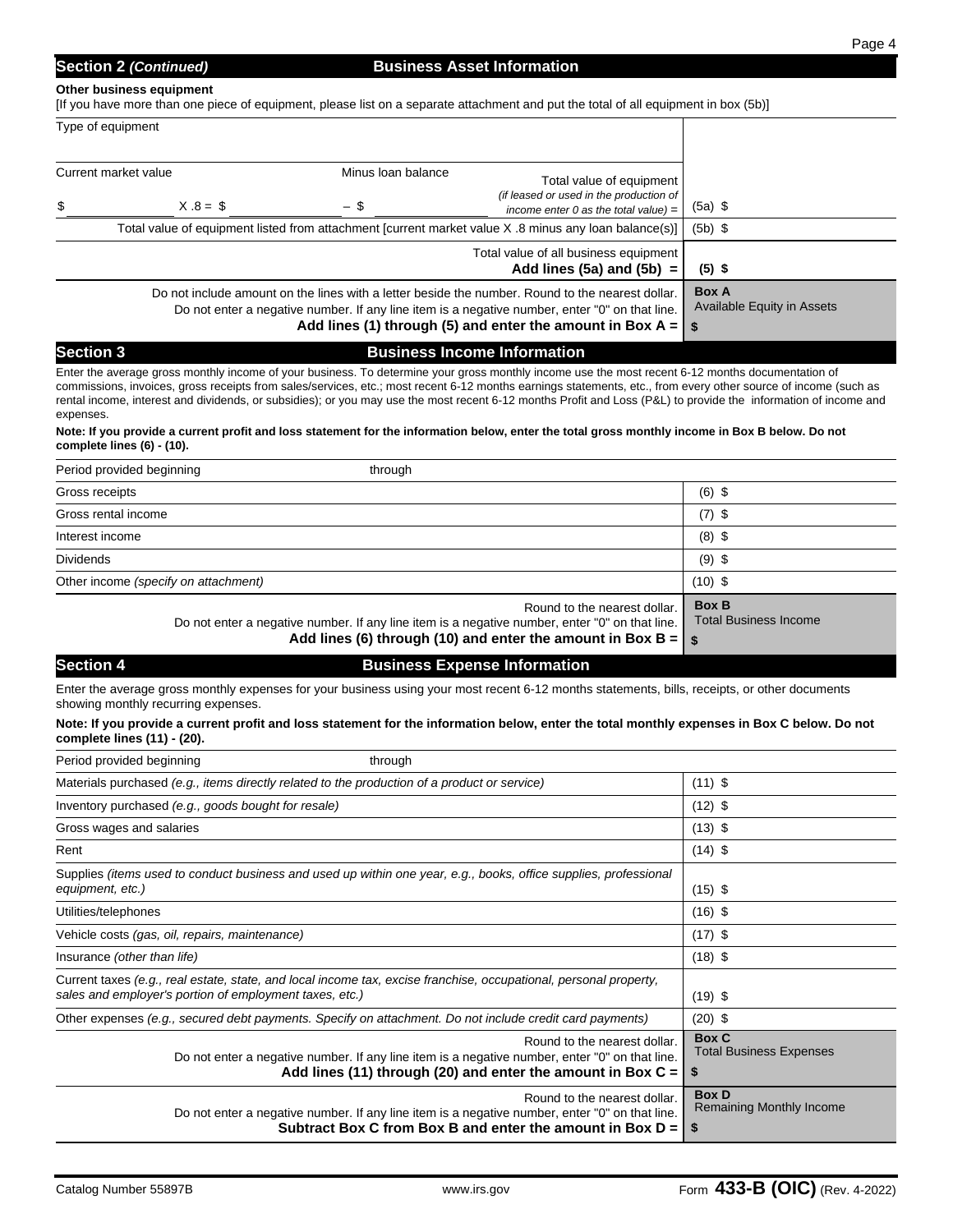**Enter the total from Box D**

## **Section 5 Calculate Your Minimum Offer Amount**

The next steps calculate your minimum offer amount. The amount of time you take to pay your offer in full will affect your minimum offer amount. Paying over a shorter period of time will result in a smaller minimum offer amount.

#### **Note: The multipliers below (12 and 24) and the calculated offer amount do not apply if IRS determines you have the ability to pay your tax debt in full within the legal period to collect.**

If you will pay your offer in 5 or fewer payments within 5 months or less, multiply "Remaining Monthly Income" (Box D) by 12 to get "Future Remaining Income." Do not enter a number less than zero.

**Round to the nearest whole dollar.**

**Box E Future Remaining Income**

| \$                                                                                          |                                     |                       | $X 12 =$              |                                                                                                                                                    |          |                                                                 |                                             |
|---------------------------------------------------------------------------------------------|-------------------------------------|-----------------------|-----------------------|----------------------------------------------------------------------------------------------------------------------------------------------------|----------|-----------------------------------------------------------------|---------------------------------------------|
| number less than zero.                                                                      |                                     |                       |                       | If you will pay your offer in 6 to 24 months, multiply "Remaining Monthly Income" (Box D) by 24 to get "Future Remaining Income". Do not enter a   |          |                                                                 |                                             |
| Enter the total from Box D<br>\$                                                            |                                     |                       |                       | $X 24 =$                                                                                                                                           | S        | <b>Box F Future Remaining Income</b>                            |                                             |
| be more than zero.                                                                          |                                     |                       |                       | Determine your minimum offer amount by adding the total available assets from Box A to the amount in either Box E or Box F. Your offer amount must |          |                                                                 |                                             |
| Enter the amount from Box A*                                                                |                                     |                       | <b>Box E or Box F</b> | Enter the amount from either                                                                                                                       |          | <b>Offer Amount</b><br>Your offer must be more than zero (\$0). |                                             |
| \$                                                                                          |                                     | ٠                     | \$                    |                                                                                                                                                    | $\equiv$ |                                                                 | Do not leave blank. Use whole dollars only. |
|                                                                                             |                                     |                       |                       |                                                                                                                                                    |          | \$                                                              |                                             |
| You must offer an amount more than \$0.                                                     |                                     |                       |                       |                                                                                                                                                    |          |                                                                 |                                             |
|                                                                                             |                                     |                       |                       | *You may exclude any equity in income producing assets (except real estate) shown in Section 2 of this form.                                       |          |                                                                 |                                             |
| <b>Section 6</b>                                                                            |                                     |                       |                       | <b>Other Information</b>                                                                                                                           |          |                                                                 |                                             |
|                                                                                             |                                     |                       |                       | Additional information IRS needs to consider settlement of your tax debt. If this business is currently in a bankruptcy proceeding, the            |          |                                                                 |                                             |
| business is not eligible to apply for an offer.                                             |                                     |                       |                       |                                                                                                                                                    |          |                                                                 |                                             |
| Is the business currently in bankruptcy                                                     |                                     |                       |                       |                                                                                                                                                    |          |                                                                 |                                             |
| No<br>Yes                                                                                   |                                     |                       |                       |                                                                                                                                                    |          |                                                                 |                                             |
| Has the business filed bankruptcy in the past 10 years                                      |                                     |                       |                       |                                                                                                                                                    |          |                                                                 |                                             |
| Yes<br>∣No                                                                                  |                                     |                       |                       |                                                                                                                                                    |          |                                                                 |                                             |
| If yes, provide                                                                             |                                     |                       |                       |                                                                                                                                                    |          |                                                                 |                                             |
| Date filed (mm/dd/yyyy)                                                                     |                                     |                       |                       | Date dismissed or discharged (mm/dd/yyyy)                                                                                                          |          |                                                                 |                                             |
|                                                                                             | Petition no.                        | <b>Location filed</b> |                       |                                                                                                                                                    |          |                                                                 |                                             |
| Does this business have other business affiliations (e.g., subsidiary or parent companies)  |                                     |                       |                       |                                                                                                                                                    |          |                                                                 |                                             |
| Yes<br>∣ ∣No                                                                                |                                     |                       |                       |                                                                                                                                                    |          |                                                                 |                                             |
| If yes, list the name and Employer Identification Number                                    |                                     |                       |                       |                                                                                                                                                    |          |                                                                 |                                             |
|                                                                                             |                                     |                       |                       |                                                                                                                                                    |          |                                                                 |                                             |
| Do any related parties (e.g., partners, officers, employees) owe money to the business      |                                     |                       |                       |                                                                                                                                                    |          |                                                                 |                                             |
| No<br>Yes                                                                                   |                                     |                       |                       |                                                                                                                                                    |          |                                                                 |                                             |
| Is the business currently, or in the past, party to litigation                              |                                     |                       |                       |                                                                                                                                                    |          |                                                                 |                                             |
| ∣ No<br>Yes                                                                                 |                                     |                       |                       |                                                                                                                                                    |          |                                                                 |                                             |
| If yes, answer the following                                                                |                                     |                       |                       |                                                                                                                                                    |          |                                                                 |                                             |
| Plaintiff                                                                                   | Location of filing                  |                       |                       | Represented by                                                                                                                                     |          |                                                                 | Docket/Case number                          |
| Defendant                                                                                   |                                     |                       |                       |                                                                                                                                                    |          |                                                                 |                                             |
| Amount in dispute                                                                           | Possible completion date (mmddyyyy) |                       |                       | Subject of litigation                                                                                                                              |          |                                                                 |                                             |
| \$                                                                                          |                                     |                       |                       |                                                                                                                                                    |          |                                                                 |                                             |
|                                                                                             |                                     |                       |                       | Are you or have you been party to litigation involving the IRS/United States (including any tax litigation)                                        |          |                                                                 |                                             |
| No<br>Yes                                                                                   |                                     |                       |                       |                                                                                                                                                    |          |                                                                 |                                             |
| If yes and the litigation included tax debt, provide the types of tax and periods involved. |                                     |                       |                       |                                                                                                                                                    |          |                                                                 |                                             |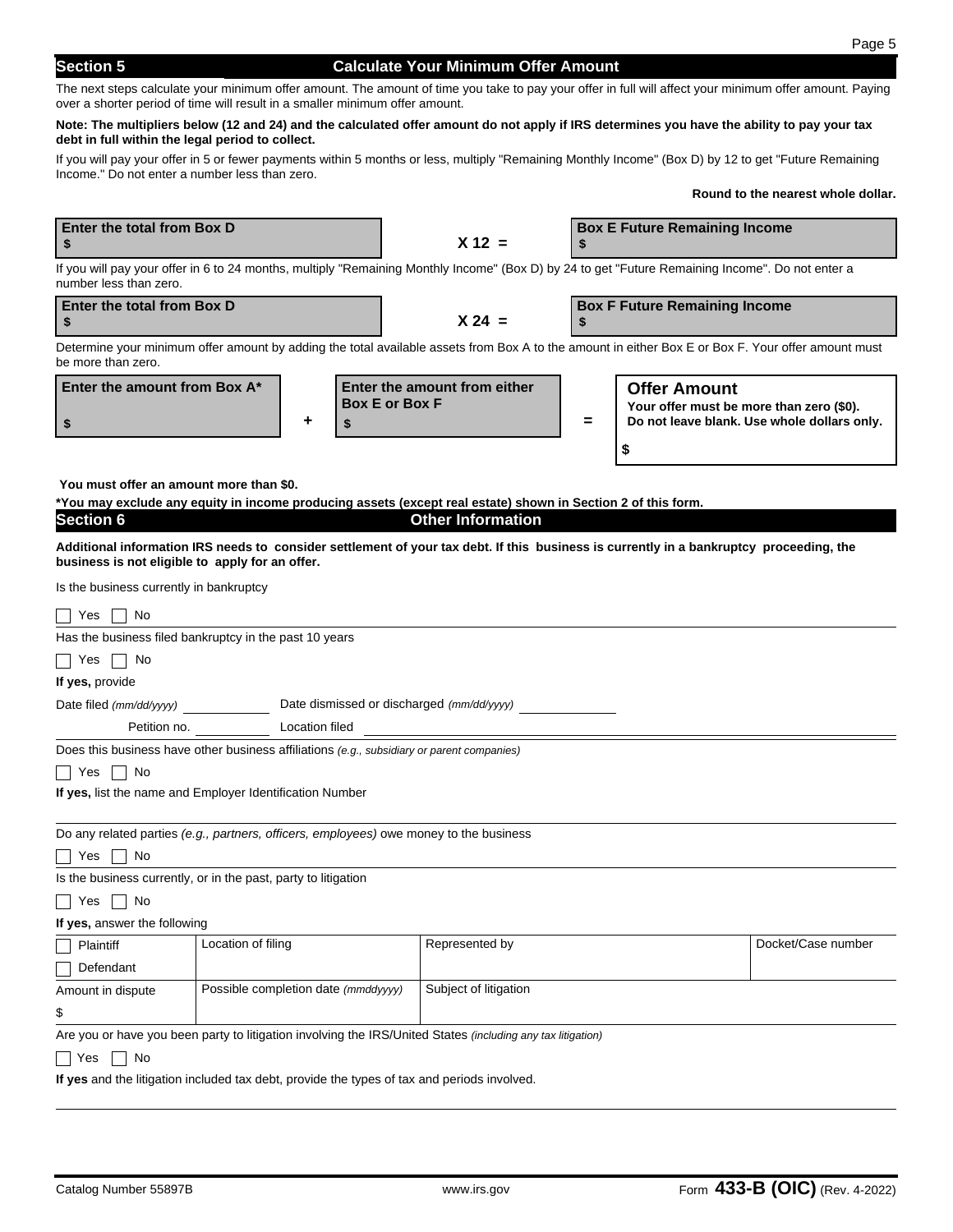|                  |                                                                                                                                                                                                                                                                                                                                 |  |                          | Page 6                             |  |  |
|------------------|---------------------------------------------------------------------------------------------------------------------------------------------------------------------------------------------------------------------------------------------------------------------------------------------------------------------------------|--|--------------------------|------------------------------------|--|--|
|                  | <b>Section 6 (Continued)</b>                                                                                                                                                                                                                                                                                                    |  | <b>Other Information</b> |                                    |  |  |
|                  | In the past 10 years, has the business transferred any assets for less than their full value                                                                                                                                                                                                                                    |  |                          |                                    |  |  |
| l Yes            | ∣ No                                                                                                                                                                                                                                                                                                                            |  |                          |                                    |  |  |
|                  | If yes, provide date, value, and type of asset transferred                                                                                                                                                                                                                                                                      |  |                          |                                    |  |  |
|                  |                                                                                                                                                                                                                                                                                                                                 |  |                          |                                    |  |  |
|                  | In the past 3 years have you transferred any real property (land, house, etc.)                                                                                                                                                                                                                                                  |  |                          |                                    |  |  |
| Yes              | No<br>$\blacksquare$<br>If yes, list the type of property, value, and date of the transfer                                                                                                                                                                                                                                      |  |                          |                                    |  |  |
|                  |                                                                                                                                                                                                                                                                                                                                 |  |                          |                                    |  |  |
|                  | Has the business been located outside the U.S. for 6 months or longer in the past 10 years                                                                                                                                                                                                                                      |  |                          |                                    |  |  |
| Yes              | No                                                                                                                                                                                                                                                                                                                              |  |                          |                                    |  |  |
|                  | Do you have any assets or own any real property outside the U.S.                                                                                                                                                                                                                                                                |  |                          |                                    |  |  |
| Yes              | ∣ No                                                                                                                                                                                                                                                                                                                            |  |                          |                                    |  |  |
|                  | If yes, please provide description, location, and value                                                                                                                                                                                                                                                                         |  |                          |                                    |  |  |
|                  |                                                                                                                                                                                                                                                                                                                                 |  |                          |                                    |  |  |
|                  | Does the business have any funds being held in trust by a third party                                                                                                                                                                                                                                                           |  |                          |                                    |  |  |
| Yes              | If yes, how much \$<br>Where<br>No                                                                                                                                                                                                                                                                                              |  |                          |                                    |  |  |
|                  | Does the business have any lines of credit                                                                                                                                                                                                                                                                                      |  |                          |                                    |  |  |
| Yes              | If yes, credit limit \$ Amount owed \$<br>No<br>What property secures the line of credit                                                                                                                                                                                                                                        |  |                          |                                    |  |  |
|                  |                                                                                                                                                                                                                                                                                                                                 |  |                          |                                    |  |  |
| <b>Section 7</b> |                                                                                                                                                                                                                                                                                                                                 |  | <b>Signatures</b>        |                                    |  |  |
|                  | Under penalties of perjury, I declare that I have examined this offer, including accompanying documents, and to the best of my knowledge it<br>is true, correct, and complete.                                                                                                                                                  |  |                          |                                    |  |  |
|                  | <b>Signature of Taxpayer</b>                                                                                                                                                                                                                                                                                                    |  | Title                    | Date $\frac{\text{mm}}{\text{dd}}$ |  |  |
|                  |                                                                                                                                                                                                                                                                                                                                 |  |                          |                                    |  |  |
|                  |                                                                                                                                                                                                                                                                                                                                 |  |                          |                                    |  |  |
|                  | Remember to include all applicable attachments from the list below.                                                                                                                                                                                                                                                             |  |                          |                                    |  |  |
|                  |                                                                                                                                                                                                                                                                                                                                 |  |                          |                                    |  |  |
|                  | A current Profit and Loss statement covering at least the most recent 6-12 month period, if appropriate.                                                                                                                                                                                                                        |  |                          |                                    |  |  |
|                  | Copies of the six most recent complete bank statements for each business account and copies of the three most recent                                                                                                                                                                                                            |  |                          |                                    |  |  |
|                  | statements for each investment account.                                                                                                                                                                                                                                                                                         |  |                          |                                    |  |  |
|                  | If an asset is used as collateral on a loan, include copies of the most recent statement from lender(s) on loans, monthly                                                                                                                                                                                                       |  |                          |                                    |  |  |
|                  | payments, loan payoffs, and balances.                                                                                                                                                                                                                                                                                           |  |                          |                                    |  |  |
|                  | Copies of the most recent statement of outstanding accounts and notes receivable.                                                                                                                                                                                                                                               |  |                          |                                    |  |  |
|                  |                                                                                                                                                                                                                                                                                                                                 |  |                          |                                    |  |  |
|                  | Copies of the most recent statements from lenders on loans, mortgages (including second mortgages), monthly payments, loan<br>payoffs, and balances.                                                                                                                                                                            |  |                          |                                    |  |  |
|                  | Copies of relevant supporting documentation of the special circumstances described in the "Explanation of Circumstances" on<br>Form 656, if applicable.                                                                                                                                                                         |  |                          |                                    |  |  |
|                  | Attach a Form 2848, Power of Attorney, if you would like your attorney, CPA, or enrolled agent to represent you and you do not<br>have a current form on file with the IRS. Make sure the current tax year is included and you check the appropriate box to ensure<br>copies of communications are sent to your representative. |  |                          |                                    |  |  |
|                  | Completed and current signed Form 656.                                                                                                                                                                                                                                                                                          |  |                          |                                    |  |  |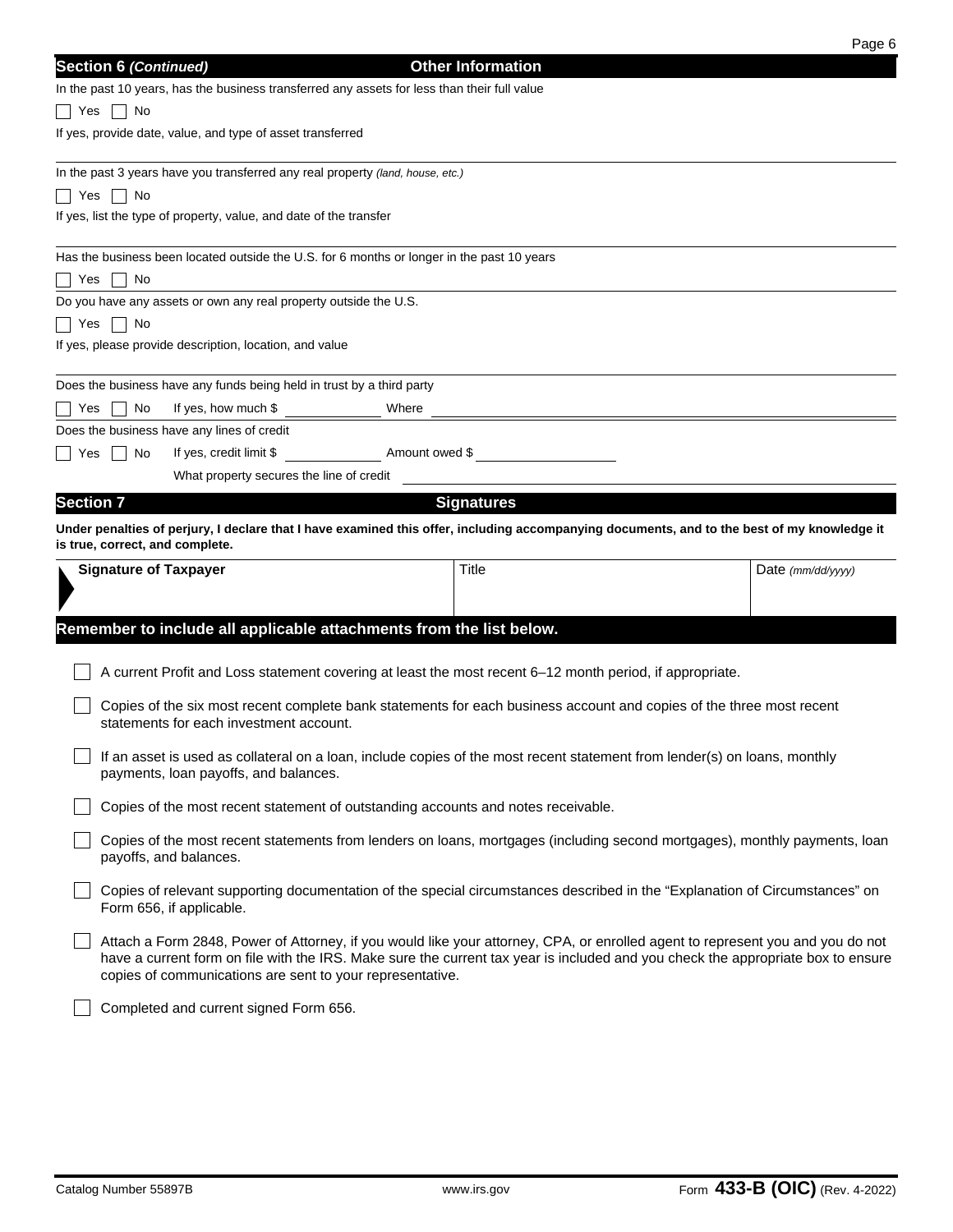| Form $656$                                                       | Department of the Treasury - Internal Revenue Service                                                                                                                                                                                                                                                                                                                                                                                                                                                                                                          |                                   |  |  |  |  |
|------------------------------------------------------------------|----------------------------------------------------------------------------------------------------------------------------------------------------------------------------------------------------------------------------------------------------------------------------------------------------------------------------------------------------------------------------------------------------------------------------------------------------------------------------------------------------------------------------------------------------------------|-----------------------------------|--|--|--|--|
| (April 2022)                                                     | <b>Offer in Compromise</b>                                                                                                                                                                                                                                                                                                                                                                                                                                                                                                                                     |                                   |  |  |  |  |
|                                                                  | To: Commissioner of Internal Revenue Service                                                                                                                                                                                                                                                                                                                                                                                                                                                                                                                   | <b>IRS Received Date</b>          |  |  |  |  |
| are signing this agreement.                                      | In the following agreement, the pronoun "we" may be assumed in place of "I" when there are joint liabilities and both parties                                                                                                                                                                                                                                                                                                                                                                                                                                  |                                   |  |  |  |  |
|                                                                  | I submit this offer to compromise the tax liabilities plus any interest, penalties, additions to tax, and additional amounts<br>required by law for the tax type and period(s) marked in Section 1 or Section 2 below.                                                                                                                                                                                                                                                                                                                                         |                                   |  |  |  |  |
| Yes<br>No                                                        | Did you use the Pre-Qualifier tool located on our website at http://irs.treasury.gov/oic pre qualifier/ prior to filling out this form                                                                                                                                                                                                                                                                                                                                                                                                                         |                                   |  |  |  |  |
|                                                                  | Note: The use of the Pre-Qualifier tool is not mandatory before sending in your offer. However, it is recommended.                                                                                                                                                                                                                                                                                                                                                                                                                                             |                                   |  |  |  |  |
|                                                                  | Include the \$205 application fee and initial payment (personal check, cashier's check, or money order) with your Form 656 unless you qualify for the<br>Low-Income Certification. You must also include the completed Form 433-A (OIC) and/or Form 433-B (OIC) and supporting documentation. You<br>should fill out either Section 1 or Section 2, but not both, depending on the tax debt you are offering to compromise.                                                                                                                                    |                                   |  |  |  |  |
| <b>Section 1</b>                                                 | Individual Information (Form 1040 filers)                                                                                                                                                                                                                                                                                                                                                                                                                                                                                                                      |                                   |  |  |  |  |
|                                                                  | If you are a 1040 filer, an individual with personal liability for Excise tax, individual responsible for Trust Fund Recovery Penalty, self-employed<br>individual, or individual personally responsible for partnership liabilities, you should fill out Section 1.                                                                                                                                                                                                                                                                                           |                                   |  |  |  |  |
| Your first name, middle initial, last name                       |                                                                                                                                                                                                                                                                                                                                                                                                                                                                                                                                                                | Social Security Number (SSN)      |  |  |  |  |
|                                                                  |                                                                                                                                                                                                                                                                                                                                                                                                                                                                                                                                                                |                                   |  |  |  |  |
| If a joint offer, spouse's first name, middle initial, last name |                                                                                                                                                                                                                                                                                                                                                                                                                                                                                                                                                                | Social Security Number (SSN)      |  |  |  |  |
|                                                                  | Your home physical address (street, city, state, ZIP code, county of residence)                                                                                                                                                                                                                                                                                                                                                                                                                                                                                |                                   |  |  |  |  |
|                                                                  |                                                                                                                                                                                                                                                                                                                                                                                                                                                                                                                                                                |                                   |  |  |  |  |
| Is this a new address                                            |                                                                                                                                                                                                                                                                                                                                                                                                                                                                                                                                                                | Yes<br>No                         |  |  |  |  |
|                                                                  | If yes, would you like us to update our records to this address                                                                                                                                                                                                                                                                                                                                                                                                                                                                                                | Yes<br>No                         |  |  |  |  |
| Your Employer Identification Number (if applicable)              |                                                                                                                                                                                                                                                                                                                                                                                                                                                                                                                                                                |                                   |  |  |  |  |
|                                                                  | Individual Tax Periods (If Your Offer is for Individual or Sole-Proprietor Tax Debt Only)                                                                                                                                                                                                                                                                                                                                                                                                                                                                      |                                   |  |  |  |  |
| 1040 Income Tax-Year(s)                                          |                                                                                                                                                                                                                                                                                                                                                                                                                                                                                                                                                                |                                   |  |  |  |  |
|                                                                  | Trust Fund Recovery Penalty as a responsible person of (enter business name)                                                                                                                                                                                                                                                                                                                                                                                                                                                                                   |                                   |  |  |  |  |
|                                                                  | for failure to pay withholding and Federal Insurance Contributions Act taxes (Social Security taxes), for period(s) ending                                                                                                                                                                                                                                                                                                                                                                                                                                     |                                   |  |  |  |  |
|                                                                  | 941 Employer's Quarterly Federal Tax Return - Quarterly period(s)                                                                                                                                                                                                                                                                                                                                                                                                                                                                                              |                                   |  |  |  |  |
|                                                                  | 940 Employer's Annual Federal Unemployment (FUTA) Tax Return - Year(s)                                                                                                                                                                                                                                                                                                                                                                                                                                                                                         |                                   |  |  |  |  |
|                                                                  | Other Federal Tax(es) [specify type(s) and period(s)]                                                                                                                                                                                                                                                                                                                                                                                                                                                                                                          |                                   |  |  |  |  |
| attachment.                                                      | Note: If you need more space, use attachment and title it "Attachment to Form 656 dated                                                                                                                                                                                                                                                                                                                                                                                                                                                                        | ." Make sure to sign and date the |  |  |  |  |
|                                                                  | Warning: The IRS will not compromise any amounts of restitution assessed by the IRS. Any liability arising from restitution is excluded<br>from this offer. Also, the IRS will not compromise any liability for which an election under IRC § 965(i) is made; such liabilities are<br>excluded from this offer. Any offer containing a liability for which payment is being deferred under IRC § 965(h)(1) can only be<br>processed for investigation if an acceleration of payment under section 965(h)(3) and the regulations thereunder has occurred and no |                                   |  |  |  |  |

portion of the liability to be compromised resulted from entering into a transfer agreement under section 965(h)(3).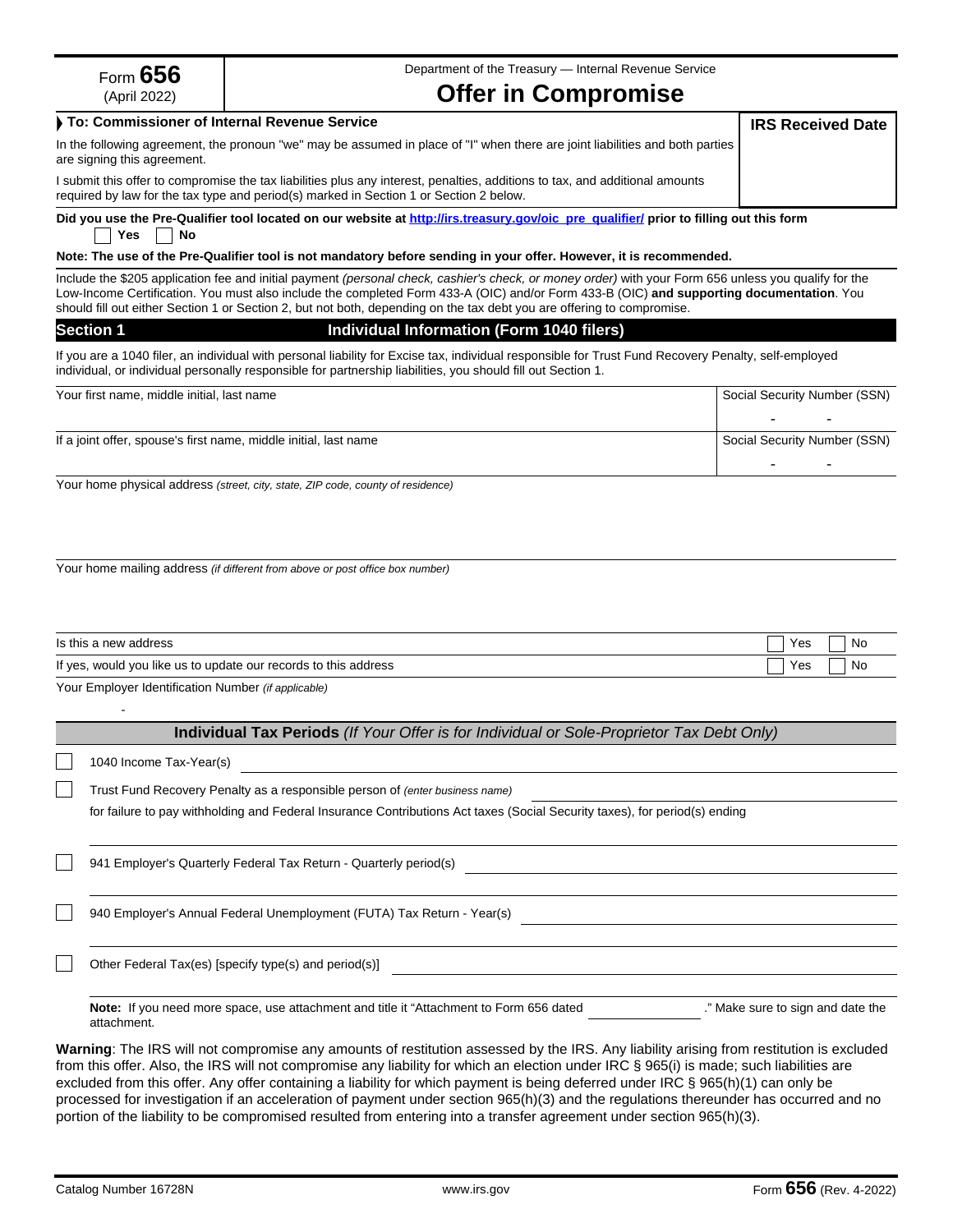#### **Low-Income Certification** *(Individuals and Sole Proprietors Only)*

Do you qualify for Low-Income Certification? You qualify if your adjusted gross income, as determined by your most recently filed Individual Income Tax return (Form 1040) or your household's gross monthly income from Form 433-A(OIC) x 12, is equal to or less than the amount shown in the chart below based on your family size and where you live. If you qualify, you are not required to submit any payments or the application fee upon submission or during the consideration of your offer. If your business is other than a sole proprietor you cannot qualify for Low-Income Certification. The IRS will verify whether you qualify for Low-Income Certification.

#### **Note: By checking one of the boxes below you are certifying that your adjusted gross income or your household's gross monthly income x 12 and size of your family qualify you for the Low-Income Certification.**

I qualify for the low-income certification because my adjusted gross income for my household's size is equal to or less than the amount shown in the table below.

I qualify for the low-income certification because my household's size and gross monthly income x 12 is equal to or less than the income shown in the table below.

**IF YOU QUALIFY FOR THE LOW-INCOME CERTIFICATION DO NOT INCLUDE ANY PAYMENTS WITH YOUR OFFER.** Generally these payments will not be returned and will be applied to the tax liability in the best interest of the government.

| Size of family unit             | 48 contiguous states, D.C., and U.S. Territories | Alaska    | Hawaii    |
|---------------------------------|--------------------------------------------------|-----------|-----------|
|                                 | \$32,200                                         | \$40,225  | \$37,050  |
| 2                               | \$43,550                                         | \$54,425  | \$50,100  |
| 3                               | \$54,900                                         | \$68,625  | \$63,150  |
| 4                               | \$66,250                                         | \$82,825  | \$76,200  |
| 5                               | \$77,600                                         | \$97,025  | \$89,250  |
| 6                               | \$88,950                                         | \$111,225 | \$102,300 |
|                                 | \$100,300                                        | \$125,425 | \$115,350 |
| 8                               | \$111,650                                        | \$139,625 | \$128,400 |
| For each additional person, add | \$11,350                                         | \$14,200  | \$13,050  |

**Section 2**

## **Business Information (Form 1120, 1065, etc., filers)**

If your business is a Corporation, Partnership, LLC, or LLP and you want to compromise those tax debts, you must complete this section. You must also include all required documentation including the Form 433-B (OIC), a \$205 application fee, and initial payment.

Business name

Business physical address *(street, city, state, ZIP code)* 

Business mailing address *(street, city, state, ZIP code)*

| <b>Employer Identification Number</b><br>(EIN) |                                                       | Name and title of primary contact                                                              | Telephone number                  |
|------------------------------------------------|-------------------------------------------------------|------------------------------------------------------------------------------------------------|-----------------------------------|
|                                                |                                                       |                                                                                                |                                   |
|                                                |                                                       | <b>Business Tax Periods</b> (If Your Offer is for Business Tax Debt Only)                      |                                   |
|                                                | 1120 Income Tax-Year(s)                               |                                                                                                |                                   |
|                                                |                                                       | 941 Employer's Quarterly Federal Tax Return - Quarterly period(s)                              |                                   |
|                                                |                                                       | 940 Employer's Annual Federal Unemployment (FUTA) Tax Return - Year(s)                         |                                   |
|                                                | Other Federal Tax(es) [specify type(s) and period(s)] |                                                                                                |                                   |
|                                                |                                                       | <b>Note:</b> If you need more space, use attachment and title it "Attachment to Form 656 dated | ." Make sure to sign and date the |

attachment.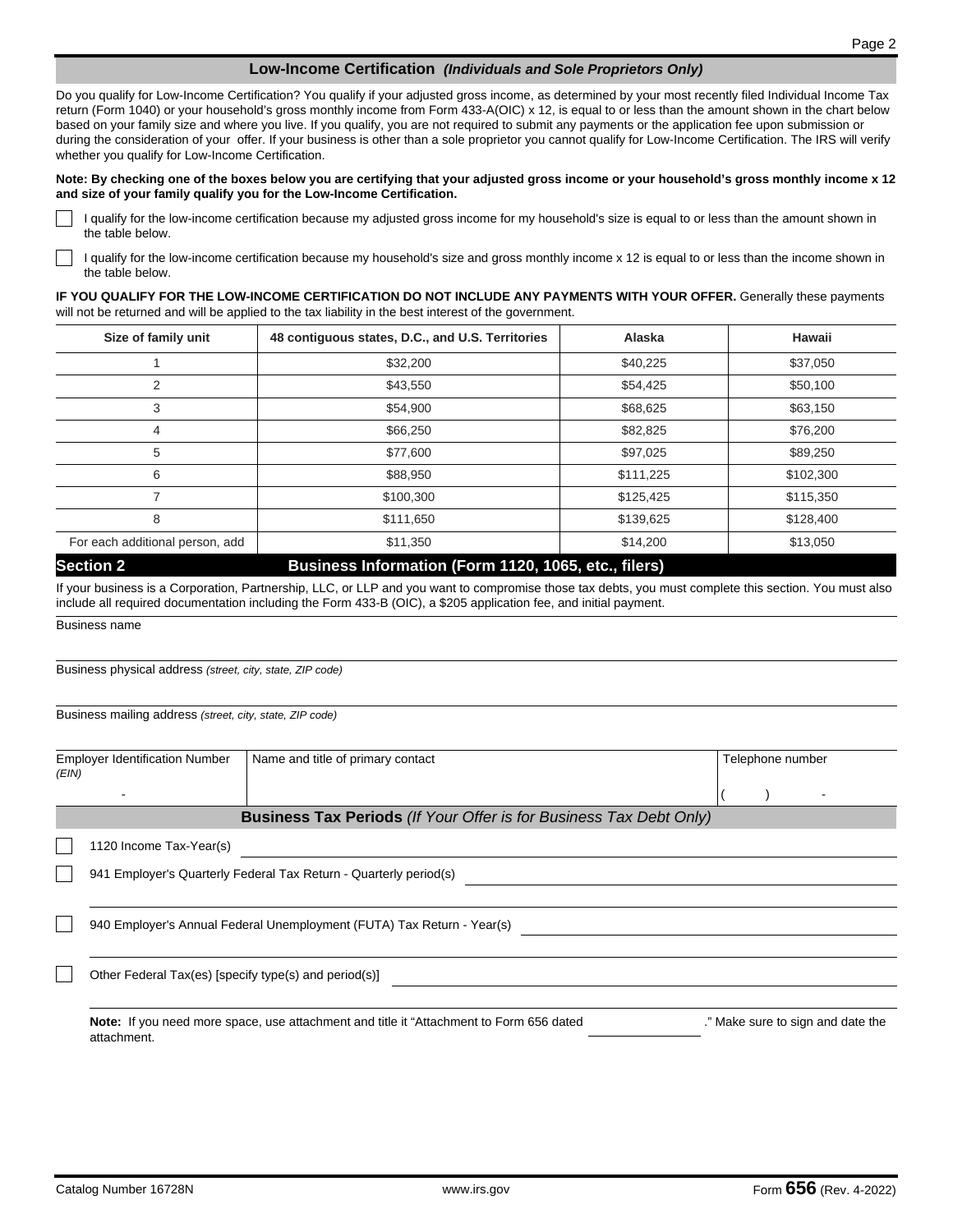# **Section 3 Reason for Offer Reason for Offer**

**Doubt as to Collectibility** - I do not have enough in assets and income to pay the full amount.

**Note:** If you have special circumstances which would prevent you from paying the minimum offer amount calculated on Form 433-A (OIC) due to economic hardship explain below and attach any documentation to this offer.

**Effective Tax Administration** - I owe this amount and have enough in assets and income to pay this liability in full, but due to my special circumstances, requiring full payment would cause an economic hardship or be inequitable.

Select which circumstance applies below and attach additional documentation to this offer application as needed.

Paying more than the amount offered would create a financial hardship. See below for my explanation. (Only individuals qualify for this consideration).

The amount offered is based on my exceptional circumstances other than economic hardship. Collection of my full liability could undermine public confidence that the tax laws are being administered in a fair and equitable manner. *Example: A payroll service provider misappropriated taxes withheld from my employees.* See below for my explanation.

**Section 4 Payment Terms** 

Check only one of the payment options below to indicate how long it will take you to pay your offer in full. You must offer more than \$0. The offer amount should be in whole dollars only.

#### **Lump Sum Cash**

**Check here if you will pay your offer in 5 or fewer payments within 5 or fewer months from the date of acceptance:** 

Enclose a check for 20% of the offer amount (waived if you met the requirements for Low-Income Certification) and fill in the amount(s) of your future payment(s).

| <b>Total offer amount</b><br>ጥ<br>J<br>You may pay the remaining balance in one payment after acceptance of the offer or up to five payments, but cannot exceed 5<br>months.<br>Amount of payment<br>\$ |  | 20% initial payment | $=$ | <b>Remaining balance</b> |
|---------------------------------------------------------------------------------------------------------------------------------------------------------------------------------------------------------|--|---------------------|-----|--------------------------|
|                                                                                                                                                                                                         |  | \$                  | $=$ | \$                       |
|                                                                                                                                                                                                         |  |                     |     |                          |
|                                                                                                                                                                                                         |  | payable within      |     | Month after acceptance   |
| Amount of payment<br>S                                                                                                                                                                                  |  | payable within      |     | Months after acceptance  |
| Amount of payment<br>\$.                                                                                                                                                                                |  | payable within      |     | Months after acceptance  |
| Amount of payment<br>S                                                                                                                                                                                  |  | payable within      |     | Months after acceptance  |
| Amount of payment<br>\$                                                                                                                                                                                 |  | payable within      |     | Months after acceptance  |

## **Periodic Payment**

#### **Check here if you will pay your offer in full in 6 to 24 months**

```
Enter the amount of your offer $
```
**Note: The total months may not exceed a total of 24. For example, if you are requesting your payments extend for 24 months then your first payment is considered to be month 1 and your last payment is considered month 24. There will be 22 payments between the first and last month.** 

Enclose a check for the first month's payment *(waived if you met the requirements for the Low-Income Certification)*.

|  | The first monthly payment of \$ | is included with this offer then \$ | will be received on the |  |
|--|---------------------------------|-------------------------------------|-------------------------|--|
|--|---------------------------------|-------------------------------------|-------------------------|--|

| months with a final payment of \$<br>day of each month thereafter for | to be paid on the<br>dav of the |  |
|-----------------------------------------------------------------------|---------------------------------|--|
|-----------------------------------------------------------------------|---------------------------------|--|

month.

You must continue to make these monthly payments while the IRS is considering the offer (waived if you met the requirements for Low-*Income Certification)***. Failure to make regular monthly payments until you have received a final decision letter will cause your offer to be returned with no appeal rights. If you qualified under the Low-Income Certification and are not required to submit payments while the offer is under consideration, your first payment will be due 30 calendar days after acceptance of the offer, unless another date is agreed to in an amended offer or addendum.** 

|  |  | <b>IRS Use Only</b> |
|--|--|---------------------|
|--|--|---------------------|

Attached is an addendum dated (insert date) setting forth the amended offer amount and payment terms.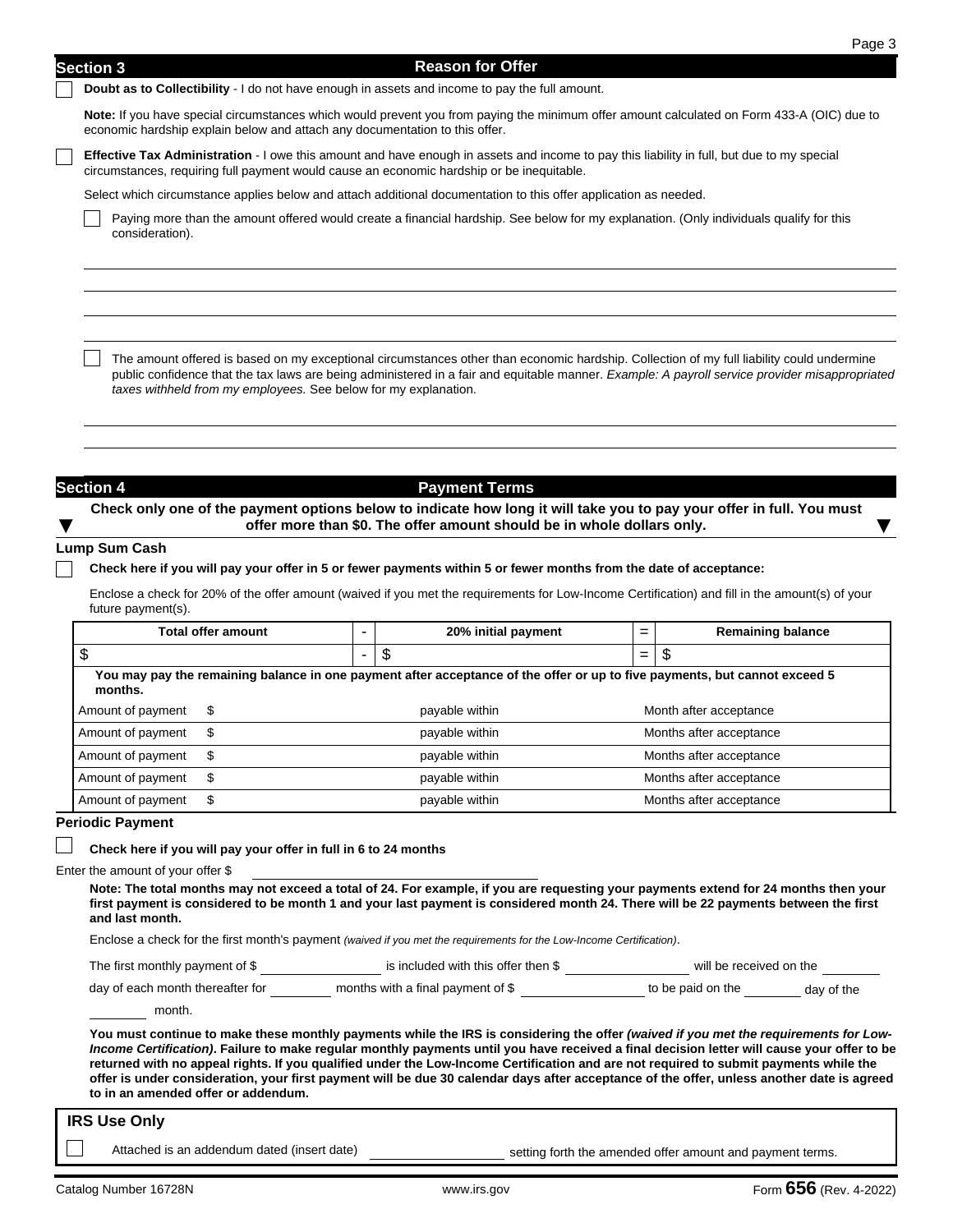#### **Designation of Payment**

If you want your payment to be applied to a specific tax year and a specific tax debt, such as employment taxes or a Trust Fund Recovery Penalty,

tell us the tax period/quarter . If you are not specific with your designation we will apply any money you send to the government's best interest. If you want to designate any future payments not included with this Form 656 while the offer is pending [see section 7(j) below] with the IRS, you must include the specific tax year and type of tax at the time each payment is made. However, you cannot designate the application fee or any payment after the IRS accepts the offer.

#### **Note: Payments submitted with your offer cannot be designated as estimated tax payments for a current or past tax year.**

#### **Electronic Federal Tax Payment System (EFTPS)**

List offer payments made through the Electronic Federal Tax Payment System (EFTPS) below.

Include the 15 digit Electronic Funds Transfer (EFT) Number with each payment.

| Offer application fee | Date | EFT number |
|-----------------------|------|------------|
| Offer payment         | Date | EFT number |

**Note: Any Offer Application Fee or initial payment made via EFTPS must be made the same date your offer is mailed.**

#### **Section 6 Source of Funds, Making Your Payment, Filing Requirements, and Tax Payment Requirements**

#### **Source of Funds**

Tell us where you will obtain the funds to pay your offer

#### **Making Your Payment**

#### **Include separate checks for the payment and application fee.**

Make checks payable to the "United States Treasury" and attach to the front of your Form 656, Offer in Compromise. All payments must be in U.S. dollars. **Do not send cash.** Send a separate application fee with each offer; do not combine it with any other tax payments, as this may delay processing of your offer. You may also make payments through the **Electronic Federal Tax Payment System (EFTPS)**. Your offer will be returned to you if the application fee and the required payment are not included, or if your check is returned for insufficient funds.

#### **Filing Requirements**

I have filed all required tax returns and have included a complete copy of any tax return filed within 12 weeks of this offer submission

I was not required to file a tax return for the following years

**Note: Do not include original tax returns with your offer. You must either electronically file your tax return or mail it to the appropriate IRS processing office before sending in your offer.** 

#### **Tax Payment Requirements** *(check all that apply)*

I have made all required estimated tax payments for the current tax year

I am not required to make any estimated tax payments for the current tax year

I have made all required federal tax deposits for the current quarter and two preceding quarters

I am not required to make any federal tax deposits for the current quarter and two preceding quarters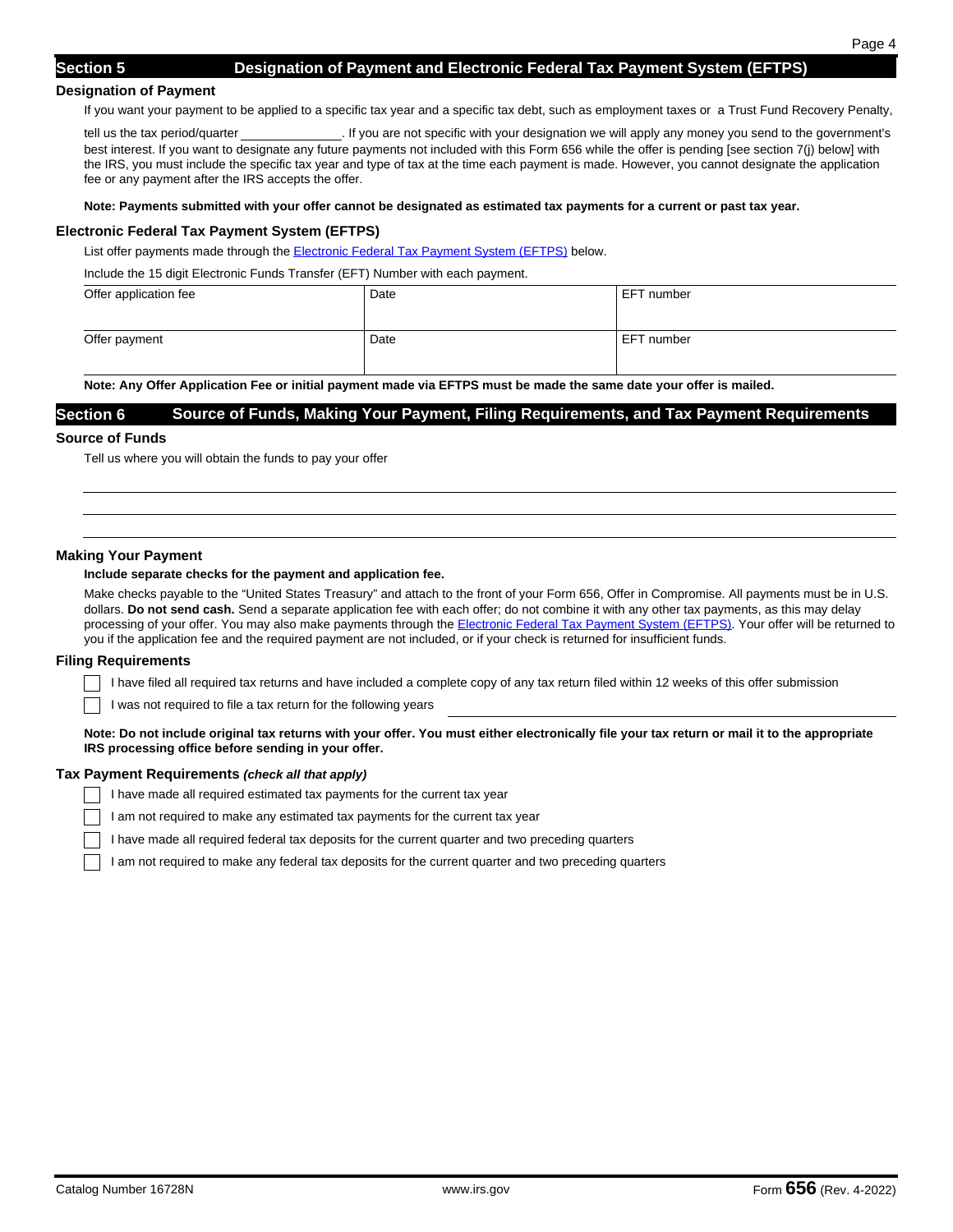| <b>Section 7</b>                                      | <b>Offer Terms</b>                                                                                                                                                                                                                                                                                                                                                                                                                                                                                                                                                                                                                                                                                                                                                                                                                                                                                                                                                                                                                                                                                                                                                                                                                                                                                                                                                                                                                                                                                                                |
|-------------------------------------------------------|-----------------------------------------------------------------------------------------------------------------------------------------------------------------------------------------------------------------------------------------------------------------------------------------------------------------------------------------------------------------------------------------------------------------------------------------------------------------------------------------------------------------------------------------------------------------------------------------------------------------------------------------------------------------------------------------------------------------------------------------------------------------------------------------------------------------------------------------------------------------------------------------------------------------------------------------------------------------------------------------------------------------------------------------------------------------------------------------------------------------------------------------------------------------------------------------------------------------------------------------------------------------------------------------------------------------------------------------------------------------------------------------------------------------------------------------------------------------------------------------------------------------------------------|
|                                                       | By submitting this offer, I have read, understand and agree to the following terms and conditions:                                                                                                                                                                                                                                                                                                                                                                                                                                                                                                                                                                                                                                                                                                                                                                                                                                                                                                                                                                                                                                                                                                                                                                                                                                                                                                                                                                                                                                |
| Terms, Conditions, and Legal<br>Agreement             | a) I request that the IRS accept the offer amount listed in this offer application as payment of my outstanding tax<br>debt (including interest, penalties, and any additional amounts required by law) as of the date listed on this form. I<br>authorize the IRS to amend Section 1 or Section 2 if I failed to list any of my assessed tax debt or tax debt<br>assessed before acceptance of my offer. By submitting a joint offer, both signers grant approval to the Internal<br>Revenue Service to disclose the existence of any separate liabilities owed.                                                                                                                                                                                                                                                                                                                                                                                                                                                                                                                                                                                                                                                                                                                                                                                                                                                                                                                                                                 |
|                                                       | b) I also authorize the IRS to amend Section 1 or Section 2 by removing any tax years on which there is currently<br>no outstanding liability. I understand that my offer will be accepted, by law, unless IRS notifies me otherwise, in<br>writing, within 24 months of the date my offer was received by IRS. I also understand that if any tax debt that is<br>included in the offer is in dispute in any judicial proceeding that tax debt will not be included in determining the<br>expiration of the 24-month period.                                                                                                                                                                                                                                                                                                                                                                                                                                                                                                                                                                                                                                                                                                                                                                                                                                                                                                                                                                                                      |
| IRS will keep my payments,<br>fees, and some refunds. | c) I voluntarily submit the payments made on this offer and understand that they will not be returned even if I<br>withdraw the offer or the IRS rejects or returns the offer. Unless I designate how to apply each required payment<br>in Section 5, the IRS will apply my payment in the best interest of the government, choosing which tax years and<br>tax debts to pay off. The IRS will also keep my application fee unless the offer is not accepted for processing.                                                                                                                                                                                                                                                                                                                                                                                                                                                                                                                                                                                                                                                                                                                                                                                                                                                                                                                                                                                                                                                      |
|                                                       | d) I understand that if I checked the Low-Income Certification in Section 1, then no payments are required. If I<br>qualify for the Low-Income Certification and voluntarily submit payments, all money will be applied to my tax debt<br>and will not be returned to me.                                                                                                                                                                                                                                                                                                                                                                                                                                                                                                                                                                                                                                                                                                                                                                                                                                                                                                                                                                                                                                                                                                                                                                                                                                                         |
|                                                       | e) Treas. Reg. section 301.7122(e)(5) states, in part, that acceptance of an offer in compromise will conclusively<br>settle the liability for the tax periods specified in the offer. To enforce the regulation as a contract term, I agree<br>that I cannot file an amended return for the tax years listed on Form 656 after the offer is accepted. Further, I<br>agree that I will not file an amended return for the tax years listed on Form 656 after I have submitted my offer<br>and while my offer remains pending [see section 7(j) below] with the Service. The filing of the amended return<br>could be considered grounds for termination. In addition, any refunds related to an amended return filed for a tax<br>year which has an ending date prior to offer acceptance will be offset to the tax liability. If I receive a refund prior<br>to offer acceptance, or based on an amended return for any tax periods extending to the date my offer is<br>accepted, I will return the refund within 30 days of receiving the refund. The IRS will keep any refund, including<br>interest, that I might be due for tax returns filed through the date the IRS accepts my offer. Systemic offset of<br>overpayments will continue in accordance with IRC 6402(a) prior to the offer acceptance date. I understand that<br>my tax refund may be offset to the tax liability while the offer is pending, but that assistance could be available for<br>taxpayers (other than businesses) facing an economic hardship. |
|                                                       | f) I understand that the amount I am offering may not include part or all of an expected or current tax refund,<br>money already paid, funds attached by any collection action, or anticipated benefits from a capital or net operating<br>loss.                                                                                                                                                                                                                                                                                                                                                                                                                                                                                                                                                                                                                                                                                                                                                                                                                                                                                                                                                                                                                                                                                                                                                                                                                                                                                  |
|                                                       | g) The IRS will keep any monies it has collected prior to this offer. Under section 6331(k), the IRS may levy on my<br>property and rights to property up to the time that the IRS official signs and acknowledges my offer as pending.<br>The IRS may keep any proceeds arising from such a levy. No levy will be issued on individual shared<br>responsibility payments. However, if the IRS served a continuous levy on wages, salary, or certain federal<br>payments under sections 6331(e) or (h), then the IRS could choose to either retain or release the levy.                                                                                                                                                                                                                                                                                                                                                                                                                                                                                                                                                                                                                                                                                                                                                                                                                                                                                                                                                           |
|                                                       | h) The IRS will keep any payments that I make related to this offer. I agree that any funds submitted with this offer<br>will be treated as a payment. I also agree that any funds submitted with periodic payments made after the<br>submission of this offer and prior to the acceptance, rejection, or return of this offer will be treated as payments.                                                                                                                                                                                                                                                                                                                                                                                                                                                                                                                                                                                                                                                                                                                                                                                                                                                                                                                                                                                                                                                                                                                                                                       |
|                                                       | i) If my offer is accepted and my final payment is more than the agreed amount, the IRS will not return the<br>difference, but will apply the entire payment to my tax debt.                                                                                                                                                                                                                                                                                                                                                                                                                                                                                                                                                                                                                                                                                                                                                                                                                                                                                                                                                                                                                                                                                                                                                                                                                                                                                                                                                      |
| Pending status of an offer and<br>right to appeal     | j) Once an authorized IRS official signs this form, my offer is considered pending as of that signature date and it<br>remains pending until the IRS accepts, rejects, or returns my offer, or I withdraw my offer. An offer is also<br>considered pending for 30 days after any rejection of my offer by the IRS, and during the time that any rejection of<br>my offer is being considered by the Appeals Office. An offer will be considered withdrawn when the IRS receives<br>my written notification of withdrawal by personal delivery or certified mail or when I inform the IRS of my<br>withdrawal by other means and the IRS acknowledges in writing my intent to withdraw the offer.                                                                                                                                                                                                                                                                                                                                                                                                                                                                                                                                                                                                                                                                                                                                                                                                                                  |
|                                                       | k) I waive the right to an Appeals hearing if I do not request a hearing in writing within 30 days of the date the IRS<br>notifies me of the decision to reject the offer.                                                                                                                                                                                                                                                                                                                                                                                                                                                                                                                                                                                                                                                                                                                                                                                                                                                                                                                                                                                                                                                                                                                                                                                                                                                                                                                                                        |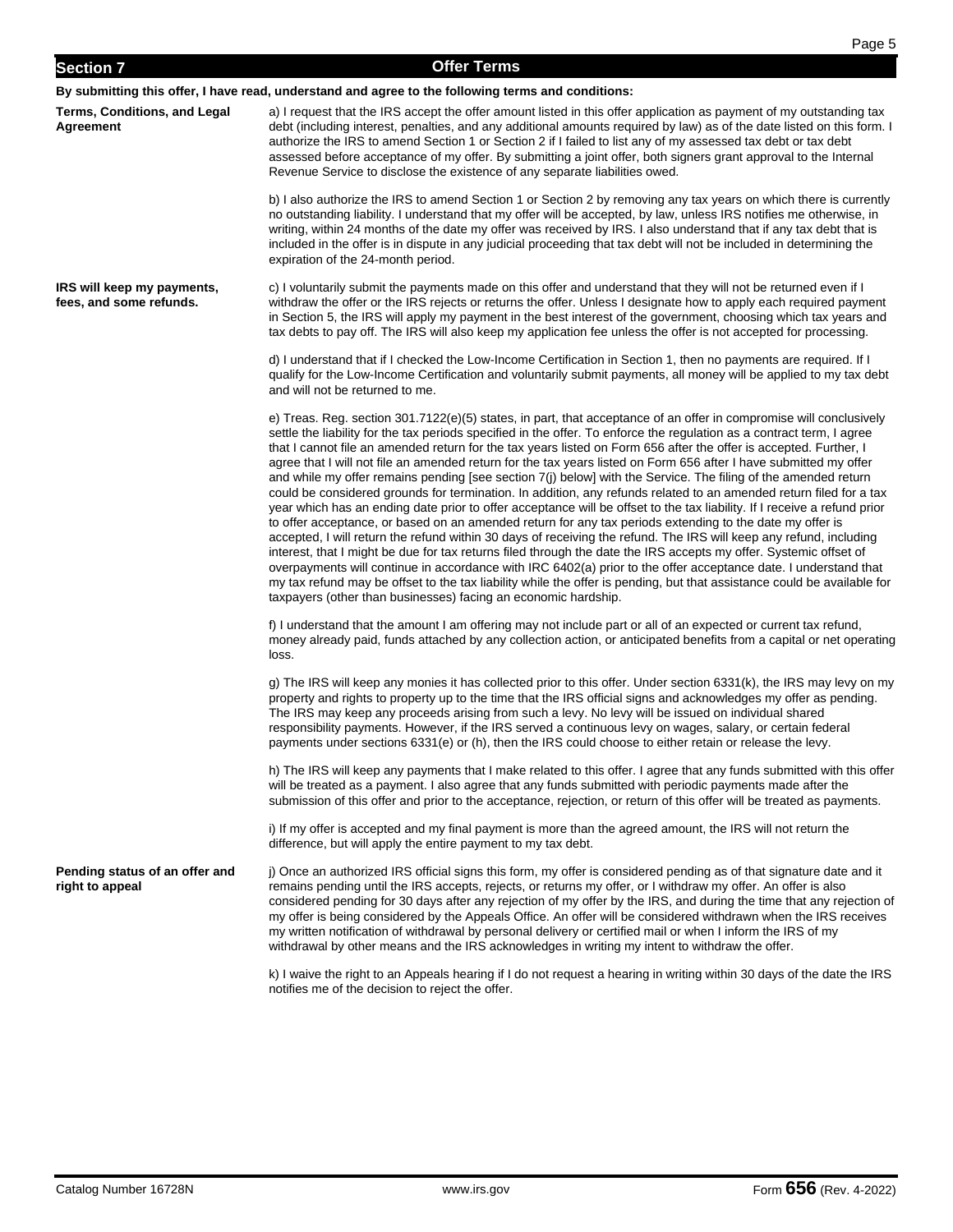# **Section 7** *(Continued)* **Offer Terms**

| I must comply with my future<br>tax obligations and understand<br>I remain liable for the full<br>amount of my tax debt until all<br>terms and conditions of this<br>offer have been met. | I) I will comply with all provisions of the internal revenue laws, including requirements to timely file tax returns and<br>timely pay taxes for the five year period beginning with the date of acceptance of this offer and ending through the<br>fifth year. I agree to promptly pay any liabilities assessed after acceptance of this offer for tax years ending prior<br>to acceptance of this offer that were not otherwise identified in Section 1 or Section 2 of this agreement. I also<br>understand that during the five year period I cannot request an installment agreement for unpaid taxes incurred<br>before or after the accepted offer. If this is an offer being submitted for joint tax debt, and one of us does not<br>comply with future obligations, only the non-compliant taxpayer will be in default of this agreement. An accepted<br>offer will not be defaulted solely due to the assessment of an individual shared responsibility payment.                                                                                                                                                                         |
|-------------------------------------------------------------------------------------------------------------------------------------------------------------------------------------------|----------------------------------------------------------------------------------------------------------------------------------------------------------------------------------------------------------------------------------------------------------------------------------------------------------------------------------------------------------------------------------------------------------------------------------------------------------------------------------------------------------------------------------------------------------------------------------------------------------------------------------------------------------------------------------------------------------------------------------------------------------------------------------------------------------------------------------------------------------------------------------------------------------------------------------------------------------------------------------------------------------------------------------------------------------------------------------------------------------------------------------------------------|
|                                                                                                                                                                                           | m) I agree that I will remain liable for the full amount of the tax liability, accrued penalties and interest, until I have<br>met all of the terms and conditions of this offer. Penalties and interest will continue to accrue until all payment<br>terms of the offer have been met. If I file for bankruptcy before the terms and conditions of the offer are met, I<br>agree that the IRS may file a claim for the full amount of the tax liability, accrued penalties and interest, and that<br>any claim the IRS files in the bankruptcy proceeding will be a tax claim.                                                                                                                                                                                                                                                                                                                                                                                                                                                                                                                                                                    |
|                                                                                                                                                                                           | n) Once the IRS accepts my offer in writing, I have no right to challenge the tax debt(s) in court or by filing a<br>refund claim or refund suit for any liability or period listed in Section 1 or Section 2, even if the IRS defaults or<br>rescinds the offer.                                                                                                                                                                                                                                                                                                                                                                                                                                                                                                                                                                                                                                                                                                                                                                                                                                                                                  |
| I understand what will happen if<br>I fail to meet the terms of my<br>offer (e.g., default).                                                                                              | o) If I fail to meet any of the terms of this offer, the IRS may revoke the certificate of release of federal tax lien and<br>file a new notice of federal tax lien; levy or sue me to collect any amount ranging from one or more missed<br>payments to the original amount of the tax debt (less payments made) plus penalties and interest that have<br>accrued from the time the underlying tax liability arose. The IRS will continue to add interest, as required by<br>section 6601 of the Internal Revenue Code, on the amount the IRS determines is due after default. I agree that if I<br>provide false information or documents in conjunction with this offer or conceal my assets or my ability to pay,<br>then the IRS may reopen my offer and exercise its discretion in the further treatment of the OIC, including a<br>termination of the offer contract. If the IRS terminates my offer contract, I will be liable for the full amount of the<br>tax liability, accrued penalties and interest.                                                                                                                                |
| I agree to waive time limits<br>provided by law.                                                                                                                                          | p) To have my offer considered, I agree to the extension of the time limit provided by law to assess my tax debt<br>(statutory period of assessment). I agree that the date by which the IRS must assess my tax debt will now be the<br>date by which my debt must currently be assessed plus the period of time my offer is pending plus one additional<br>year if the IRS rejects, returns, or terminates my offer or I withdraw it. (Paragraph (j) of this section defines<br>pending and withdrawal.) I understand that I have the right not to waive the statutory period of assessment or to<br>limit the waiver to a certain length or certain periods or issues. I understand, however, that the IRS may not<br>consider my offer if I refuse to waive the statutory period of assessment or if I provide only a limited waiver. I also<br>understand that the statutory period for collecting my tax debt will be suspended during the time my offer is<br>pending with the IRS, for 30 days after any rejection of my offer by the IRS, and during the time that any rejection<br>of my offer is being considered by the Appeals Office. |
| I understand the IRS may file a<br>Notice of Federal Tax Lien on<br>my property.                                                                                                          | q) The IRS may file a Notice of Federal Tax Lien during consideration of the offer or for offers that will be paid<br>over time. If the offer is accepted, the tax lien(s) for the periods and taxes listed in Section 1 will be released<br>within 35 days after the final payment has been received and verified. The time it takes to transfer funds to the<br>IRS from commercial institutions varies based on the form of payment. If I have not finished paying my offer<br>amount, then the IRS may be entitled to any proceeds from the sale of my property. The IRS will not file a Notice<br>of Federal Tax Lien on any individual shared responsibility debt.                                                                                                                                                                                                                                                                                                                                                                                                                                                                           |
| <b>Correction Agreement</b>                                                                                                                                                               | r) I authorize the IRS, to correct any typographical or clerical errors or make minor modifications to my Form 656<br>that I signed in connection to this offer.                                                                                                                                                                                                                                                                                                                                                                                                                                                                                                                                                                                                                                                                                                                                                                                                                                                                                                                                                                                   |
| I authorize the IRS to contact<br>relevant third parties in order to<br>process my offer.                                                                                                 | s) By authorizing the IRS to contact third parties, I understand that I will not be notified of which third parties the<br>IRS contacts as part of the offer application process, including tax periods that have not been assessed, as stated<br>in §7602 (c) of the Internal Revenue Code. In addition, I authorize the IRS to request a consumer report on me<br>from a credit bureau.                                                                                                                                                                                                                                                                                                                                                                                                                                                                                                                                                                                                                                                                                                                                                          |
| I am submitting an offer as an<br>individual for a joint liability.                                                                                                                       | t) I understand if the liability sought to be compromised is the joint and individual liability of myself and my co-<br>obligor(s) and I am submitting this offer to compromise my individual liability only, then if this offer is accepted, it<br>does not release or discharge my co-obligor(s) from liability. The United States still reserves all rights of collection<br>against the co-obligor(s).                                                                                                                                                                                                                                                                                                                                                                                                                                                                                                                                                                                                                                                                                                                                         |
| I understand the IRS Shared<br><b>Responsibility Payment (SRP).</b>                                                                                                                       | u) If your offer includes any shared responsibility payment (SRP) amount that you owe for not having minimum<br>essential health coverage for you and, if applicable, your dependents per Internal Revenue Code Section 5000A<br>- Individual shared responsibility payment, it is not subject to penalties (except applicable bad check penalty) or to<br>lien and levy enforcement actions. However, interest will continue to accrue until you pay the total SRP balance<br>due. We may apply your federal tax refunds to the SRP amount that you owe until it is paid in full.                                                                                                                                                                                                                                                                                                                                                                                                                                                                                                                                                                 |
| I understand the IRS is required<br>to make certain information<br>public.                                                                                                                | v) The IRS is required to make certain information, such as taxpayer name, city/state/zip, liability amount, and<br>offer terms, available for public inspection and review for one year after the date of offer acceptance.                                                                                                                                                                                                                                                                                                                                                                                                                                                                                                                                                                                                                                                                                                                                                                                                                                                                                                                       |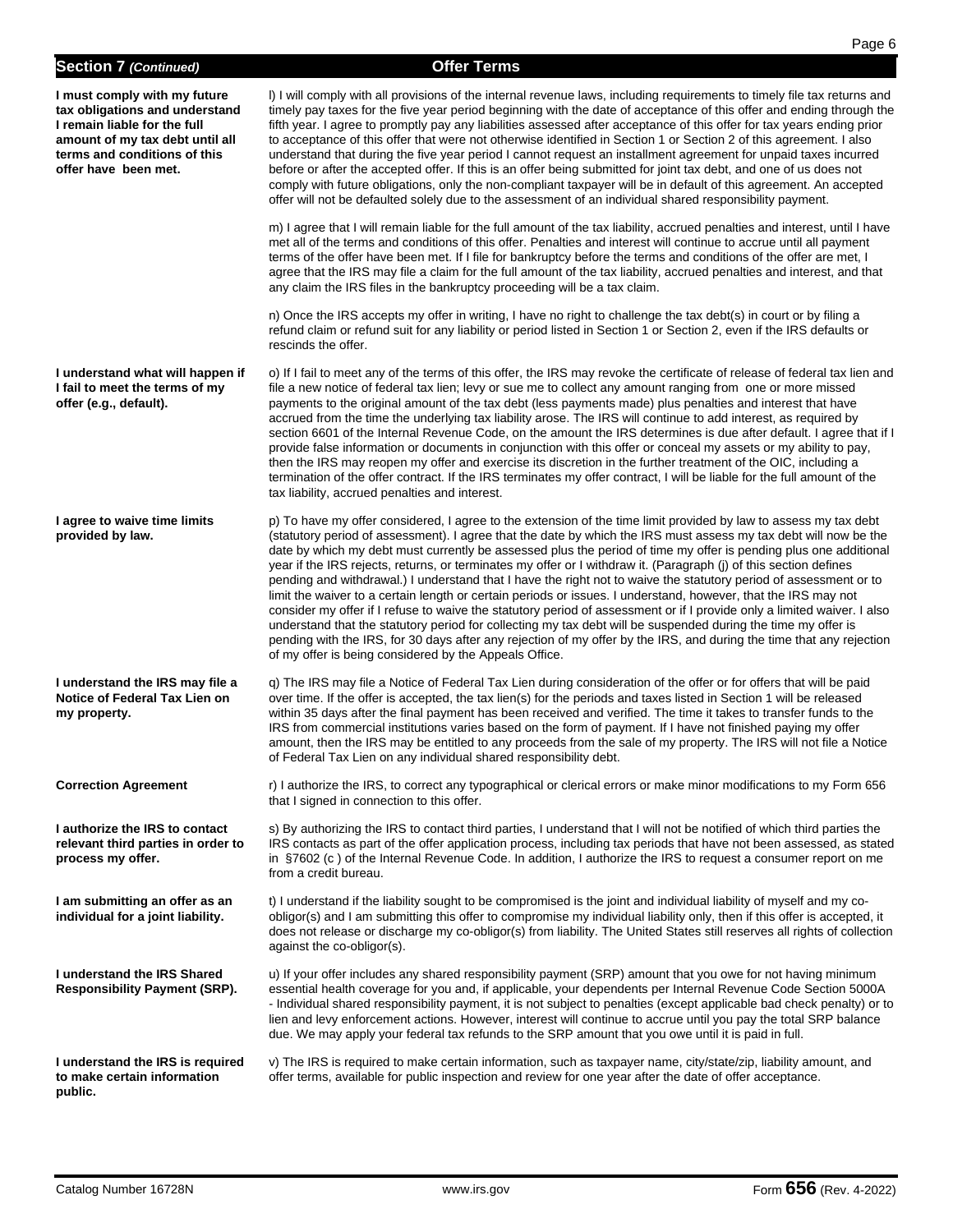#### **Section 8** Signatures **Signatures**

**Under penalties of perjury, I declare that I have examined this offer, including accompanying schedules and statements, and to the best of my knowledge and belief, it is true, correct and complete.** 

| <b>Signature of Taxpayer/Corporation Name</b>                                                                                                                                                      | Phone number | Today's date (mm/dd/yyyy) |
|----------------------------------------------------------------------------------------------------------------------------------------------------------------------------------------------------|--------------|---------------------------|
| By checking this box you are authorizing the IRS to contact you at the telephone number listed above and leave detailed messages concerning<br>this offer on your voice mail or answering machine. |              |                           |

| <b>Signature of Spouse/Authorized Corporate Officer</b> | Phone number | Today's date (mm/dd/yyyy) |
|---------------------------------------------------------|--------------|---------------------------|
|                                                         |              |                           |

By checking this box you are authorizing the IRS to contact you at the telephone number listed above and leave detailed messages concerning this offer on your voice mail or answering machine.

| <b>Section 9</b>      | <b>Paid Preparer Use Only</b>                                                                                                                                                                      |              |                           |  |
|-----------------------|----------------------------------------------------------------------------------------------------------------------------------------------------------------------------------------------------|--------------|---------------------------|--|
| Signature of Preparer |                                                                                                                                                                                                    | Phone number | Today's date (mm/dd/yyyy) |  |
|                       | By checking this box you are authorizing the IRS to contact you at the telephone number listed above and leave detailed messages concerning<br>this offer on your voice mail or answering machine. |              |                           |  |

| Name of Paid Preparer | Preparer's CAF no. or PTIN |
|-----------------------|----------------------------|
|                       |                            |
|                       |                            |

Firm's name (or yours if self-employed), address, and ZIP code

*If you would like to have someone represent you during the offer investigation, attach a valid, signed Form 2848 with this application or a copy of a previously filed form. Form 2848 allows for representation and receipt of confidential information. You should also include the current tax year on the form, in the list of applicable years or periods.* 

*Form 8821 allows a third party to receive confidential information but they cannot represent you before the IRS in a Collection matter. If you would like a third party to receive confidential information on your behalf attach a copy if previously filed and include the current tax year on the form.*

| IRS Use Only. I accept the waiver of the statutory period of limitations on assessment for the Internal Revenue Service, as described in Section 7(p). |       |                                                |  |  |
|--------------------------------------------------------------------------------------------------------------------------------------------------------|-------|------------------------------------------------|--|--|
| Signature of Authorized Internal Revenue Service Official                                                                                              | Title | Date $\langle mm/dd/\gamma\gamma\gamma\rangle$ |  |  |

#### **Privacy Act Statement**

We ask for the information on this form to carry out the internal revenue laws of the United States. Our authority to request this information is section § 7801 of the Internal Revenue Code.

Our purpose for requesting the information is to determine if it is in the best interests of the IRS to accept an offer. You are not required to make an offer; however, if you choose to do so, you must provide all of the taxpayer information requested. Failure to provide all of the information may prevent us from processing your request.

If you are a paid preparer and you prepared the Form 656 for the taxpayer submitting an offer, we request that you complete and sign Section 9 on Form 656, and provide identifying information. Providing this information is voluntary. This information will be used to administer and enforce the internal revenue laws of the United States and may be used to regulate practice before the Internal Revenue Service for those persons subject to Treasury Department Circular No. 230, Regulations Governing the Practice of Attorneys, Certified Public Accountants, Enrolled Agents, Enrolled Actuaries, and Appraisers before the Internal Revenue Service. Information on this form may be disclosed to the Department of Justice for civil and criminal litigation. We may also disclose this information to cities, states and the District of Columbia for use in administering their tax laws and to combat terrorism. Providing false or fraudulent information on this form may subject you to criminal prosecution and penalties.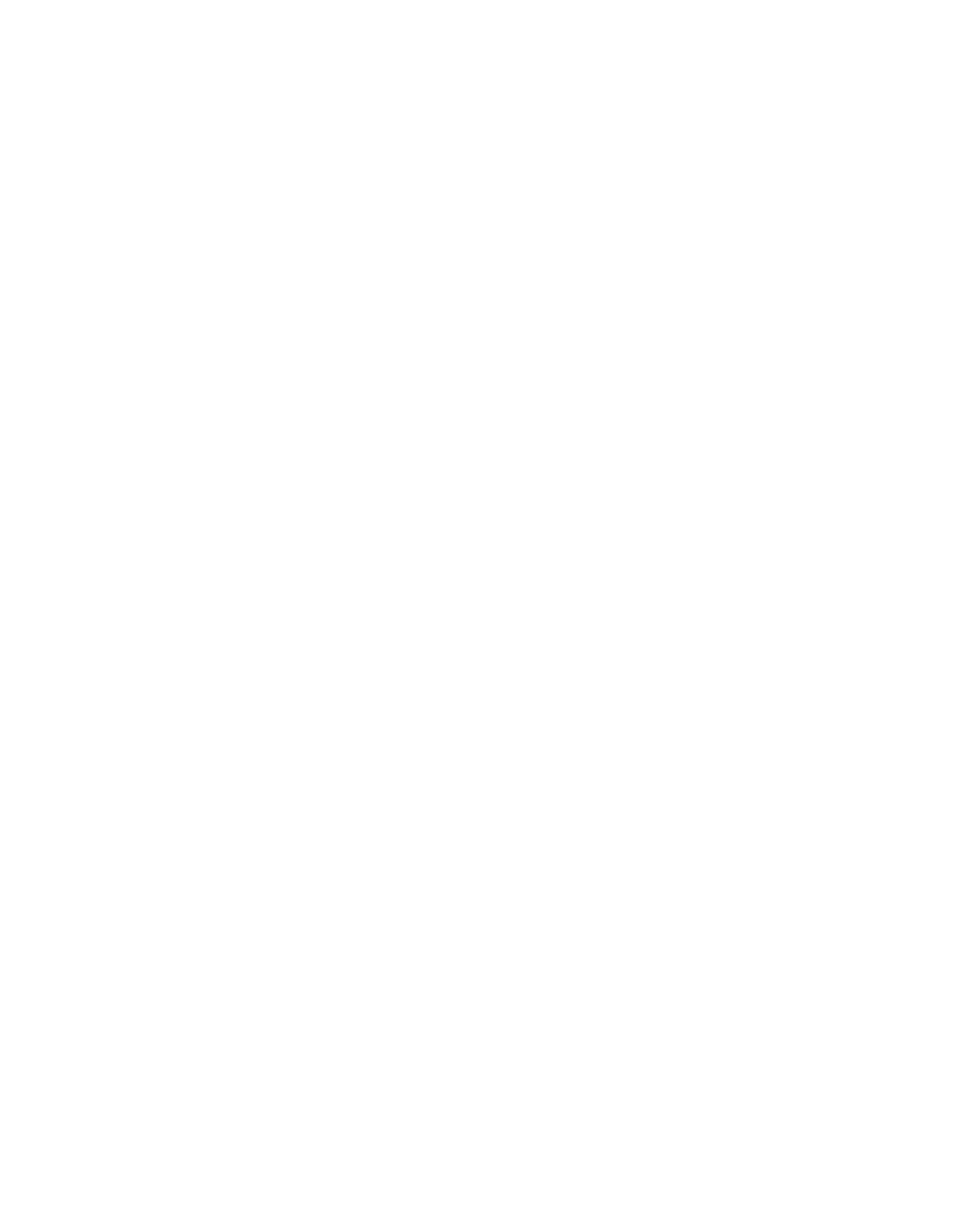# **APPLICATION CHECKLIST**

Review the entire application using the Application Checklist below. Include this checklist with your application.

| Forms 433-A (OIC),<br>433-B (OIC), and 656                                                                                                                                        |  |                                                                                                                                                                                                                                                                                                                                                                                                 | Did you complete all fields and sign all forms                                                                                                                                                                                                                                                                                                                   |  |
|-----------------------------------------------------------------------------------------------------------------------------------------------------------------------------------|--|-------------------------------------------------------------------------------------------------------------------------------------------------------------------------------------------------------------------------------------------------------------------------------------------------------------------------------------------------------------------------------------------------|------------------------------------------------------------------------------------------------------------------------------------------------------------------------------------------------------------------------------------------------------------------------------------------------------------------------------------------------------------------|--|
|                                                                                                                                                                                   |  |                                                                                                                                                                                                                                                                                                                                                                                                 | Did you make an offer amount that is equal to the offer amount calculated on<br>the Form 433-A (OIC) or Form 433-B (OIC)? If not, did you describe the<br>special circumstances that are leading you to offer less than the minimum in<br>Section 3, Reason for Offer, of Form 656, and did you provide supporting<br>documentation of the special circumstances |  |
|                                                                                                                                                                                   |  | due                                                                                                                                                                                                                                                                                                                                                                                             | Have you filed all required tax returns and received a bill or notice of balance                                                                                                                                                                                                                                                                                 |  |
|                                                                                                                                                                                   |  | offer submission                                                                                                                                                                                                                                                                                                                                                                                | Did you include a complete copy of any tax return filed within 12 weeks of this                                                                                                                                                                                                                                                                                  |  |
|                                                                                                                                                                                   |  |                                                                                                                                                                                                                                                                                                                                                                                                 | Did you select a payment option on Form 656                                                                                                                                                                                                                                                                                                                      |  |
|                                                                                                                                                                                   |  |                                                                                                                                                                                                                                                                                                                                                                                                 | Did you sign and attach the Form 433-A (OIC), if applicable                                                                                                                                                                                                                                                                                                      |  |
|                                                                                                                                                                                   |  |                                                                                                                                                                                                                                                                                                                                                                                                 | Did you sign and attach the Form 433-B (OIC), if applicable                                                                                                                                                                                                                                                                                                      |  |
|                                                                                                                                                                                   |  | Did you sign and attach the Form 656                                                                                                                                                                                                                                                                                                                                                            |                                                                                                                                                                                                                                                                                                                                                                  |  |
|                                                                                                                                                                                   |  |                                                                                                                                                                                                                                                                                                                                                                                                 | If you are making an offer that includes business and individual tax debts, did<br>you prepare a separate Form 656 package (including separate financial<br>statements, supporting documentation, application fee, and initial payment)                                                                                                                          |  |
| <b>Supporting documentation</b><br>and additional forms                                                                                                                           |  |                                                                                                                                                                                                                                                                                                                                                                                                 | Did you include photocopies of all required supporting documentation                                                                                                                                                                                                                                                                                             |  |
|                                                                                                                                                                                   |  |                                                                                                                                                                                                                                                                                                                                                                                                 | If you want a third party to represent you and receive confidential information<br>during the offer process, did you include a Form 2848? If you want a third<br>party to only receive confidential information on your behalf, did you include a<br>valid Form 8821? Does the authorization include the current tax year                                        |  |
|                                                                                                                                                                                   |  |                                                                                                                                                                                                                                                                                                                                                                                                 | Did you provide a letter of testamentary or other verification of person(s)<br>authorized to act on behalf of the estate or deceased individual                                                                                                                                                                                                                  |  |
| <b>Payment</b>                                                                                                                                                                    |  | Did you include a check or money order made payable to the "United States"<br>Treasury" for the initial payment? (Waived if you meet Low-Income<br>Certification guidelines-see Form 656)<br>Did you include a separate check or money order made payable to the<br>"United States Treasury" for the application fee? (Waived if you meet Low-<br>Income Certification guidelines-see Form 656) |                                                                                                                                                                                                                                                                                                                                                                  |  |
|                                                                                                                                                                                   |  |                                                                                                                                                                                                                                                                                                                                                                                                 |                                                                                                                                                                                                                                                                                                                                                                  |  |
| Mail your application package to<br>the appropriate IRS facility                                                                                                                  |  | Mail the Form 656, 433-A (OIC) and/or 433-B (OIC), and related financial<br>document(s) to the appropriate IRS processing office for your state. You may wish<br>to send it by Certified Mail so you have a record of the date it was mailed.                                                                                                                                                   |                                                                                                                                                                                                                                                                                                                                                                  |  |
| If you reside in:                                                                                                                                                                 |  |                                                                                                                                                                                                                                                                                                                                                                                                 | Mail your application to:                                                                                                                                                                                                                                                                                                                                        |  |
| AZ, CA, CO, HI, ID, KY, MS, NM, NV, OK, OR, TN, TX,<br>UT, WA                                                                                                                     |  |                                                                                                                                                                                                                                                                                                                                                                                                 | Memphis IRS Center COIC Unit<br>P.O. Box 30803, AMC<br>Memphis, TN 38130-0803<br>844-398-5025                                                                                                                                                                                                                                                                    |  |
| AK, AL, AR, CT, DC, DE, FL, GA, IA, IL, IN, KS, LA, MA,<br>MD, ME, MI, MN, MO, MT, NC, ND, NE, NH, NJ, NY, OH,<br>PA, PR, RI, SC, SD, VA, VT, WI, WV, WY, or a foreign<br>address |  |                                                                                                                                                                                                                                                                                                                                                                                                 | Brookhaven IRS Center COIC Unit<br>P.O. Box 9007<br>Holtsville, NY 11742-9007<br>844-805-4980                                                                                                                                                                                                                                                                    |  |